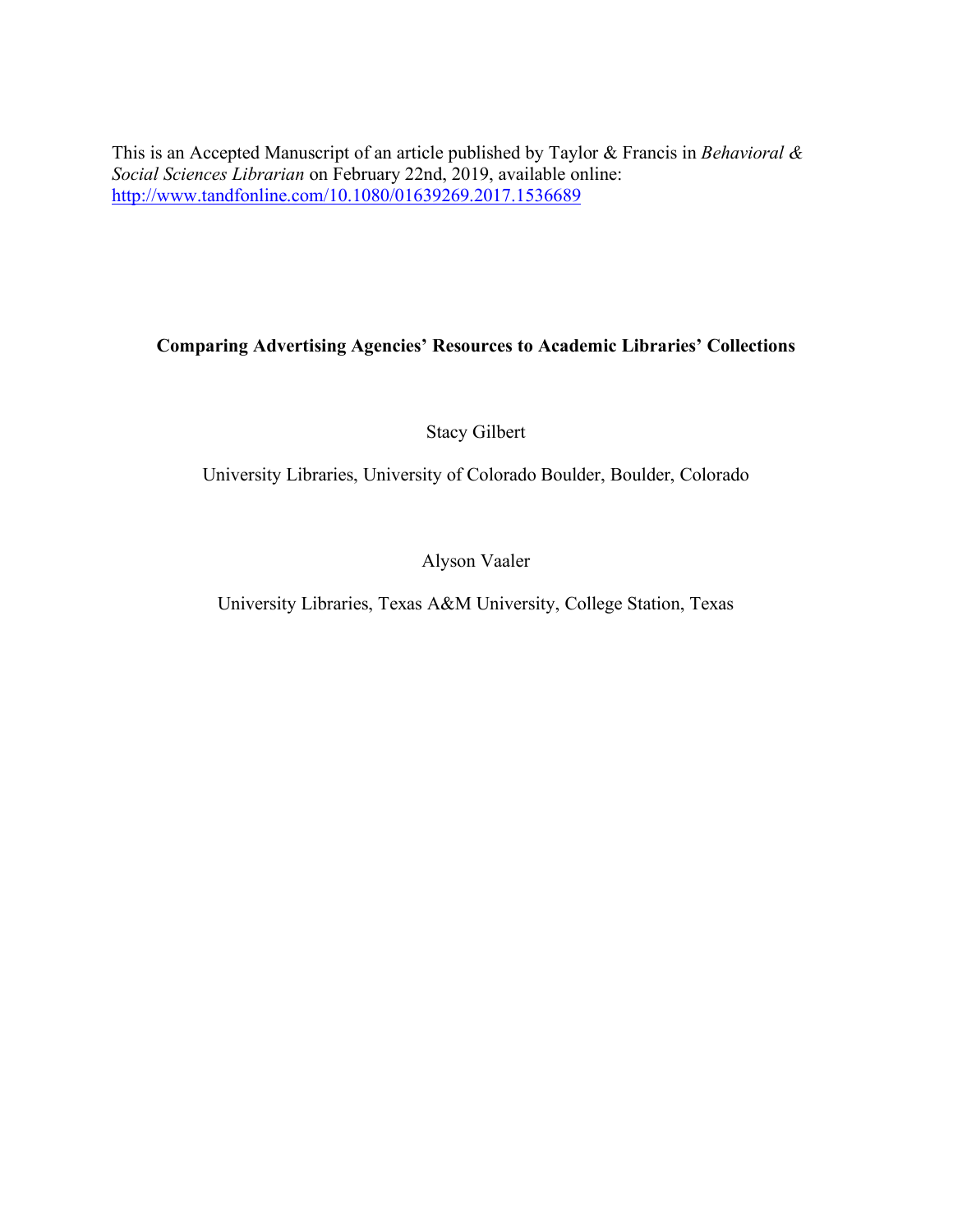#### **Abstract**

Collection development analysis in academic libraries typically involves collection-centered and user-centered methods. These approaches focus on building collections that help students with their academic needs but may overlook resources that students need experience with when employed. To address this gap, the authors analyzed early career advertising agency positions to identify a list of information resources that advertising agencies expect employees to use. This list was then compared against the library websites of 158 universities with advertising programs to see how sufficiently libraries are fulfilling these resource needs. The authors found that overall, university libraries only subscribe to a small number of resources used by advertising agencies.

Keywords: collection development, databases, advertising education, advertising resources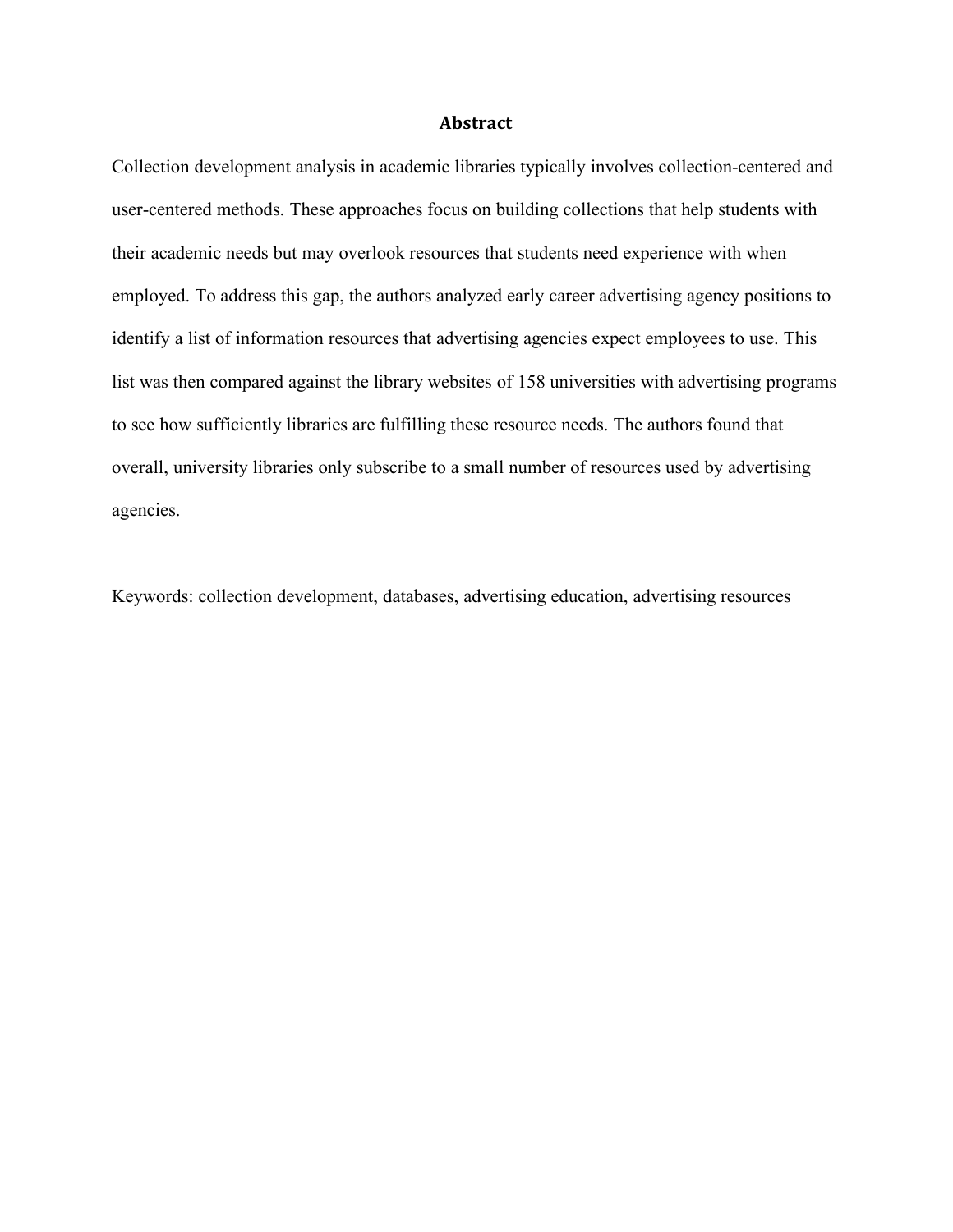#### **Introduction**

Preparing students for the workplace is often the underlying aim of higher education. In advertising education, much attention is paid to the value of education in a student's future career. The American Advertising Federation's (2011) *Statement of Principles: What Advertising Students Should Know*, recommends advertising students learn not only theoretical and practical applications and skills, but also states, "Advertising students should be proficient in using equipment and technology they will use in their careers" (2011, par. 4).

However, for all the importance placed on learning for the professional environment, libraries have traditionally evaluated collections based on either collection-centered methods or user-centered methods. Libraries have generally not focused on resources that are used in the professional environment. Following the literature review, this paper will analyze the types of resources used in advertising agencies and compare these resources to academic libraries' database subscriptions to understand if libraries are fulfilling advertising education needs.

#### **Literature review**

Collection-centered methods often aim to create a core list of resources or compare a collection to an established standard. An example of a collection-centered method is represented in research conducted by Johnson and Johnson (2017), which analyzed Physician Assistant LibGuides across multiple libraries in order to create a list of frequently recommended resources in that discipline. Another study conducted by Aubele and Perruso (2017) used indexing of social work journals in databases combined with rankings from Journal Citation Reports to create a tiered hierarchy of core journals. Other examples of collection-centered methods include citation analyses (Currie and Monroe-Gulick 2013; Gao 2015; Ke and Bronicki 2015), analyzing syllabi for resources used in classes (Lukes, Thorpe, and Lesher 2017; Williams, Cody, and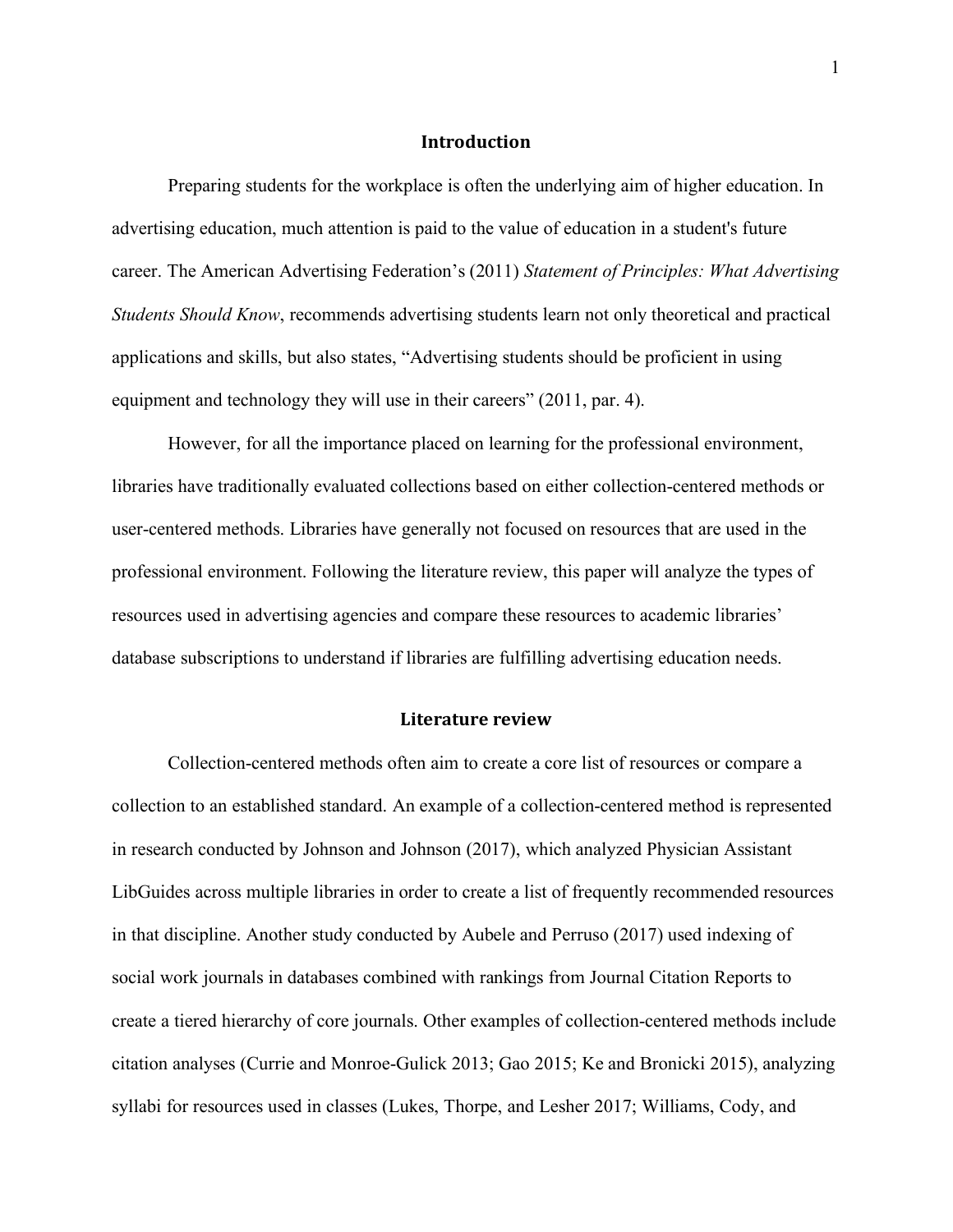Parnell 2004) and using established lists to evaluate current collections (Meehan and Nisonger 2007; Torres 2017).

User-centered collection development methods typically involve surveys or usage statistics to gauge the usefulness of a collection. Circulation statistics are often used to evaluate print items. Dinkins (2003) evaluated circulation statistics of librarian-selected materials in order to assess selection effectiveness. Rose-Wiles and Irwin (2016) looked at in-house usage statistics of print materials and also reviewed corresponding circulation statistics to determine if in-house usage could predict the circulation of an item. Additionally, monitoring usage of electronic items is an important goal of many user-centered collection development studies. Biswas and Marchesoni (2016) used Google Analytics to assess usage of their library's digital collections. A study conducted by Foote and Rupp-Serrano (2010) combined a survey with observation to look at user behavior regarding e-books in the geoscience discipline.

### **Collection development for advertising, marketing, and business**

This paper focuses on the subject area of advertising. Broadly, advertising is a subset of marketing that involves paid promotion to create awareness of a business, product, or service (Lake 2017). In higher education, psychology, business, and journalism programs began teaching advertising and marketing between 1890 and 1910. Advertising education was left "with a lessthan-unified direction" as three different disciplines taught advertising with some programs emphasizing science and psychology while others taught applied concepts (Ross and Richard 2008, 18). In the late 1950s, business schools were criticized for being too practical and recommendations were made to discontinue all advertising courses. This caused business schools to drop advertising and journalism and mass communication schools to adopt these programs. While advertising activity is a component of business and marketing, in higher education, the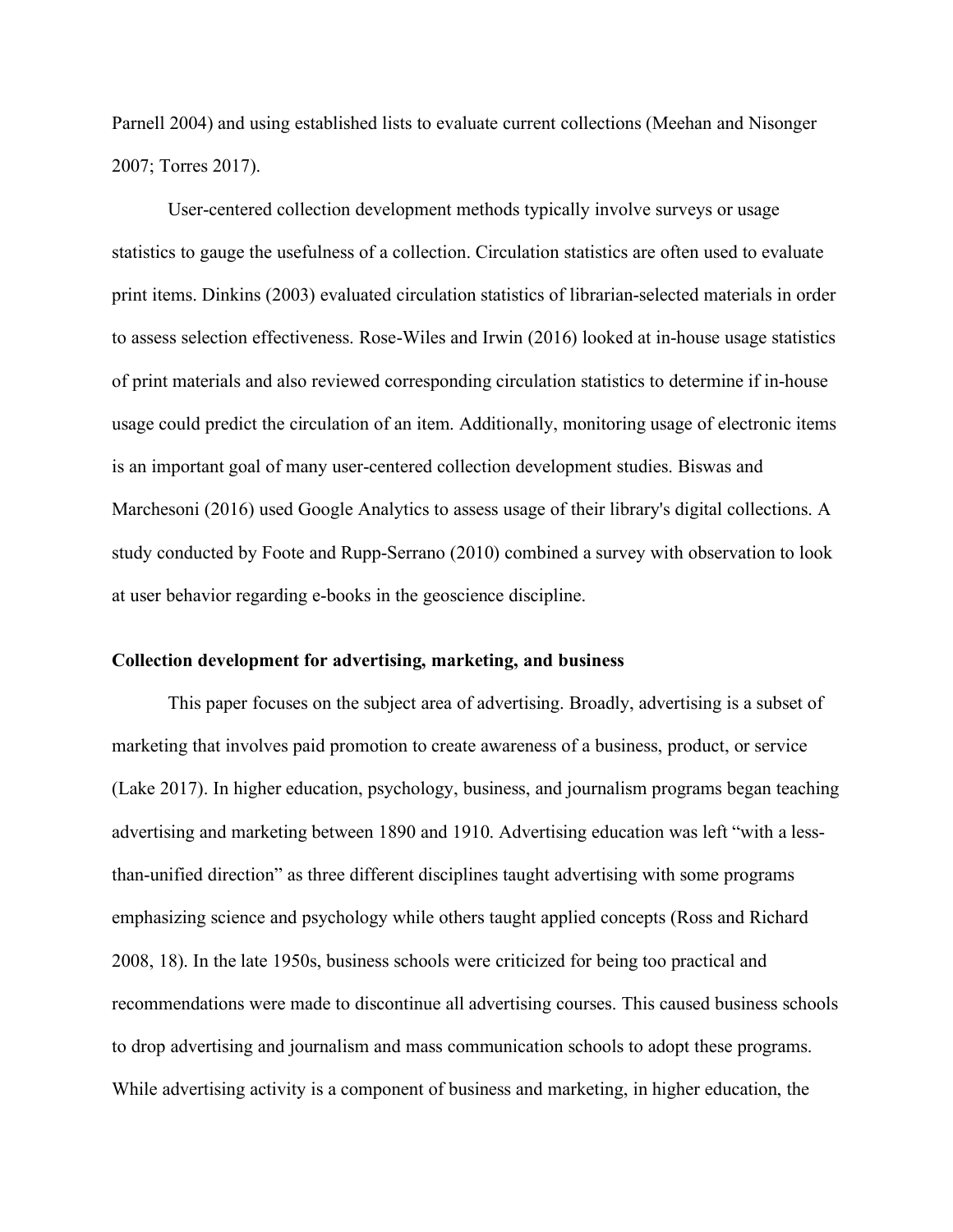majority of advertising programs are located in journalism, mass media, and communication schools (Applegate 2008; Ross and Richard 2008).

There is little research about information resources used in advertising. One conference presentation from 1995 surveyed 77 advertising agencies to explore their adoption of online databases (Herling and Merskin 1995). The authors found that more than half of the agencies surveyed had access to ratings services like Nielsen (57%) and Arbitron (55%). Other resources available included LexisNexis (35%), MRI (33%), ProQuest's Dialog (26%), SRDS (26%), and Simmons (25%). Neill and Schauster (2015) researched the skills and competencies needed to work in advertising and public relations. Interviewees mentioned they use the social listening and content management platforms Radian 6 (now called Social Studio), Hootsuite, and Sysomos. Executives also use the media planning and buying platforms comScore, DART (now called DoubleClick for Publishers), Trade Desk, Rubicon, PubMatic, ThinkVine, and AgilOne. The authors noted how quickly the tools change, and advertising and public relations faculty have difficulty staying current with these technologies. In addition, new agency hires spend at least one year learning the tools. Gilbert (2017) reviewed early-career advertising agency positions and found that Adobe Marketing Cloud, comScore, Google Analytics, MRI, and numerous Nielsen resources were the most frequently mentioned databases and electronic resources. Information from clients, user experience tools, colleagues, vendors or media companies, and trade publications were also mentioned as informational resources in the workplace (Gilbert 2017).

Although there is little research on information resources in advertising, there are a number of articles on resources used in marketing and business. In the marketing discipline, marketers find information through general web searches (e.g. Google, Wikipedia, and Twitter)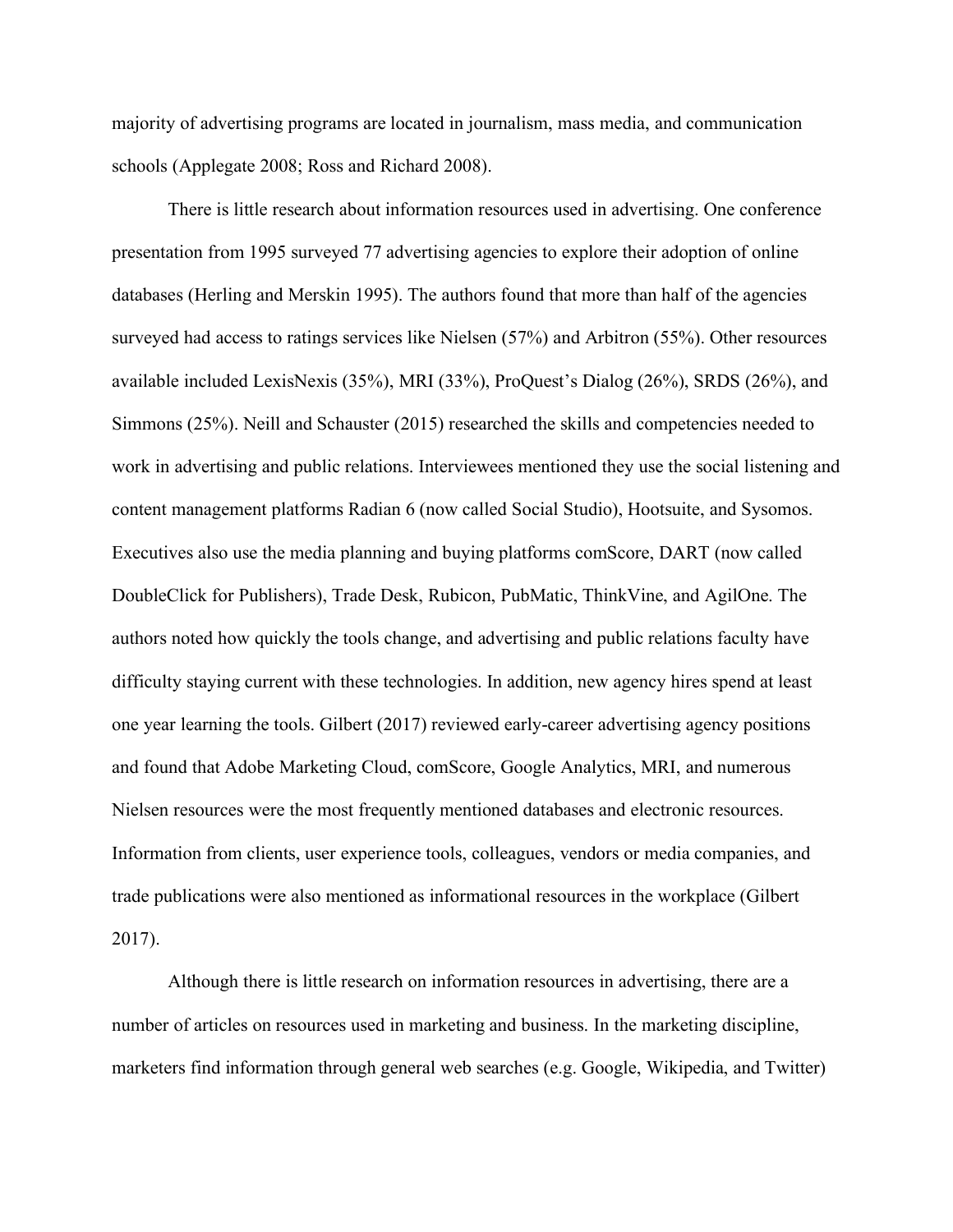(Du 2014; Du et al. 2013), internet-based grey literature, and trade publications (Bennett 2007). Other informational resources in the marketing workplace include internal databases, documents (e.g. emails and text messages), and information over the intranet; mass media other than the internet; informal sources like colleagues, friends, and students; and personal networks to exchange information (Du 2014; Du et al. 2013). These studies are limited in that they only discuss the format of information, not the names of the resources, and that they only looked at experienced marketers, such as managers (Bennett 2007) or people with an average of 12.5 years of experience (Du 2014; Du et al. 2013). Additionally, the American Marketing Association U.S. Top 50 Reports ranks the top 50 marketing research organizations by considering factors like revenue, the company's management services, and specializations (Bowers and Brereton 2017). The 2017 Report placed advertising-related resources like Nielsen Holdings at number one, followed by Kantar (third), IRI (fourth), GfK (seventh), and Simmons Research (35th) (Bowers and Brereton 2017). ComScore was not considered for the 2017 rankings due to company changes, but in 2016 it ranked number 10 (Bowers and Brereton 2016).

Analyses of business resources in libraries have largely involved collection-centered methods. Librarians have extensively researched the most common business databases academic libraries provide for their patrons. Abels and Magi (2001), Kim and Wyckoff (2016), and Schnedeker (2003) surveyed business libraries supporting the top-rated U.S. business schools to find which database subscriptions were the most common. Lenox (2009) conducted a similar survey, asking librarians supporting midsized business schools that do not have PhD programs and separate business libraries to identify their business database subscriptions. Gonzalez et al. (2009) also employed surveys, asking librarians supporting a wide range of business schools to identify innovation and best practices in business librarianship, as well as recommend top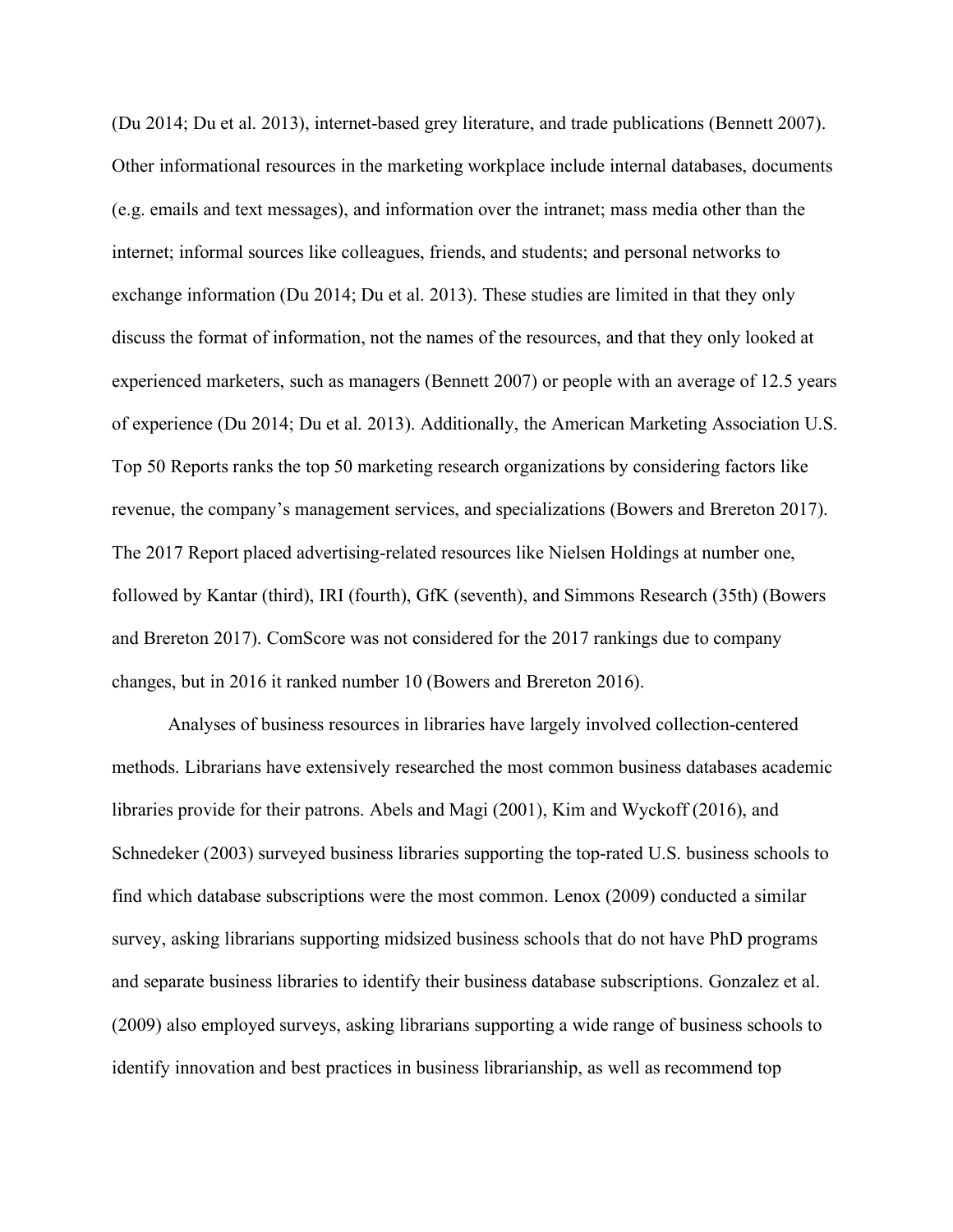business resources. Rather than using surveys, Kim and DeCoster (2011) looked at the library websites for the top 50 business schools in the U.S. and analyzed the business databases' annotations and organizational schemes to find the "top" or most popular business databases.

Across these six studies, common databases or the most recommended databases tended to be general databases with a broad range of business information. Databases also contained scholarly and newspaper articles, financial information, and statistics. Databases that fell within the top 10 of the most common or recommended databases in three or more studies included ABI/Inform or ABI/ProQuest, EconLit, Factiva, LexisNexis Academic, PsycINFO/PsycARTICLES, and Stat USA (Abels and Magi 2001; Gonzalez et al. 2009; Kim and Wyckoff 2016; Kim and DeCoster 2011; Lenox 2009; Schnedeker 2003).

Databases specific to marketing and advertising were usually ranked outside of the top 10, with one exception: in one study, Mintel was tied in eighth for resources recommended for business collections in academic libraries (Gonzalez et al. 2009). For articles that provided rankings beyond the top 10, frequently mentioned marketing and advertising databases included Ad\$pender, eMarketer, Frost & Sullivan, MarketResearch.com, Mintel, Simmons (also called Choices II), Sports Business Research Network (SBRNet), and SRDS (Abels and Magi 2001; Kim and Wyckoff 2016; Lenox 2009; Schnedeker 2003).

These studies provide insight into collection-centered and user-centered collection development assessments, advertising resources used in the workplace, and the most common marketing and business databases in academic libraries. The authors could not find literature on current information resources used in advertising agencies or collection development analyses of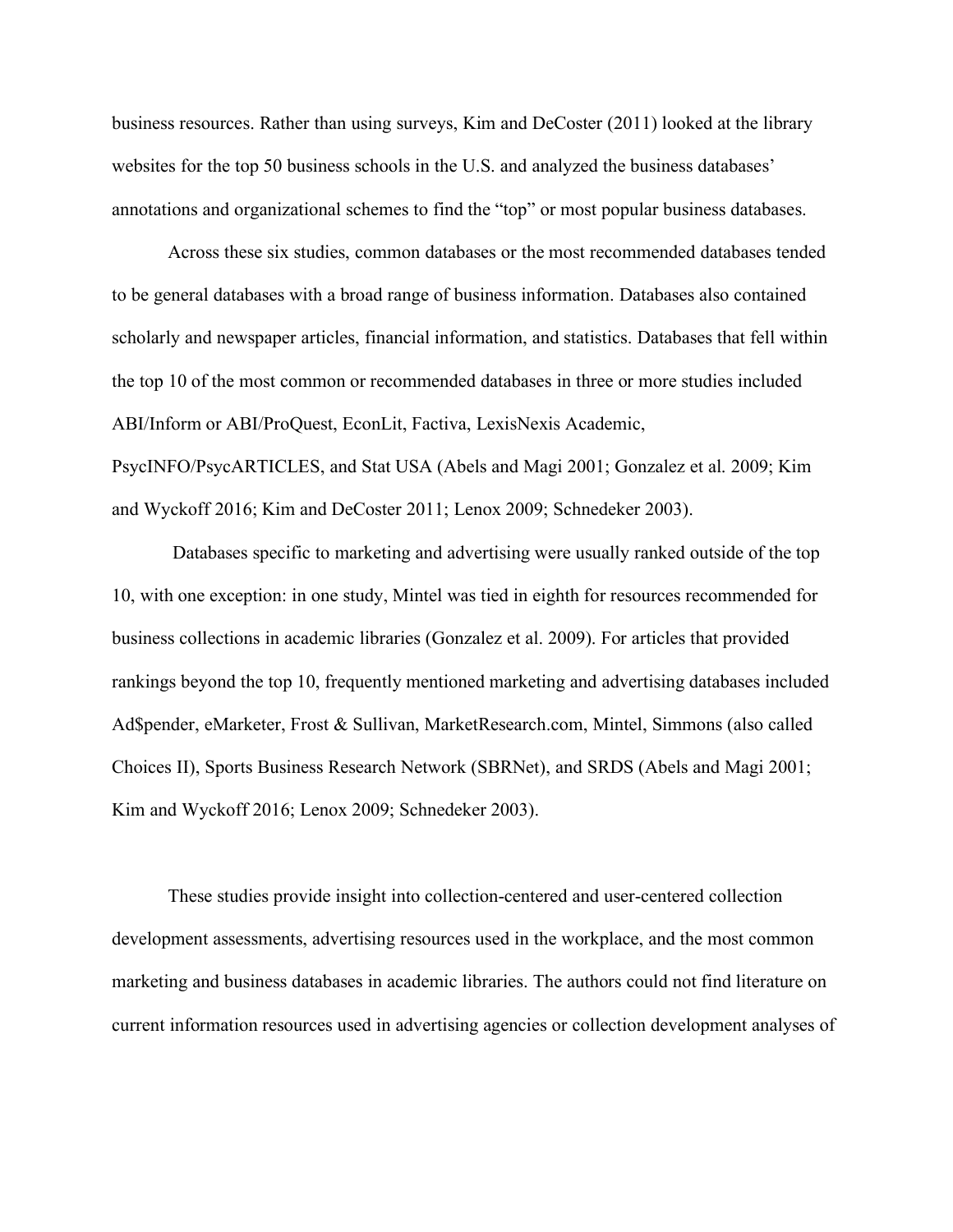the advertising discipline. This study fills a gap in the research by examining information resources used in early-career positions at advertising agencies by asking:

- What information resources are early-career advertising professionals in advertising agencies expected to use?
- How do these resources compare to libraries' database offerings at universities that have advertising programs?

This research will help inform librarians and those who support advertising programs which information resources advertising agencies use in the workplace. This study can also serve as an example of how the workplace can influence collection development decisions.

## **Methodology**

Two different methodologies were used to answer the research questions. First, a content analysis of job postings was performed in order to create a list of resources used by advertising agencies. Second, the identified resources were compared to library websites to find which advertising agencies' resources are available at universities with advertising programs.

### **Information resources in advertising agency positions**

This study uses content analysis to answer "What information resources are early-career advertising professionals in advertising agencies expected to use?". Content analysis tries to find meaning in text documents by systematically categorizing the text (Payne and Payne 2004). Content analysis has been used to study workplace skills in the marketing (Pefanis Schlee and Harich 2010), advertising (Gilbert 2017), and business fields (Klusek and Bornstein 2006). This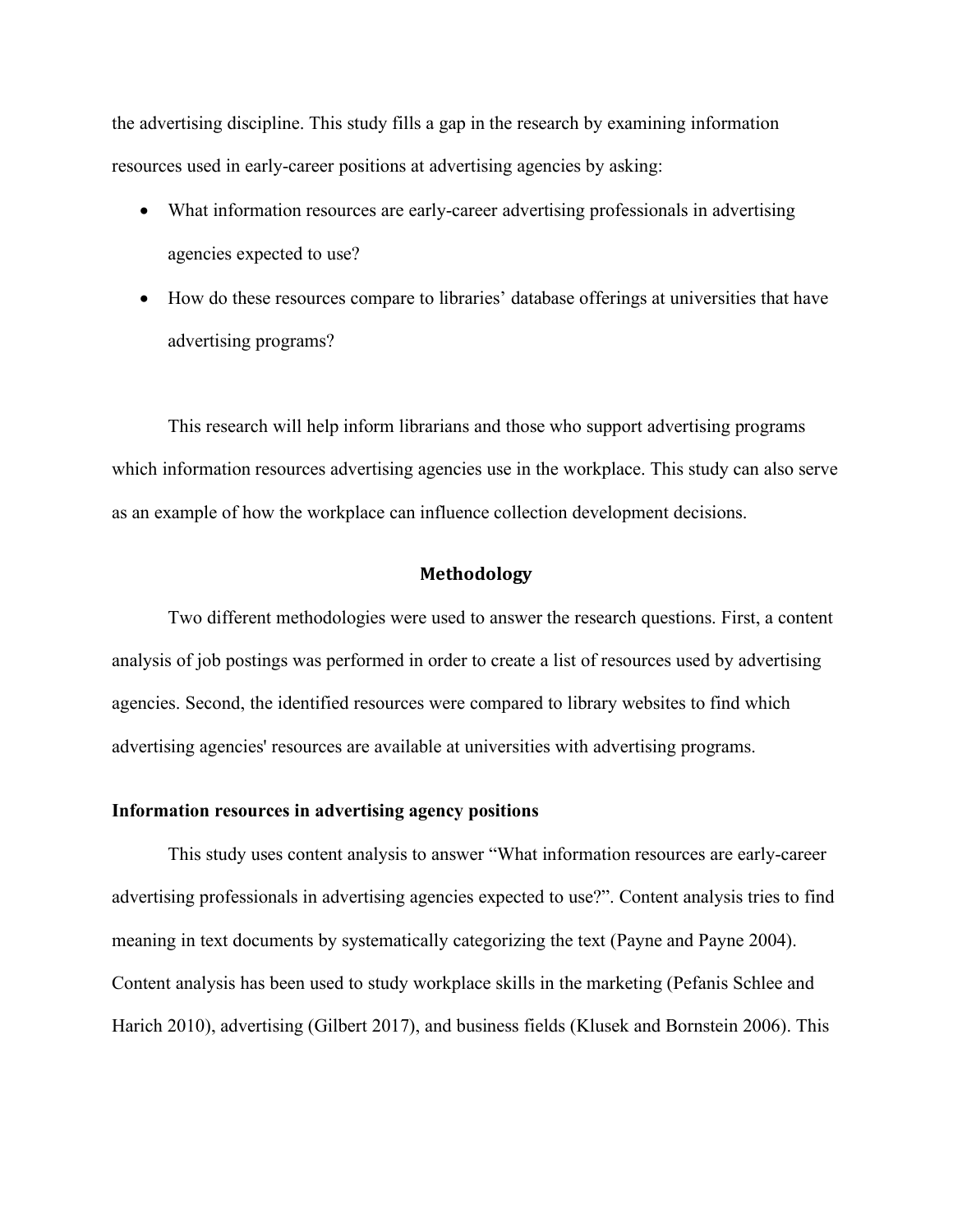method allowed the authors to objectively and consistently organize the information resources found in hundreds of positions.

First, the authors created criteria for the types of position descriptions they wanted to analyze. In order to be included in this study, a position had to:

- require zero to four years of minimum experience because Pefanis Schlee and Harich (2010) define "early career" as less than four years of experience,
- be one of the career possibilities in the Advertising Educational Foundation's (2014) guide to advertising careers to ensure the positions focus on advertising and eliminate positions in human resources, finance, legal, and so on.
- be a full-time position,
- be located in the United States, and
- require the use of at least one information resource.

Next, the authors collected position descriptions using purposive sampling to ensure the job postings fit the criteria. Purposive sampling, selecting the sample based on specific characteristics, is a commonly used technique for studying job announcements (Harper 2012). The authors used Advertising REDBOOKS's top agencies lists to find advertising agencies. REDBOOKS determines top agencies based on factors like the agencies' clients and work. The authors compiled a list of agencies from the following REDBOOKS's lists: Branding Agencies (n.d.a), Chicago Agencies (n.d.b), Interactive Agencies (n.d.c), Los Angeles Agencies (n.d.d), Media Buying Agencies (n.d.e), and New York Agencies (n.d.f). These lists were chosen because they covered different types of advertising positions and a range of geographic locations. The authors then visited all of the top advertising agencies' websites and eliminated companies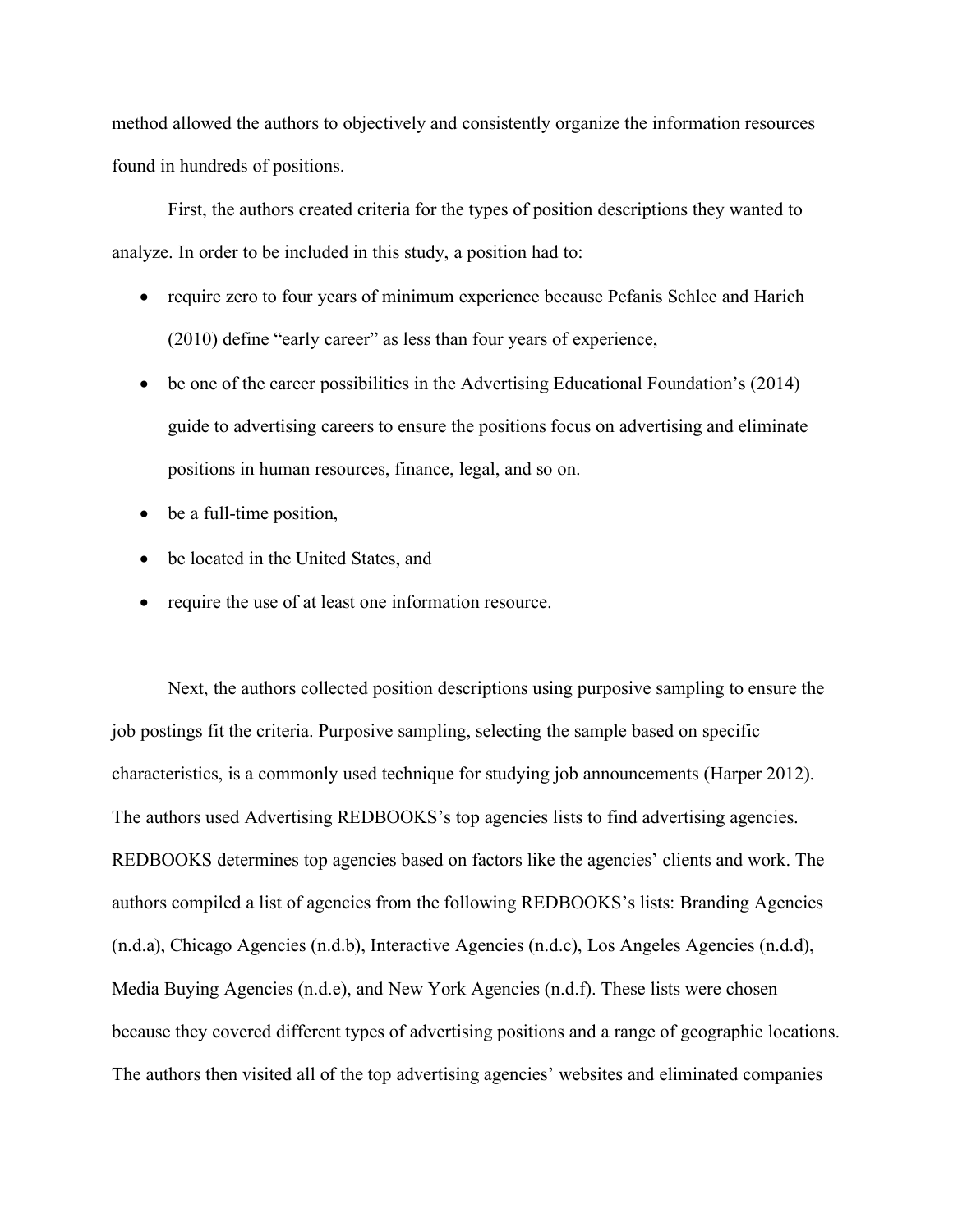that did not have public job postings. This method is similar to Gilbert's (2017) study as that paper also used REDBOOKS and visited each agency's website to collect position descriptions.

From the beginning of January 2017 to the end of June 2017, the authors visited each company's website every few weeks and collected job descriptions that fit the criteria above. If the authors came across exact duplicate positions, only one description was used. However, job announcements from the same company often contained similar language. For example, if there were two different positions, a few paragraphs within the descriptions might be the same, and both of these positions were included in the study.

The final sample size was 407 job announcements from 49 companies. As seen in Table 1, the majority (58% or *n*=235) of positions required a minimum of two years to four years and eleven months of experience. Over half of the jobs (58% or *n*=223) were in media planning and buying, followed by data and analytics positions (22% or *n*=90). While creative agencies and their positions were reviewed, there were zero positions that matched the sample criteria.

| Table 1: Sample Size $(n=407)$ |          |           |          |           |             |        |                                |         |         |       |
|--------------------------------|----------|-----------|----------|-----------|-------------|--------|--------------------------------|---------|---------|-------|
|                                | Job Type |           |          |           |             |        | Minimum Years<br>of Experience |         |         |       |
|                                |          |           |          |           |             |        |                                |         |         |       |
|                                | Account  | Community | Creative | Data and  | Interactive | Media  | Strategy                       | $0 - 1$ | $2 - 4$ |       |
|                                | Manager  | Manager   |          | Analytics | Marketing   | and    |                                | year    | years   |       |
|                                |          |           |          |           |             | Buying |                                | and 11  | and 11  |       |
|                                |          |           |          |           |             |        |                                | months  | months  | Total |
| Total Sample $(n)$             |          |           |          | 90        | 79          | 223    |                                | 172     | 235     | 407   |
| % Breakdown of                 | 0.5%     | $.0\%$    | $0.0\%$  | 22.1%     | 19.4%       | 54.8%  | 2.2%                           | 42%     | 58%     | 100%  |
| Sample                         |          |           |          |           |             |        |                                |         |         |       |

# *Content analysis*

To carry out content analysis, a codebook was developed to guide the coding. The codebook was initially developed from information resources noted in Gilbert's (2017) research, and a pilot study conducted by the authors added numerous resources to the codebook. The pilot study allowed the authors to discuss disagreements in the coding process and come to a consensus. The final codebook (Appendix A) is comprised of specific information resources, a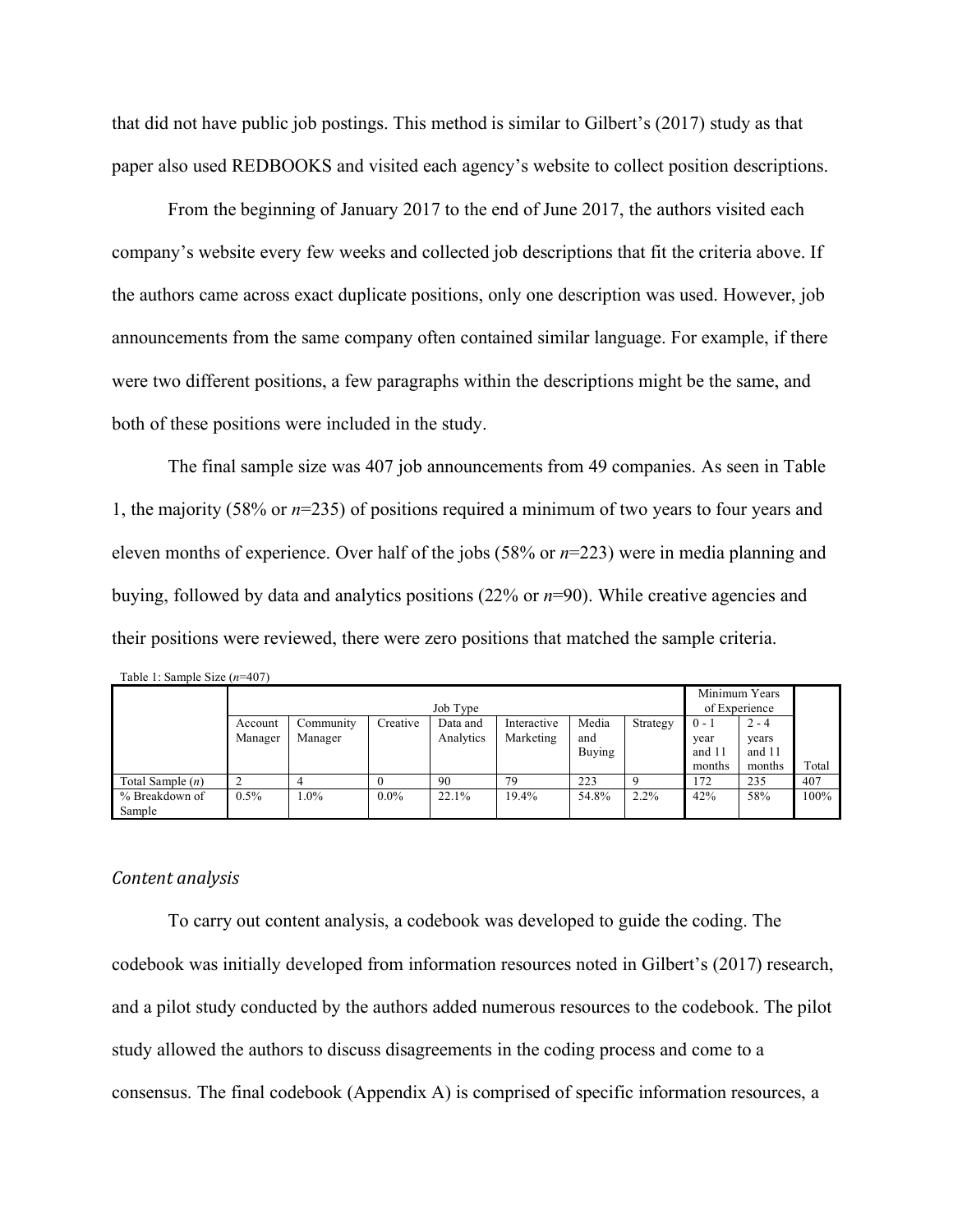company name if a position did not specify a research product within the company, and codes to describe non-specific resources (e.g. "trade publications").

The authors each coded half of the sample for years of experience, type of advertising career, and information resources. Eleven percent of the sample (*n*=45) was independently coded by both authors to find intercoder reliability. Using Krippendorff's alpha, the intercoder reliability was 1.0 for years of experience and .67 for type of job. Agreement on most resources, including any descriptions of non-specific resources, were at least .88, above the acceptable limit of .80. The "DoubleClick Campaign Manager" code was .79 and "unspecified syndicated resources" was .78, which is above the agreement limit of .67 for tentative conclusions. One code that did not meet the agreement limit was the resource "MediaMind Omniture", which, even after discussion, remained confusing because it is a blend of two separate products, "MediaMind" and "Omniture", the latter now owned by Adobe Analytics. Thus, the authors do not make conclusions based on the "MediaMind Omniture" resource. Atlas.ti was used to code the position descriptions and the ReCal software was used to find intercoder reliability (Freelon 2017).

#### **Library holdings of advertising-related databases**

After the authors performed content analysis to find the types of information resources advertising agencies use, they then compared these resources to database holdings in university libraries. They first developed a list of universities that offered advertising programs by combining the list of advertising programs analyzed by Schauster et al. (2016) and the programs found in the online brochure *Where Shall I Go to Study Advertising and Public Relations?* which was created based on research from the American Academy of Advertising (n.d.). The combined list of 190 universities was narrowed down to only universities that offered a major, minor, or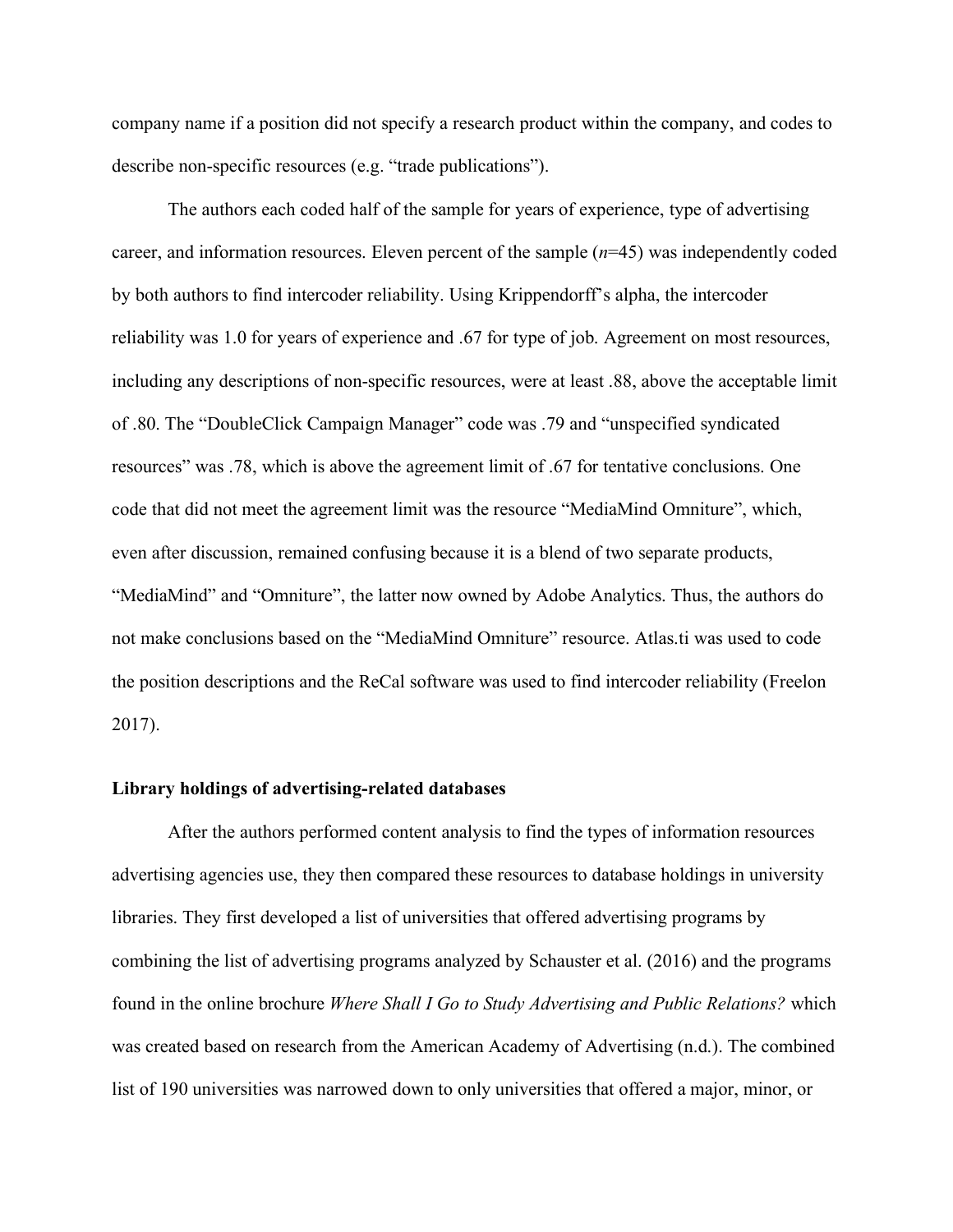concentration in advertising. Universities that offered a primarily public relations-focused degree program were not included in the list. The final list included 158 universities (Appendix B).

The authors used the results from the content analysis to record the number of advertising agency resources offered by each university library, as well as databases that contained trade journals. Only databases that were near matches to the industry resource were considered. Some databases, like Statista and Data Planet, have data from resources used by advertisers. These resources were not included in this study. Databases were found by reviewing a library's A-Z database list, which is typically a comprehensive list of all the libraries' databases holdings. Using a similar database list across all of the libraries' websites allowed for consistent searching of the libraries' resources. This methodology is similar to Gottfried (2010), who analyzed library holdings of business databases, and Stachokas (2016), who reviewed library websites for alumni resources.

### **Results**

# **Resources used in advertising agencies**

From the content analysis, 186 different research resources were found in the 407 job postings. As seen in Table 2, of the 186 resources, only 23 appear in 5% or more positions. Appendix C has a complete list of resources identified in the analysis.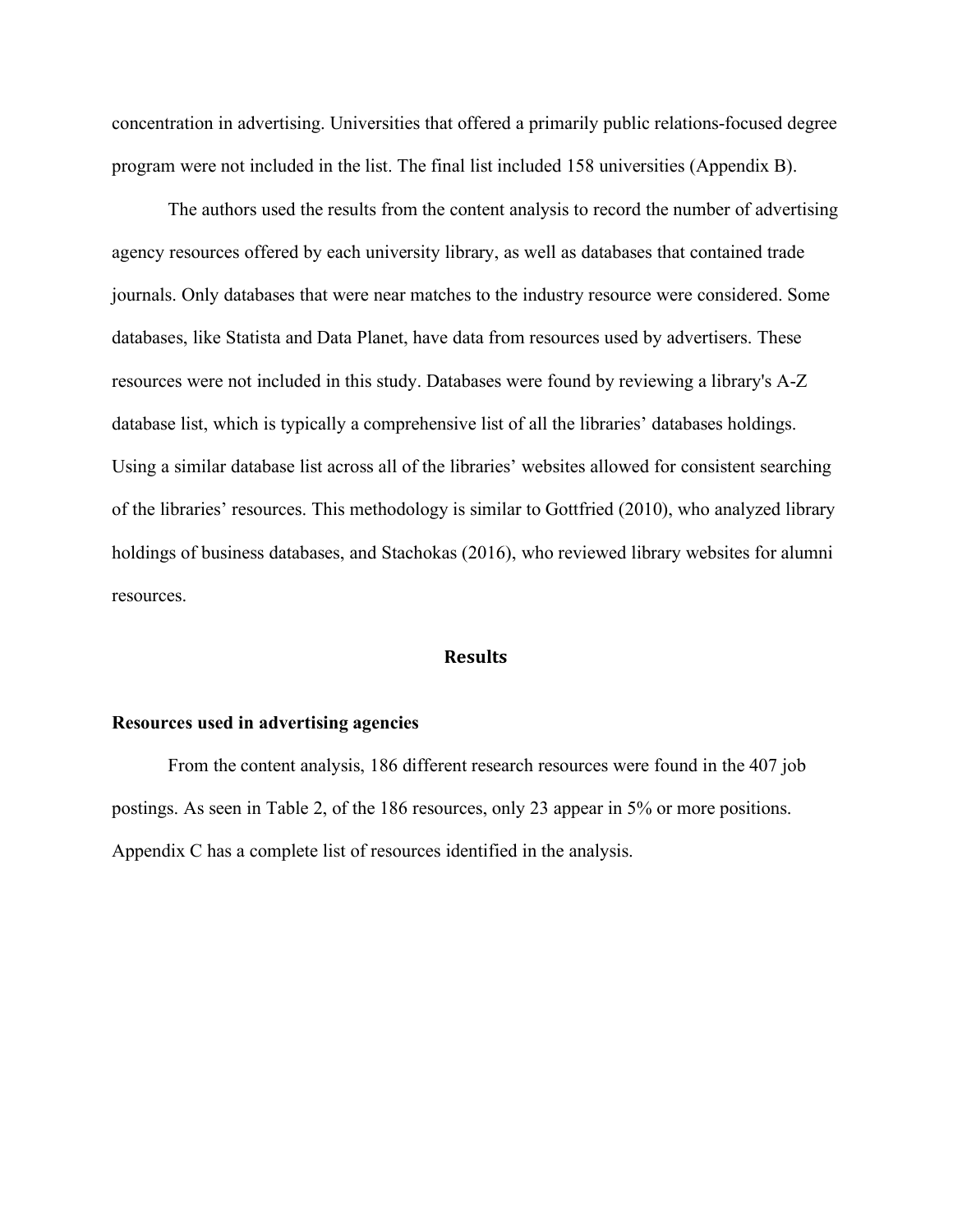| Table 2: Most Frequently Mentioned Advertising Agencies' Resources |     |                                                                                                                                                                                                                                      |                                                      |
|--------------------------------------------------------------------|-----|--------------------------------------------------------------------------------------------------------------------------------------------------------------------------------------------------------------------------------------|------------------------------------------------------|
|                                                                    |     | $%$ of                                                                                                                                                                                                                               |                                                      |
| <b>Resource</b>                                                    | n   | all jobs                                                                                                                                                                                                                             | <b>Resource Category</b>                             |
| comScore†                                                          | 120 | 29%                                                                                                                                                                                                                                  | Reach/Frequency and Audience Measurement             |
| Google Analytics                                                   | 109 | 27%                                                                                                                                                                                                                                  | Web and Mobile Analytics                             |
| <b>GfK MRI</b>                                                     | 82  | 20%                                                                                                                                                                                                                                  | Reach/Frequency and Audience Measurement             |
| Nielsen <sup>+</sup>                                               | 71  | 17%                                                                                                                                                                                                                                  | Market Research                                      |
| <b>Adobe Analytics</b>                                             | 70  | 17%                                                                                                                                                                                                                                  | Web and Mobile Analytics                             |
| DoubleClick for Publishers                                         | 62  | 15%                                                                                                                                                                                                                                  | Programmatic Advertising                             |
| Atlas DMT                                                          | 58  | 14%                                                                                                                                                                                                                                  | Programmatic Advertising                             |
| Online @Plan                                                       | 58  | 14%                                                                                                                                                                                                                                  | <b>Consumer Research</b>                             |
| Online AdRelevance                                                 | 53  | 13%                                                                                                                                                                                                                                  | Advertising Intelligence, Performance, and Creatives |
| DoubleClick for Advertisers                                        | 48  | 12%                                                                                                                                                                                                                                  | Programmatic Advertising                             |
| Google AdWords                                                     | 44  | 11%                                                                                                                                                                                                                                  | Search Engine Marketing                              |
| DoubleClick <sup>+</sup>                                           | 42  | 10%                                                                                                                                                                                                                                  | Programmatic Advertising                             |
| Media Metrix                                                       | 42  | 10%                                                                                                                                                                                                                                  | Reach/Frequency and Audience Measurement             |
| Kenshoo                                                            | 34  | 8%                                                                                                                                                                                                                                   | Search Engine Marketing                              |
| NetRatings                                                         | 32  | 8%                                                                                                                                                                                                                                   | Reach/Frequency and Audience Measurement             |
| Simmons Market Research                                            | 32  | 8%                                                                                                                                                                                                                                   | Consumer Research                                    |
| MediaMind <sup>+</sup>                                             | 30  | 7%                                                                                                                                                                                                                                   | Programmatic Advertising                             |
| Marin                                                              | 28  | 7%                                                                                                                                                                                                                                   | Search Engine Marketing                              |
| DoubleClick Search                                                 | 25  | 6%                                                                                                                                                                                                                                   | Search Engine Marketing                              |
| DoubleClick Campaign Manager                                       | 23  | 6%                                                                                                                                                                                                                                   | Programmatic Advertising                             |
| Webtrends†                                                         | 23  | 6%                                                                                                                                                                                                                                   | Web and Mobile Analytics                             |
| Scarborough                                                        | 19  | 5%                                                                                                                                                                                                                                   | Market Research                                      |
| Sizmek <sup>+</sup>                                                | 19  | 5%                                                                                                                                                                                                                                   | Programmatic Advertising                             |
| <b>Total number of resources</b>                                   |     |                                                                                                                                                                                                                                      |                                                      |
| appeared in 5% or more of jobs                                     | 23  |                                                                                                                                                                                                                                      |                                                      |
|                                                                    |     |                                                                                                                                                                                                                                      |                                                      |
| <b>Total number of named resources</b>                             | 186 |                                                                                                                                                                                                                                      |                                                      |
| Total number of jobs $(n)$                                         | 407 |                                                                                                                                                                                                                                      |                                                      |
|                                                                    |     | <b>The Contract Contract Contract Contract Contract Contract Contract Contract Contract Contract Contract Contract Contract Contract Contract Contract Contract Contract Contract Contract Contract Contract Contract Contract C</b> | the same in the country special charter and          |

†Jobs that mentioned the research company, but did not specify the which product(s) within the company the

position uses.

When categorizing the resources, the authors found three different types of resource descriptions. One description mentions resource names. For example, a position might say "Media Metrix", which is one of many products offered by comScore. The second type of description references a company but does not specify a product, like saying "comScore" rather than "Media Metrix". The authors coded these cases using the company name with the understanding the position probably uses one of the company's specific resources.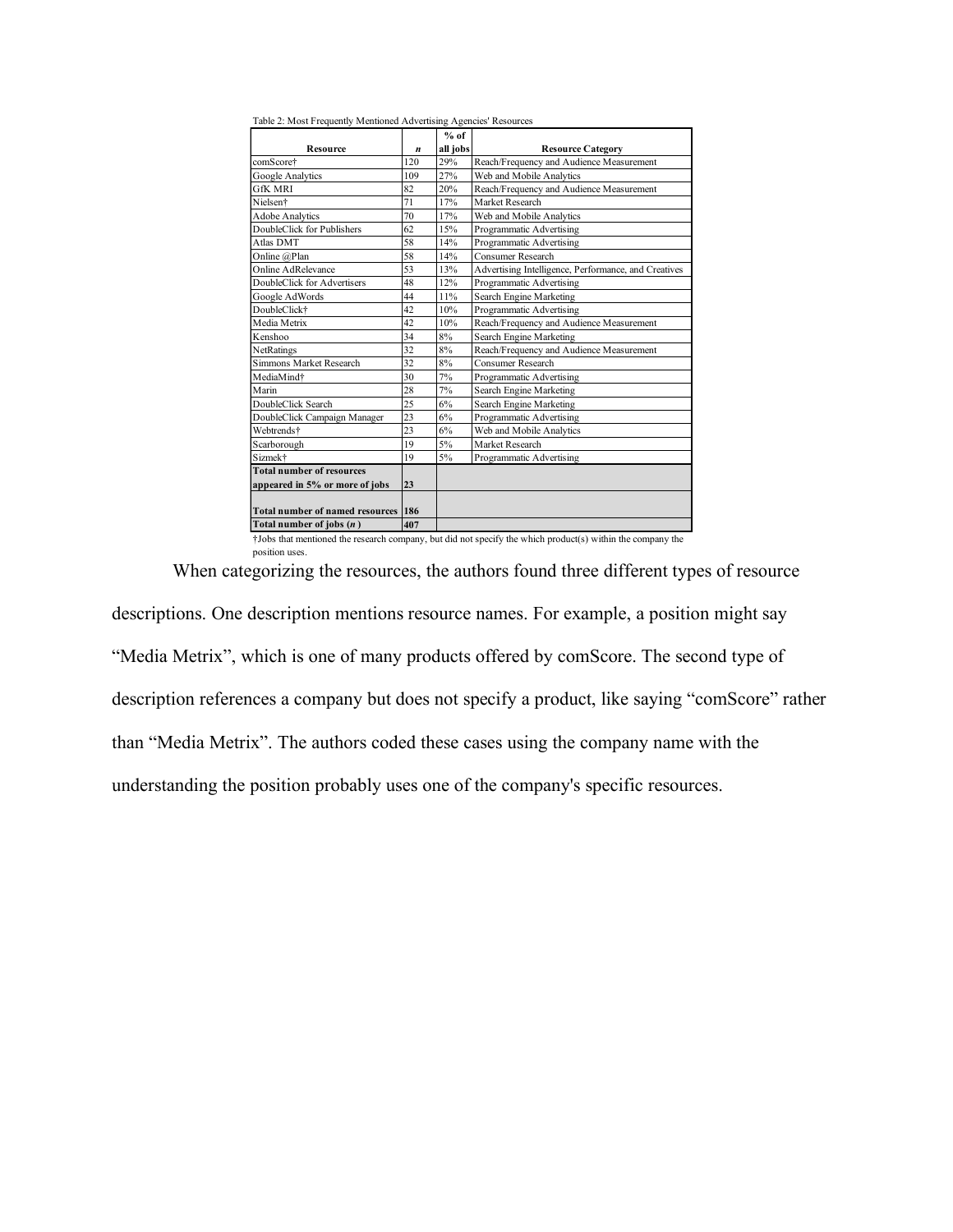The third resource description describes a type of resource, but does not provide a name or company, and, sometimes, not even a purpose (Table 3). For example, a position might say, "use syndicated research", "read trade journals", or "online resources". These vague descriptions were grouped together into the categories of media, competitive, and consumer resources (*n*=37), syndicated resources (*n*=37), third-party advertising servers *(n*=36), news and trade journals  $(n=34)$ , web analytics  $(n=7)$ , social listening tools  $(n=4)$ , and unspecified resources (e.g. "online") resources") (*n*=10). For the purposes of coding for the content analysis and analyzing the results, these categories are mutually exclusive; however, the authors understand that some descriptions might refer to resources that overlap categories. Using Krippendorff's alpha, the intercoder reliability was at least .88 for all of these categories with the exception of unspecified syndicated resources which was .78. ntiana.<br>Table 3: Unemperified Advertising Agencies' D

| Table 3: Unspecified Advertising Agencies Resources |     |          |
|-----------------------------------------------------|-----|----------|
|                                                     |     | $%$ of   |
| Resource                                            | n   | all jobs |
| Unspecified media, consumer, and                    |     |          |
| competitive resources                               | 37  | 9%       |
| Unspecified syndicated resources                    | 37  | 9%       |
| Unspecified third party advertising servers         |     |          |
| and programmatic resources                          | 36  | 9%       |
| Unspecified trade journals                          | 34  | 8%       |
| Unspecified information resources (such as          |     |          |
| use internet for research)                          | 10  | 2%       |
| Unspecified web analytics resources                 |     | 2%       |
| Unspecified social listening tools                  | 4   | $1\%$    |
| Total number of jobs $(n)$                          | 407 |          |

In total, the authors coded 1,940 information resources or descriptions of information resources. The top resource advertising agency positions are expected to use is unspecified comScore products (*n*=120), which appeared in nearly one-third of all job announcements. Behind this is Google Analytics (*n*=109), GfK MRI consumer data (*n*=82), and unspecified Nielsen products (*n*=71). comScore's Media Metrix was in 10% (*n*=42) of the positions. In addition to unspecified Nielsen products, Nielsen's Online @Plan (*n*=58), Online AdRelevance (*n*=53), NetRatings (*n*=32), and Scarborough (*n*=19) appeared in 5% or more positions*.* Besides Google Analytics, Google has six other products in the top 23: DoubleClick for Publishers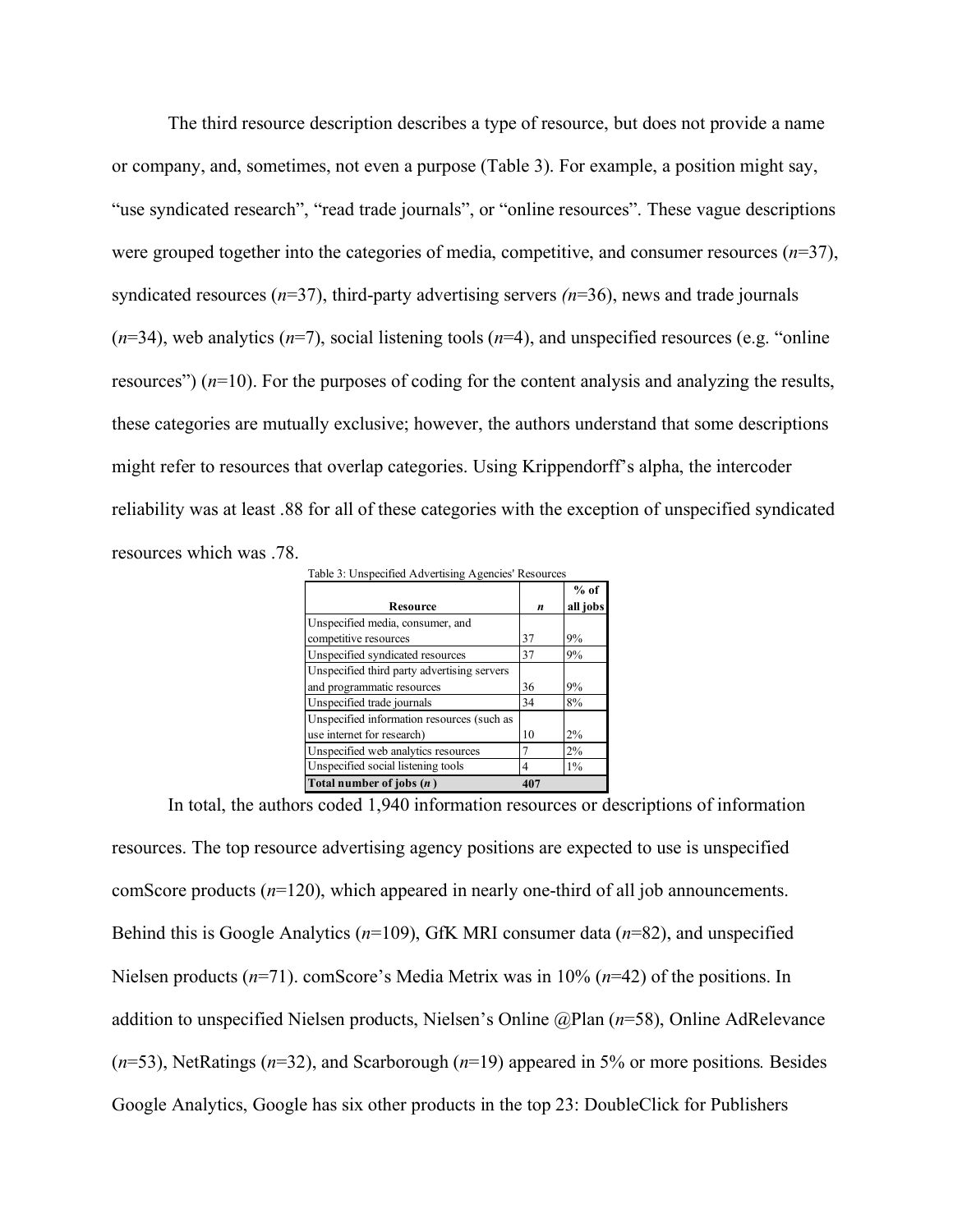(*n*=62), DoubleClick for Advertisers (*n*=48), Google AdWords (*n*=44), unspecified DoubleClick products (*n*=42), DoubleClick Search (*n*=25), and DoubleClick Campaign Manager (*n*=23).

To better analyze the resources, the authors researched each resource and categorized it into one of 11 groups, depending on the resources' main purpose. These categories are guidelines as some resources have dual purposes. The categories are presented below starting with the highest number of resources to the smallest number of resources per category. The number of resources per category is summarized in Table 4.

| Table 4: Advertising Agencies' Resource Categories |  |  |
|----------------------------------------------------|--|--|
|                                                    |  |  |

|                                                      | Number of        |
|------------------------------------------------------|------------------|
| <b>Categories</b>                                    | <b>Resources</b> |
| Programmatic Advertising                             | 27               |
| Search Engine Marketing                              | 27               |
| Reach/Frequency and Audience Measurement             | 25               |
| Advertising and Marketing Management                 | 24               |
| Market Research                                      | 21               |
| Social Media Analytics, Marketing, and Listening     | 21               |
| Web and Mobile Analytics                             | 14               |
| Advertising Intelligence, Performance, and Creatives | 10               |
| Consumer Research                                    | 8                |
| News Articles and News Monitoring                    | 8                |
| Other                                                |                  |

*Programmatic advertising*

Resources that assist in automated media buying and integrate data and media buying or selling into one process were categorized as *programmatic advertising*. Examples of resources in this group include Data Management Platforms (DMP), Demand Side Platforms (DSP), Supply Side Platforms (SSP), and general advertising servers. There are 27 different resources in this category, making the programmatic advertising and the search engine marketing categories tied with the highest number of resources.

Six DoubleClick products, owned by Google, are in this category and five of the six appeared in 13 or more positions. DoubleClick for Publishers, an advertising server with additional features to manage online advertisement sales, was the most mentioned (*n*=62).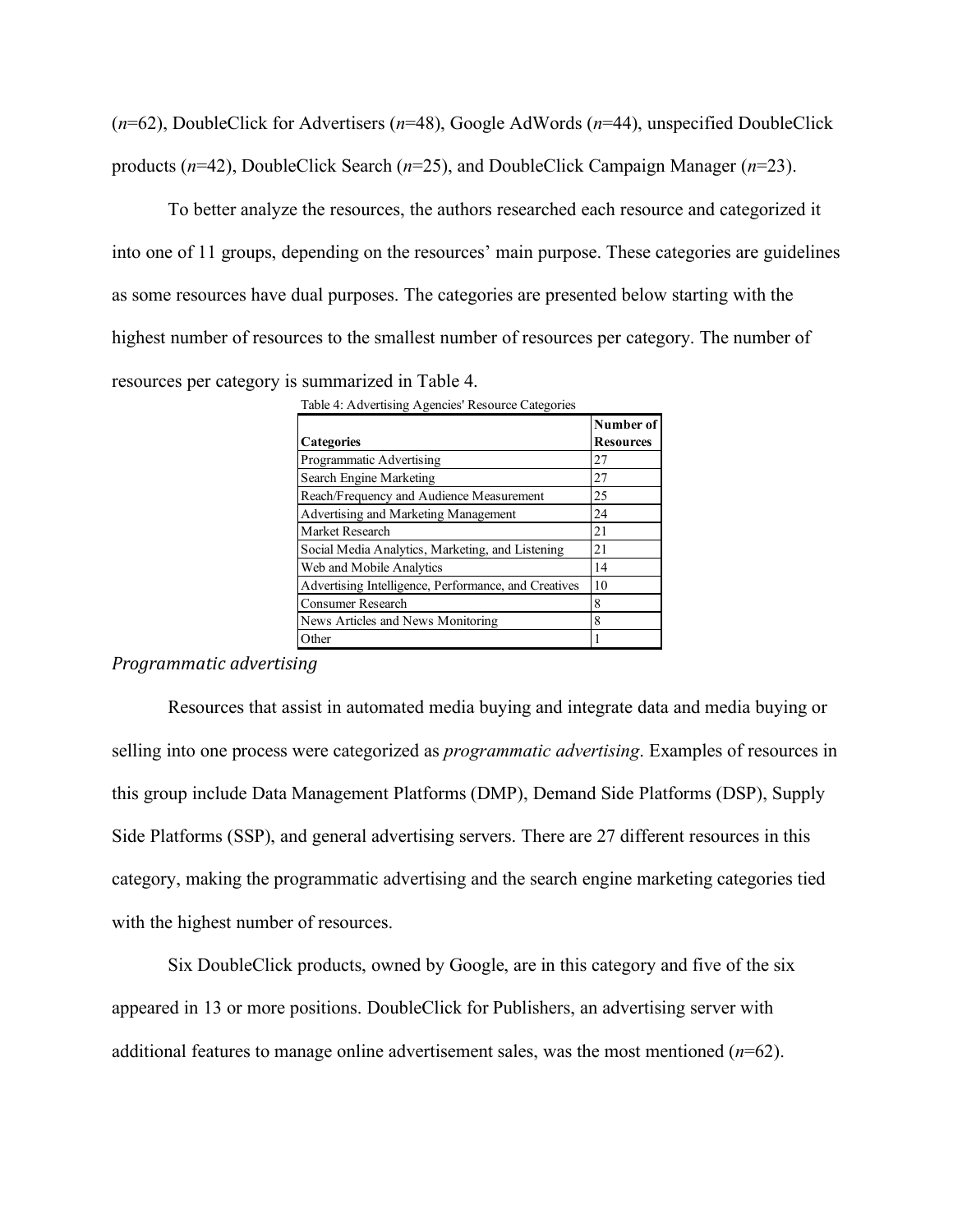Additional programmatic advertising DoubleClick resources are DoubleClick for Advertisers (*n*=48), unspecified DoubleClick products (*n*=42), and DoubleClick Campaign Manager (*n*=23).

Other highly mentioned resources in this category are Atlas DMT (*n*=58) and MediaMind (*n*=30). Both products are advertising servers with analytical features to further customize advertising campaigns. Additionally, 36 positions mentioned using third-party advertising servers but did not list specific resources.

# *Search engine marketing*

The category *search engine marketing* (SEM) includes resources whose main function is to optimize search results for given search terms. Different types of resources that fall within this category include Search Engine Optimization (SEO) resources, which use techniques such as keyword optimization, and Paid Search Marketing resources, which are platforms that help facilitate the purchase of advertisements on search engines. The top SEM resource is Google AdWords (*n*=44), a service by Google that allows advertisers to place advertisements within the Google network. The second and third most noted resources are Kenshoo (*n*=34) and Marin  $(n=28)$ .

### *Reach/frequency and audience measurement*

Resources in the *reach/frequency and audience measurement* category contain information on audience media consumption (e.g. television ratings and website impressions) and can calculate the number of people an advertisement reached and the frequency of which people were exposed to the advertisement. Twenty-five resources are in this category. The most frequently mentioned resource is unspecified comScore (*n*=120) products which is mainly known for tracking consumers web and mobile data through their tool, Media Metrix, the third most noted resource in this category (*n*=42). The second top resource is Gfk MRI (*n*=82), which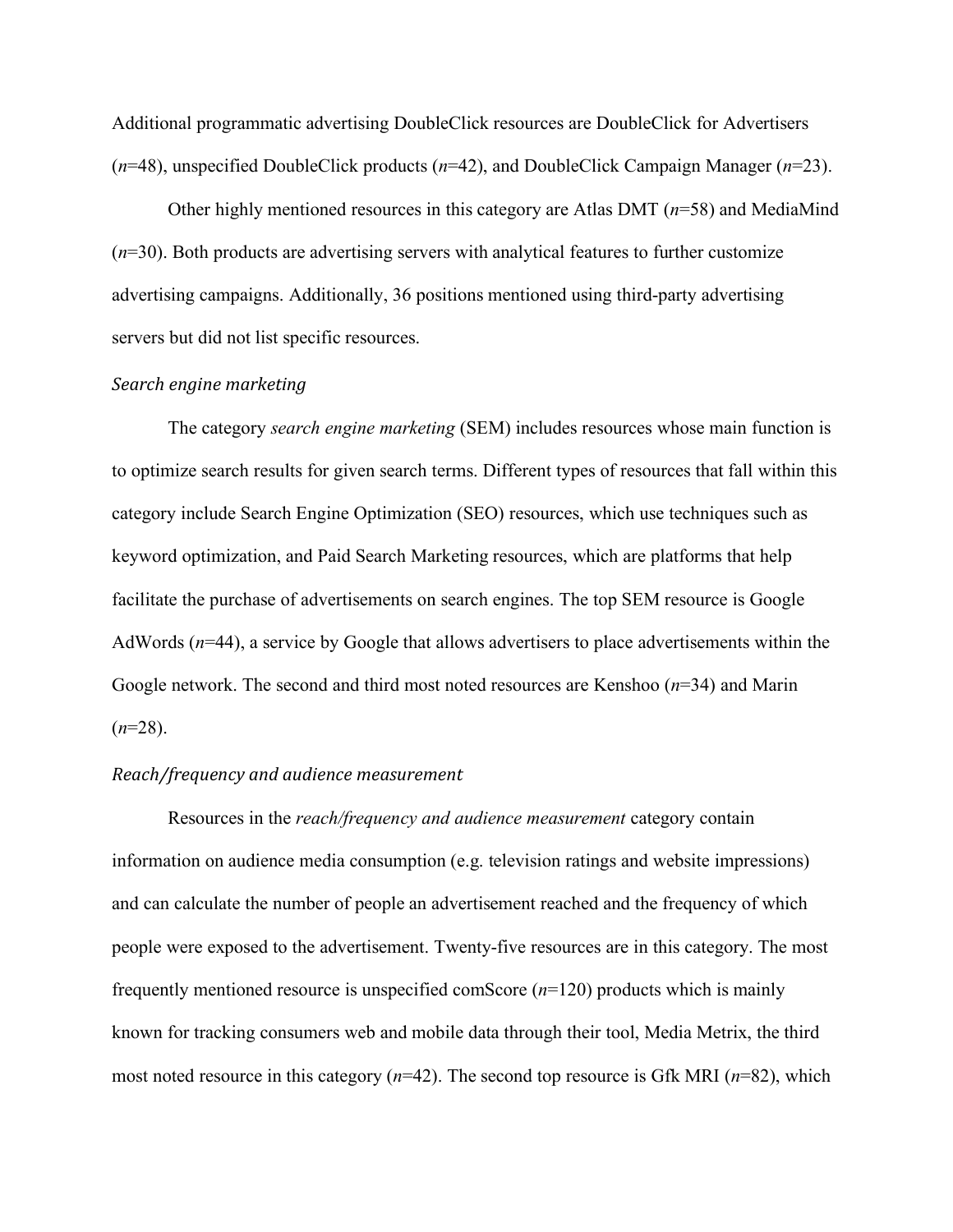surveys consumers on their media use, interests, and psychographics. In addition to Media Metrix, NetRatings (*n*=32) and Hitwise (*n*=6) are two other resources that contain web browsing data. The fifth most frequently mentioned resource is IMS Clear Decisions (*n*=17), a software platform by Nielsen that has reach/ frequency and crosstab capabilities with consumer survey data from MRI and Simmons.

#### Advertising and marketing management

Advertising agencies utilize *advertising and marketing management* resources in order to optimize and monitor the performance of ongoing advertising campaigns. With 24 resources, it is the fourth largest category; however, no one resource appears in more than four percent of the positions. The top resources in this category are Prisma (*n*=18), a campaign management software, and Integral Ad Science (*n*=15), a resource that uses analytic measurements of current advertisements in order to evaluate their return on investment.

#### *Market research*

The *market research* category includes resources that contain reports and data on markets and industries. There were 21 resources in this category. The top two resources are non-specified Nielsen products (*n*=71) and Scarborough (*n*=19), which is owned by Nielsen and has information on local consumer media trends (The Nielsen Company 2018). The third most mentioned resource, eMarketer (*n*=16), has data and reports on technology and media consumption.

Additional resources include Kantar's Millward Brown (*n*=15) and non-specified Kantar products (*n*=13). Millward Brown produces research on brand equity, advertising, media research, and digital advertising (Kantar Millward Brown 2017). Forrester, a market research firm that focuses on technology, appeared in 13 job postings. Other resources include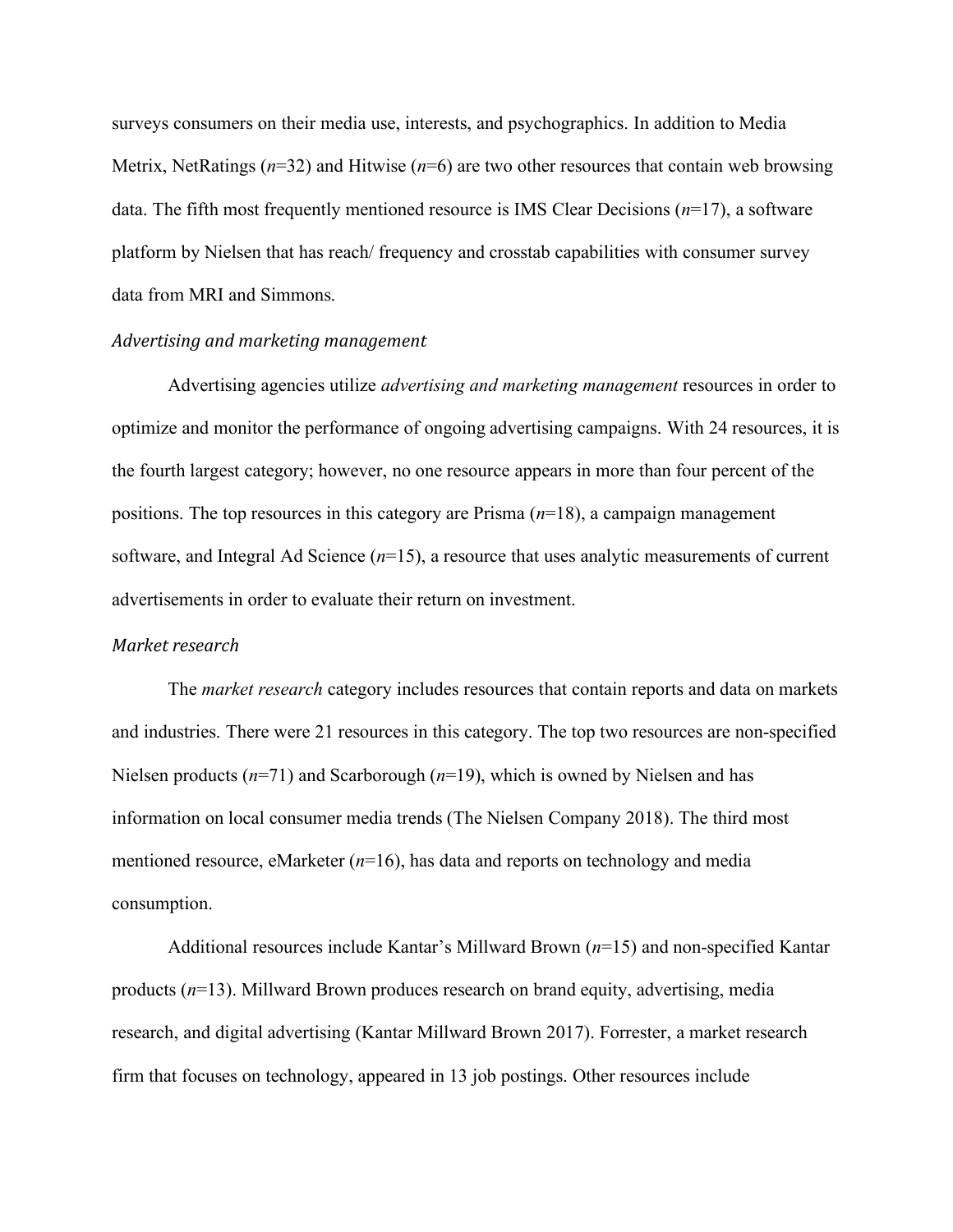unspecified Mintel products (*n*=3), WARC (*n*=2), Passport (*n*=1), and Pew Research Center  $(n=1)$ .

#### *Social media analytics, marketing, and listening*

The 21 resources in the *social media analytics, marketing, and listening* category analyze, monitor, and manipulate social media activities for advertising campaigns. The most frequently found resources in this category are Social Studio (*n*=12), Sysomos (*n*=9), and Facebook Insights ( $n=8$ ). A number of third-party organizations that collect social media analytics were mentioned. These include NetBase Enterprise (*n*=8), Brandwatch products (*n*=5), and Crimson Hexagon (*n*=5). There were also references of using social media platforms for research purposes, such as Twitter Analytics (*n*=5), unspecified Facebook products (*n*=4), Facebook Ads Manager (*n*=1), Pinterest (*n*=1), and Instagram (*n*=1).

## *Web and mobile analytics*

The *web and mobile analytics* category includes resources that analyze, measure, and/or report web traffic or web usage. There are 14 named resources and seven positions mentioned using web analytics without specifying the type of products. The top resource is Google Analytics (*n*=109), which was found in 27% of all of the positions analyzed. Adobe has two different products in this category: Adobe Analytics (*n*=70) and Adobe SiteCatalyst (*n*=9).

Other products in this category include Webtrends (*n*=23) and Coremetrics (*n*=15), which have website analytics. Some tools offer additional features, such as advanced analysis of customer traffic or, in the case of Moat Analytics (*n*=11), advertising validity monitoring. One resource, Kochava (*n*=3), specifically focuses on mobile analytics.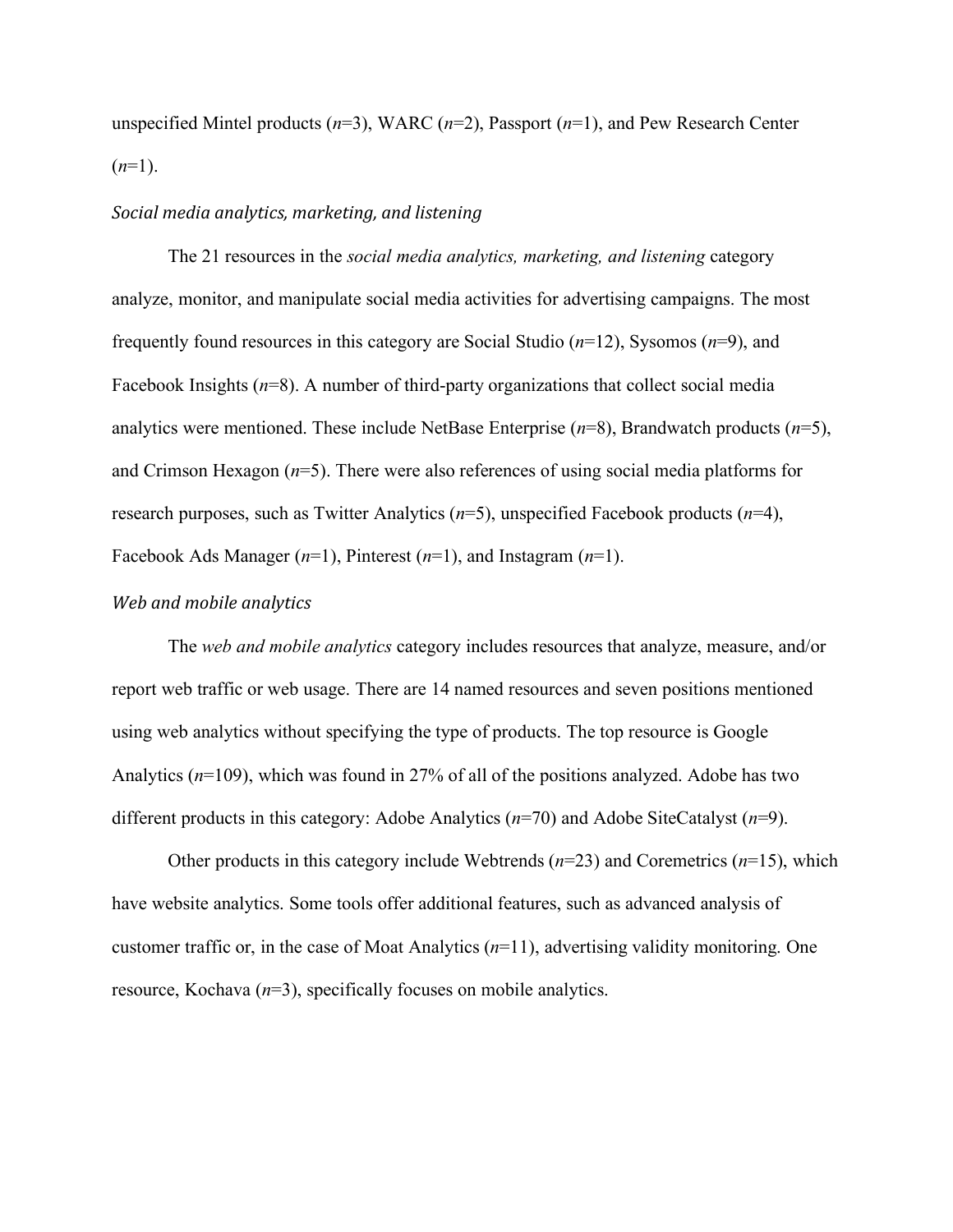### *Advertising intelligence, performance, and creatives*

Resources in the *advertising intelligence, performance, and creatives* category have information on advertising and media activity and advertising costs in order to provide justification for media buying decisions. There are 10 named resources and an additional 37 references to unspecified advertising intelligence resources.

The most mentioned resource in this category was Nielsen's Online AdRelevance (*n*=53), a product that measures online advertisements as a way of estimating what competitors are spending on their advertisements. Kantar Media, which includes Kantar Stradegy and Ad\$pender, were found in 17 positions. Kantar Media tracks advertising creatives, spending, and the number of people advertisements reached. Four other products in this category provide advertising rates: CMR (Competitive Media Reporting) (*n*=10), SRDS (Standard Rate and Data Service) (*n*=5), SMI (Standard Media Index) (*n*=2), and SQAD (Service Quality Analytics Data)  $(n=2)$ .

#### *Consumer research*

*Consumer research* resources contain information on consumers' lifestyles, behaviors, psychographics, media use, and opinions. There are eight resources in this category. The top resource is Online @Plan, a profiling and targeting tool for online media planning, buying, and selling (The Nielsen Company 2017). Online @Plan was seen in 58 positions, or 14% of all jobs descriptions analyzed. The second most mentioned consumer research resource was Simmons Market Research (*n*=32). Simmons is known for their National Consumer Survey that asks people about their attitudes, opinions, and products and brands use. They also create reports about consumers and have media and device use analytics (Simmons Market Research 2014; "Simmons Research" 2017). The six other resources in this category appear in four or fewer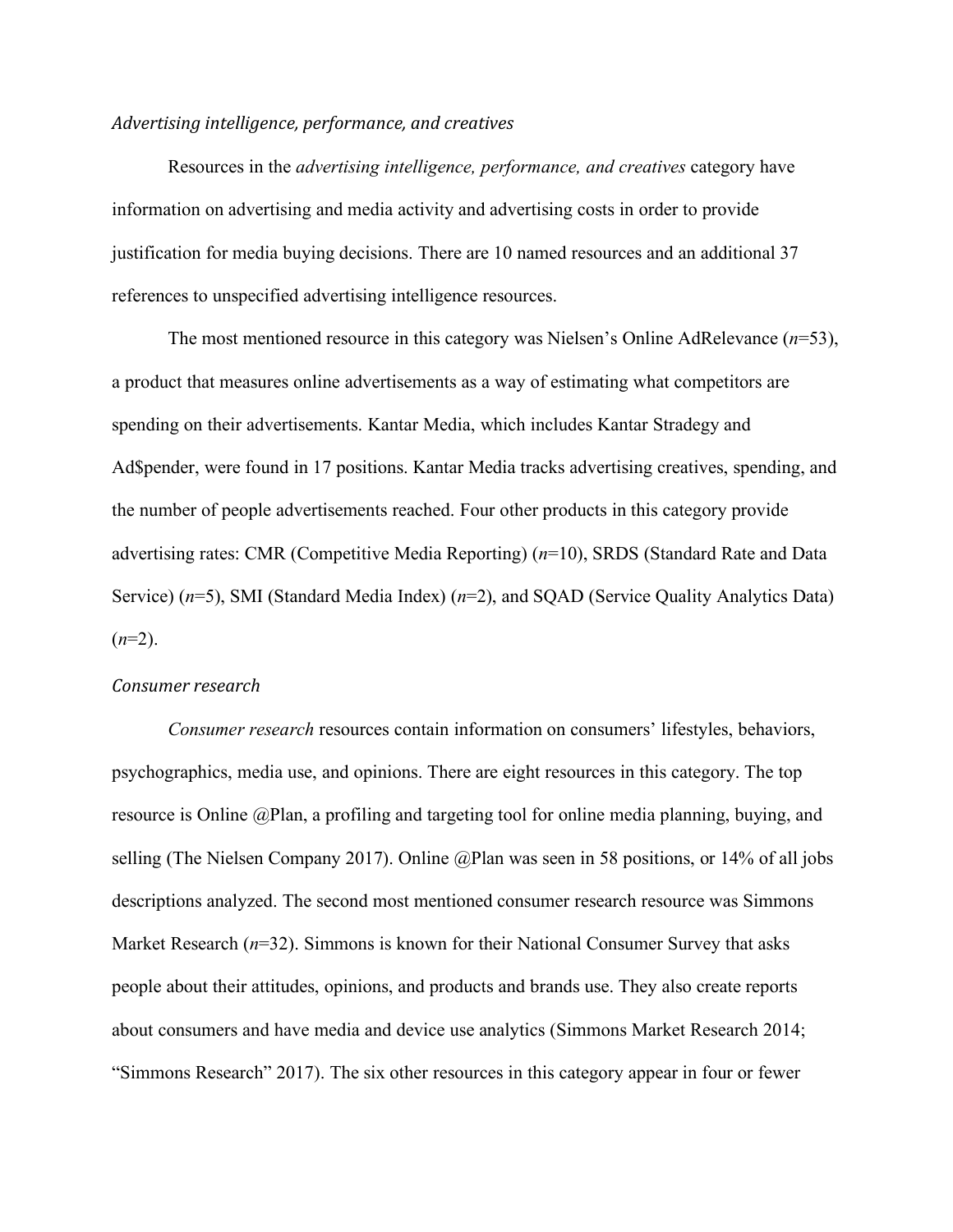positions and include Kantar's MARS Consumer Health Study (*n*=3), Kantar's TGI (*n*=1), and Yankelovich which might refer to Kantar's US Monitor reports (*n*=1).

# *News articles and news monitoring*

The eight resources in the *news articles and news monitoring* category have trade and news articles or help with news monitoring by covering publications and journalists' information. Cision (*n*=4) and Factiva (*n*=4) appeared in the most positions. Cision, along with CisionPoint (*n*=1), is a news monitoring database that allows for searching news and trade articles, as well as researching publications' contact and circulation information and journalists' contact information. Other news monitoring resources are Carma (*n*=1) and Meltwater (*n*=1). Resources that contain trade or news articles include Nieman Lab (*n*=1), which reports on journalism, Harvard Business Review (*n*=1), and Fast Company (*n*=1). There are a number of positions (*n*=34) that mentioned using trade or news publications for research but did not specify any titles.

# *Other*

One resource, Google Images (*n*=5), does not fit into any categories. It is the only resource that searches for images. Additionally, there were some positions that mentioned using resources for research but did not specify a resource name or how they would be used. Over 30 job announcements described the positions using "syndicated resources", without identifying if the resource is about markets, consumers, or other types of information. Thus, the authors were unable to classify resources coded as syndicated resources  $(n=37)$ . Ten positions mentioned using an information resource but did not specify the type of resource.

# **Libraries' advertising resources**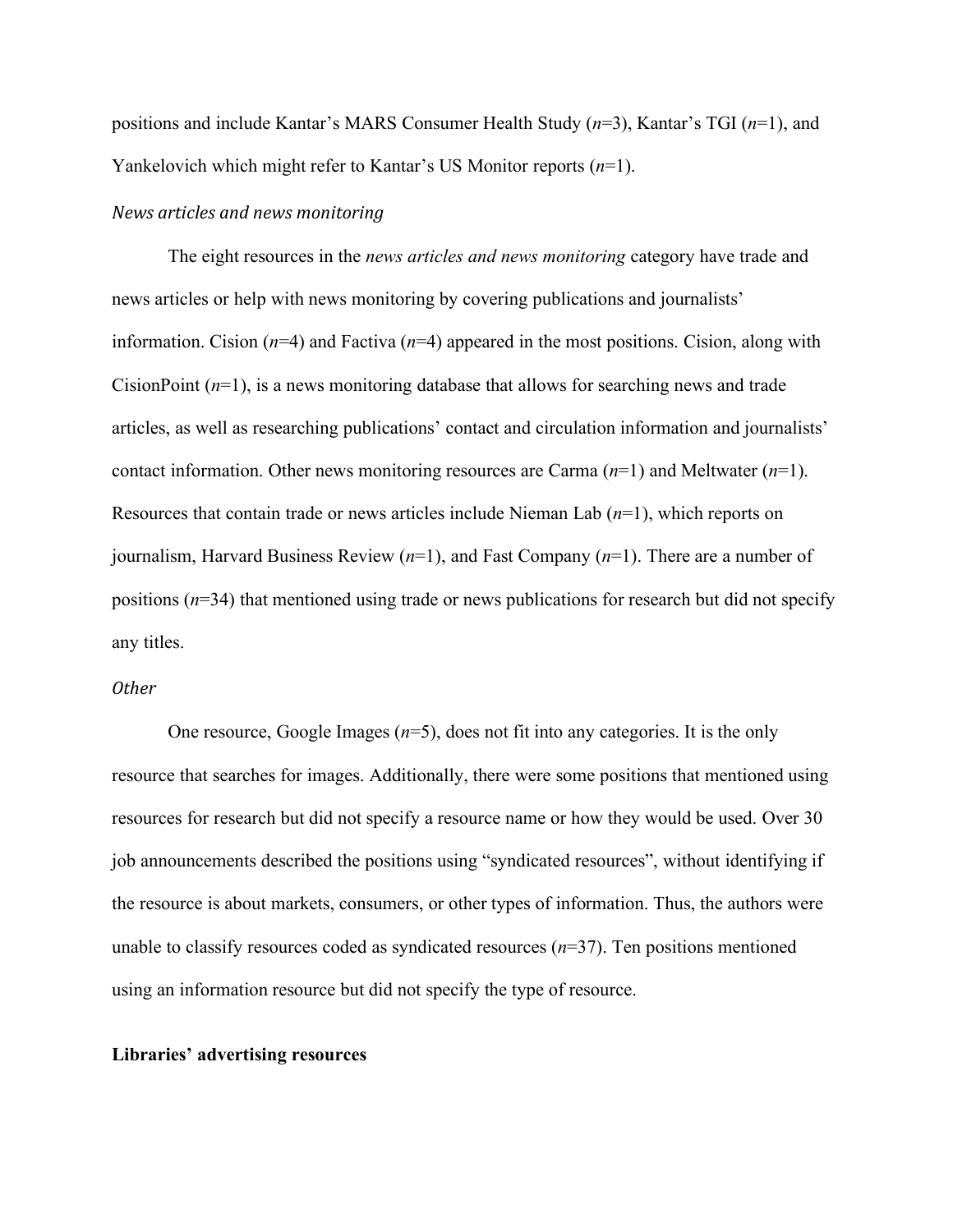When comparing the resources advertising agency employees are expected to use to the databases subscribed by 158 libraries at universities with advertising programs, there were 19 advertising-related resources that matched. As seen in Table 5, 11 of the 19 resources were seen in the advertising positions, and an additional eight resources contained trade journals. The advertising agency resource observed the most, comScore (*n*=120), was only found in one university library. GfK MRI was the third most mentioned advertising resource in agencies (*n*=82), and 30 libraries subscribe to the academic version, MRI University Reporter (previously called MRI+). Simmons consumer data was found in 32 positions, and 36 libraries subscribe to Simmons OneView.

| Table 5: Advertising Resources Offered by University Libraries |                    |                  |                                   |                                                      |
|----------------------------------------------------------------|--------------------|------------------|-----------------------------------|------------------------------------------------------|
|                                                                | Number of          | % of all         | Number of                         |                                                      |
|                                                                | University         | University       | Advertising                       |                                                      |
| <b>Advertising Resources</b>                                   | <b>Subscribers</b> | <b>Libraries</b> | <b>Positions</b>                  | <b>Resource Category</b>                             |
| Mintel Reports                                                 | 60                 | 38%              | 3                                 | Market Research                                      |
| <b>SRDS</b>                                                    | 60                 | 38%              | 5                                 | Advertising Intelligence, Performance, and Creatives |
| Passport/Euromonitor GMID                                      | 52                 | 33%              | 1                                 | Market Research                                      |
| Factiva                                                        | 40                 | 25%              | $\overline{4}$                    | News Articles and News Monitoring                    |
| Simmons OneView                                                | 36                 | 23%              | 32                                | Consumer Research                                    |
| <b>MRI University Reporter</b>                                 | 30                 | 19%              | 82                                | Reach/Frequency and Audience Measurement             |
| Ad\$pender                                                     | 23                 | 15%              | 17 <sup>†</sup>                   | Advertising Intelligence, Performance, and Creatives |
| eMarketer                                                      | 16                 | 10%              | 16                                | Market Research                                      |
| WARC                                                           | 16                 | 10%              | $\overline{c}$                    | Market Research                                      |
| Forrester                                                      | 3                  | 2%               | 13                                | Market Research                                      |
| comScore                                                       |                    | $1\%$            | 1201                              | Reach/Frequency and Audience Measurement             |
| resources                                                      | 11                 |                  |                                   |                                                      |
|                                                                | Number of          | $%$ of all       |                                   |                                                      |
| <b>Alternative Trade Journal</b>                               | University         | University       |                                   |                                                      |
| <b>Resources</b>                                               | <b>Subscribers</b> | <b>Libraries</b> |                                   | <b>Resource Category</b>                             |
| <b>Business Source Complete</b>                                | 148                | 94%              |                                   | News Articles and News Monitoring                    |
| Communication and Mass Media                                   | 119                | 75%              |                                   | News Articles and News Monitoring                    |
| <b>ABI/INFORM</b>                                              | 95                 | 60%              |                                   | News Articles and News Monitoring                    |
| Business Abstracts with Full Text                              | 41                 | 26%              | News Articles and News Monitoring |                                                      |
|                                                                |                    |                  |                                   |                                                      |
| <b>Communication Source</b>                                    | 28                 | 18%              |                                   | News Articles and News Monitoring                    |
| Business Collection (Gale)                                     | 21                 | 13%              |                                   | News Articles and News Monitoring                    |
| Communication and Mass Media                                   |                    |                  |                                   |                                                      |
| Collection (Gale)                                              | 21                 | 13%              |                                   | News Articles and News Monitoring                    |
| Corporate ResourceNet                                          | $\overline{c}$     | $1\%$            |                                   | News Articles and News Monitoring                    |
| <b>Total number of alternative</b>                             |                    |                  |                                   |                                                      |
| trade articles resources                                       | 8                  |                  |                                   |                                                      |
| libraries $(n)$                                                | 158                |                  |                                   |                                                      |

‡ Refers to unspecified comScore products

Of the 11 resources available in universities, five are market research resources. These

include Mintel (*n*=60) and Passport/Euromonitor GMID (*n*=52). Seen in 10% or less of the universities studied were eMarketer (*n*=16), WARC (*n*=16), and Forrester (*n*=3). It should be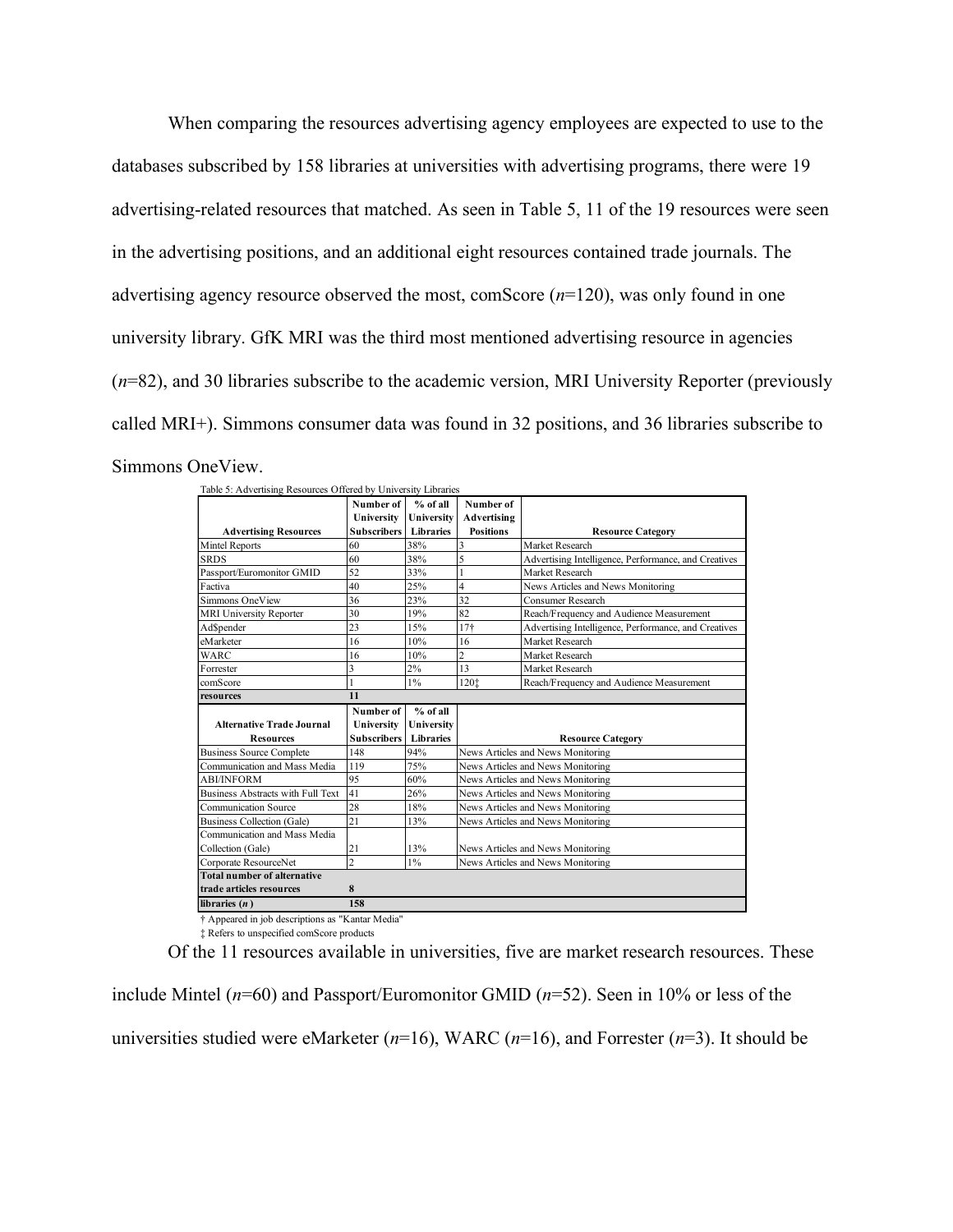noted that Business Source Complete and ABI/INFORM Complete also contain market research reports, but they were categorized under the trade journal resources.

University libraries subscribe to two advertising intelligence, performance, and creatives resources, SRDS (*n*=60) and Kantar's Ad\$pender (*n*=23). Libraries also subscribe to two reach/frequency and audience measurement resources, MRI University Reporter (*n*=30) and comScore (*n*=1). Simmons OneView (*n*=36) was the only consumer research resource, although MRI University Reporter has similar information as Simmons OneView.

Thirty-four advertising positions described the need to use news and trade journals. In academic libraries, eight databases were identified to have advertising news and trade publications, like *Advertising Age* and *Media Post*. Business Source Complete (*n*=148), Communication & Mass Media Complete (*n*=119), and ABI/INFORM Collection (*n*=95), are the three most subscribed databases in university libraries that have trade articles. Similar databases offered by universities are Business Abstracts with Full Text (*n*=41), Communication Source (*n*=28), Business Collection (Gale) (*n*=21), and Communication & Mass Media Collection (Gale) (*n*=21). Factiva, which also has news and trade articles, is available at 40 universities.

#### **Discussion**

This study analyzed 407 early-career job postings in advertising agencies to learn what type of information resources this population is expected to use. The most frequently mentioned resources contained numerical data on reach/frequency metrics and audience measurement, web and mobile analytics, programmatic advertising, search engine optimization, and consumer behaviors and psychographics. Given that over half of the positions analyzed were in media planning (*n*=223), and data and analytics (*n*=90) and interactive marketing (*n*=79) each made up another 20% of the positions, the data and analytics resources are probably skewed to these types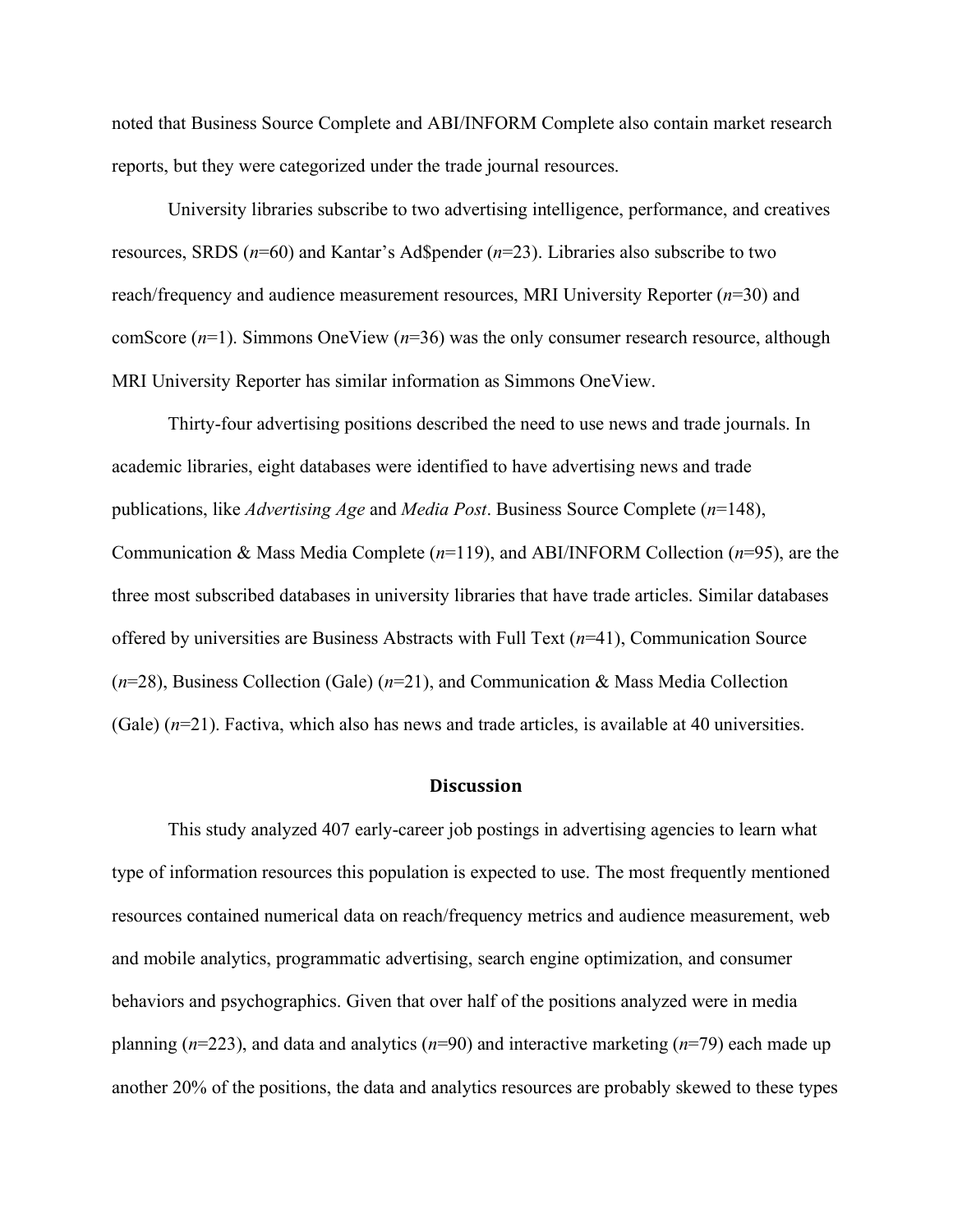of positions. For example, two frequently mentioned resources, comScore (*n*=120) and GfK MRI (*n*=82), are both reach/frequency and audience measurement resources that are heavily used in media planning and they contain numerical data. The finding that data and analytics are used in advertising careers is supported by previous research that found Excel, Tableau, SAS, and Stata were used by marketers, especially data and analytic positions at advertising agencies (Gilbert 2017; Pefanis Schlee and Harich 2010).

Past studies mentioned comScore, DoubleClick for Publishers (formerly DART), Google Analytics, Nielsen, MRI, Social Studio (formerly Radian 6), SRDS, and Trade Desk are used by advertising agencies (Gilbert 2017; Herling and Merskin 1995; Neill and Schauster 2015). This study corroborates those findings, particularly unspecified comScore and Nielsen products, DoubleClick for Publishers, and Google Analytics were each mentioned in 62 positions or more. However, these studies discussed resources that do not appear not mentioned in the 407 positions analyzed, and this is explained by changes in the resources and industry over time. Herling and Merskin (1995) found LexisNexis, ProQuest's Dialog, and Arbitron were frequently used in advertising agencies in the 1990s. Arbitron was acquired by Nielsen in 2013 (Nielsen 2013), and LexisNexis and Dialog were not found in the positions analyzed. Rather, Factiva and Cision were the only article databases. Additionally, Neill and Schauster (2015) wrote interviewees who worked in advertising and public relations use Rubicon (also called Rubicon Project), a programmatic advertising software. Although this study found 27 different resources related to programmatic advertising, Rubicon was not one of them. Instead, Google's DoubleClick products dominated the list of programmatic resources. Furthermore, Google, Nielsen, and comScore's resources were some of the most frequently mentioned. The popularity of these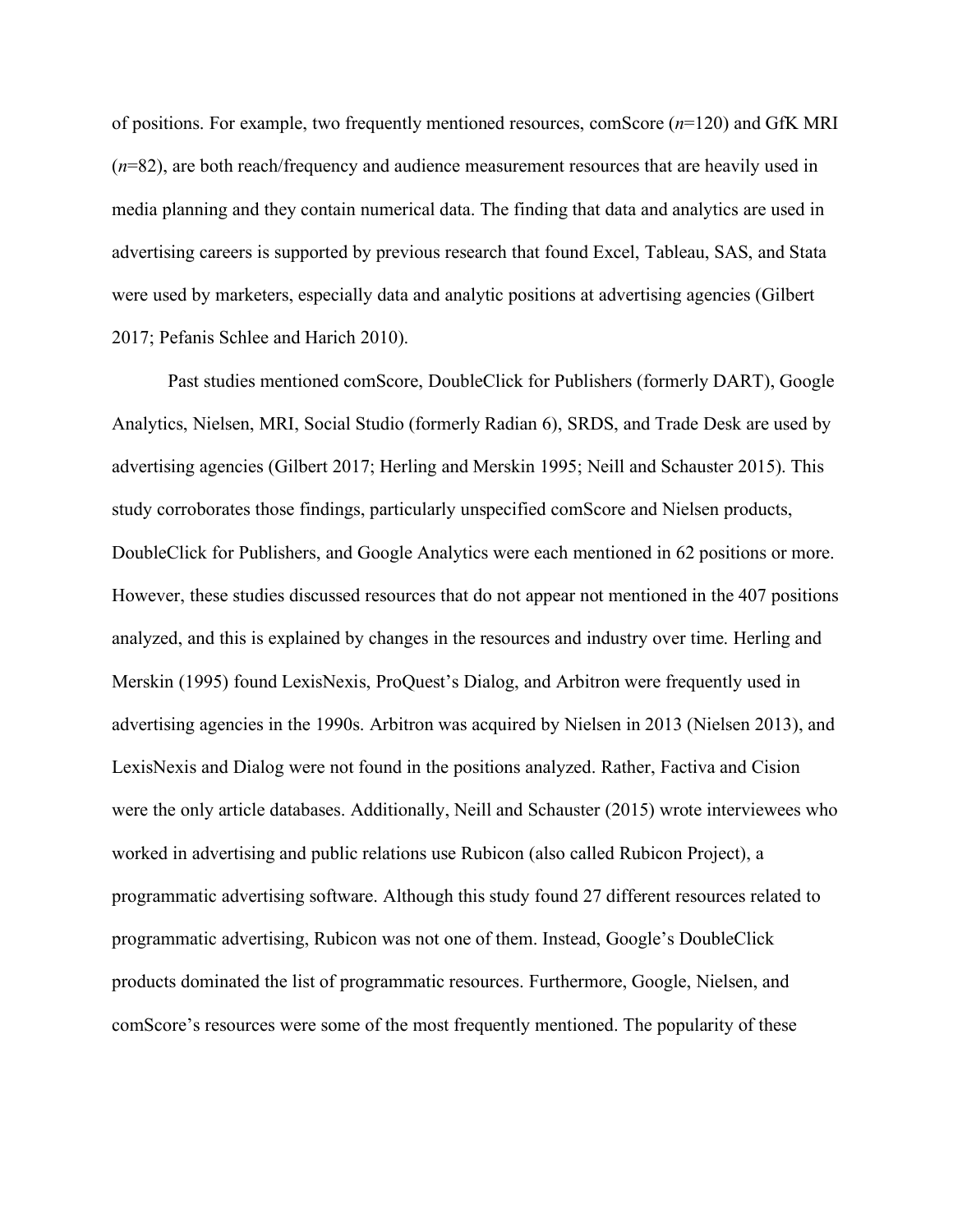companies reflects the top research companies in American Marketing Association's Gold Top 50 Reports (Bowers and Brereton 2017, 2016).

Of the 186 resources advertisers are expected to use, libraries at universities with advertising programs only subscribed to 11. Both this study and previous research on academic library databases found that university libraries most commonly subscribe to Ad\$pender, eMarketer, Factiva, Forrester, MRI University Reporter, Mintel, Passport/Euromonitor GMID, Simmons OneView, and SRDS (Abels and Magi 2001; Gonzalez et al. 2009; Kim and Wyckoff 2016; Lenox 2009; Schnedeker 2003;). Advertising resources that were not mentioned in previous business collections research include WARC and comScore.

Since the use of unspecified trade journals was seen in  $8\%$  ( $n=34$ ) of all advertising positions, this study also tracked the number of databases with advertising trade journals. Like previous research, this paper found that numerous academic libraries subscribe to ABI/INFORM (Abels and Magi 2001; Gonzalez et al. 2009; Kim and Wyckoff 2016; Kim and DeCoster 2011; Lenox 2009; Schnedeker 2003). In addition to other business article databases (e.g. Business Source Complete and Business Abstracts with Full Text), 75% (*n*=119) of the libraries examined provided access to Communication and Mass Media Complete, followed by Communication Source (*n*=28) and Communication and Mass Media Collection (*n*=21)--databases that were not mentioned in previous business database collections research.

Few advertising agency resources contain articles, reports, and analyses. Unspecified Nielsen products is the only resource in the top 23 that may contain reports. Although seen in 16 or fewer positions, eMarketer (*n*=16), Millward Brown (*n*=15), and Forrester (*n*=13) are some of the resources that produce written reports and analyses. However, 34 positions mentioned using trade journals and articles without providing specific sources. Perhaps positions do not list out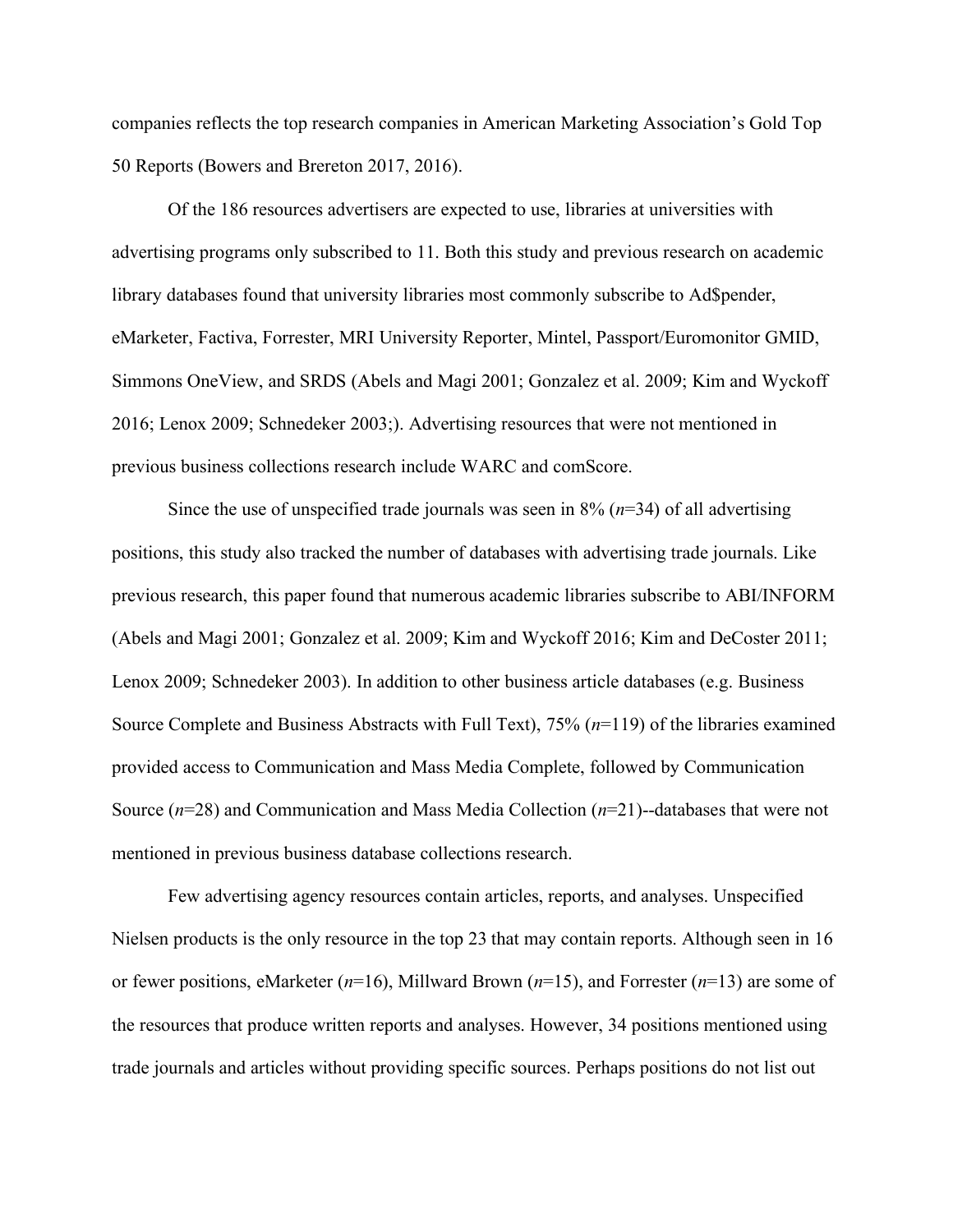resources with written reports because these databases are considered easier to use and do not take specialized skills to understand.

#### **Implications**

Overall, libraries at universities with advertising programs subscribe to a small number of resources advertising agency employees are expected to use. A major factor for this is that these resources are intended for the corporate market and are ill-equipped to support academia. These companies may not have the technological infrastructure and fee structure to provide seamless access with IP authentication or other preferred access methods; rather, they may prefer customers create and pay for individual user accounts. Search engine optimization and programmatic advertising software that purchases advertising space are unexpected information resources where gathering information from these platforms requires purchasing an advertisement. Additionally, many of the top resources used in advertising agencies would only be relevant to a few departments on campus, and if they do not have academic pricing, the resources are less cost effective than databases that are more interdisciplinary. Another issue is that resources may not meet the accessibility requirements of academic institutions.

An alternative to the corporate advertising resources are academic versions that have some, but not all, of the features of the corporate product. For example, Simmons data is available in the academic version, Simmons OneView. It has limited access to recent data and is less intuitive than the industry's frequently mentioned resource, Nielsen IMS, which is one way that advertisers access Simmons data. Librarians can also utilize existing academic databases to teach students their use and importance in other industry resources, as well as teach transferable data and information literacy skills. One example is using Simmons OneView to teach about Simmons data and other consumer data found in Nielsen IMS. Librarians can instruct on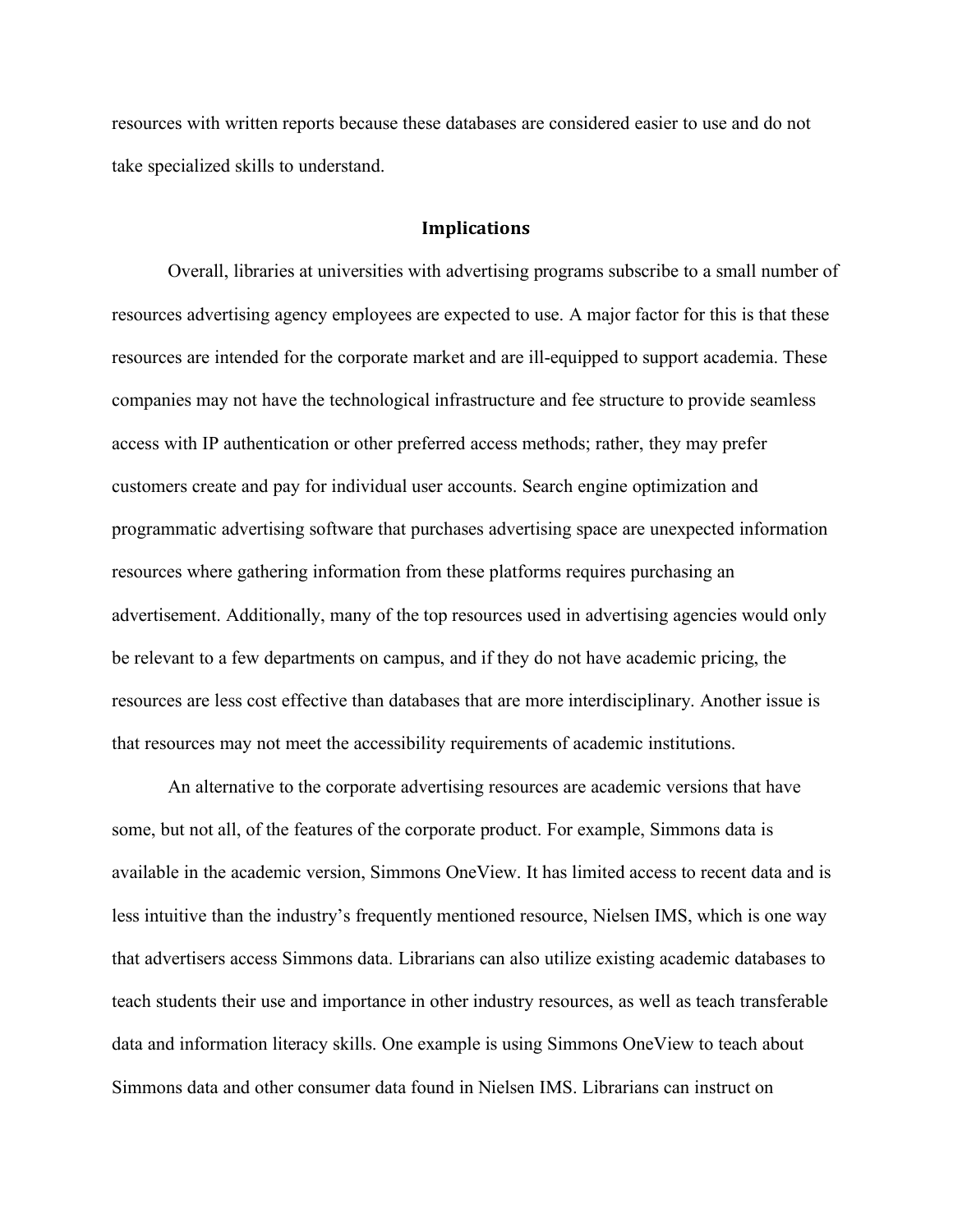quantitative methodologies, Simmons's data collection, and statistical analyses like crosstabulation tables and data manipulation. Another instance, Nielsen Monitor Plus has advertising spending data and uses SRDS data as part of its method for tracking competitor advertising (The Nielsen Company 2015). In addition to teaching how SRDS collects data, librarians can instruct on data dissemination and the value of SRDS's data.

Teaching transferable data and information literacy skills is advantageous because resources are constantly changing. Although students might not have access to most resources used in the industry, librarians can be instrumental in helping students identify and dissect the information they do have. This allows students to be more familiar with the types of information they will need in their future advertising careers.

#### **Limitations and Directions for Future Research**

This article provides a general understanding of the types of information resources used in early-career positions at advertising agencies and the availability of these resources at university libraries. One limitation of this study is that despite looking for all types of advertising positions, the criteria used for selecting job descriptions--namely focusing on positions listing information resources--led to media planning careers comprising 55% of the sample. While the sample did not include duplicate positions that had the same title and exact word-for-word descriptions throughout, companies often used similar language in multiple positions. This may have increased the number of times a resource appeared.

One intent of this paper was to find how many advertising resources used in the industry are also offered by university libraries. The authors tried to find an exact match of databases from the industry and the libraries. They did not include databases that are not used by advertisers even if it might contain partial information or data used by the industry. Thus, many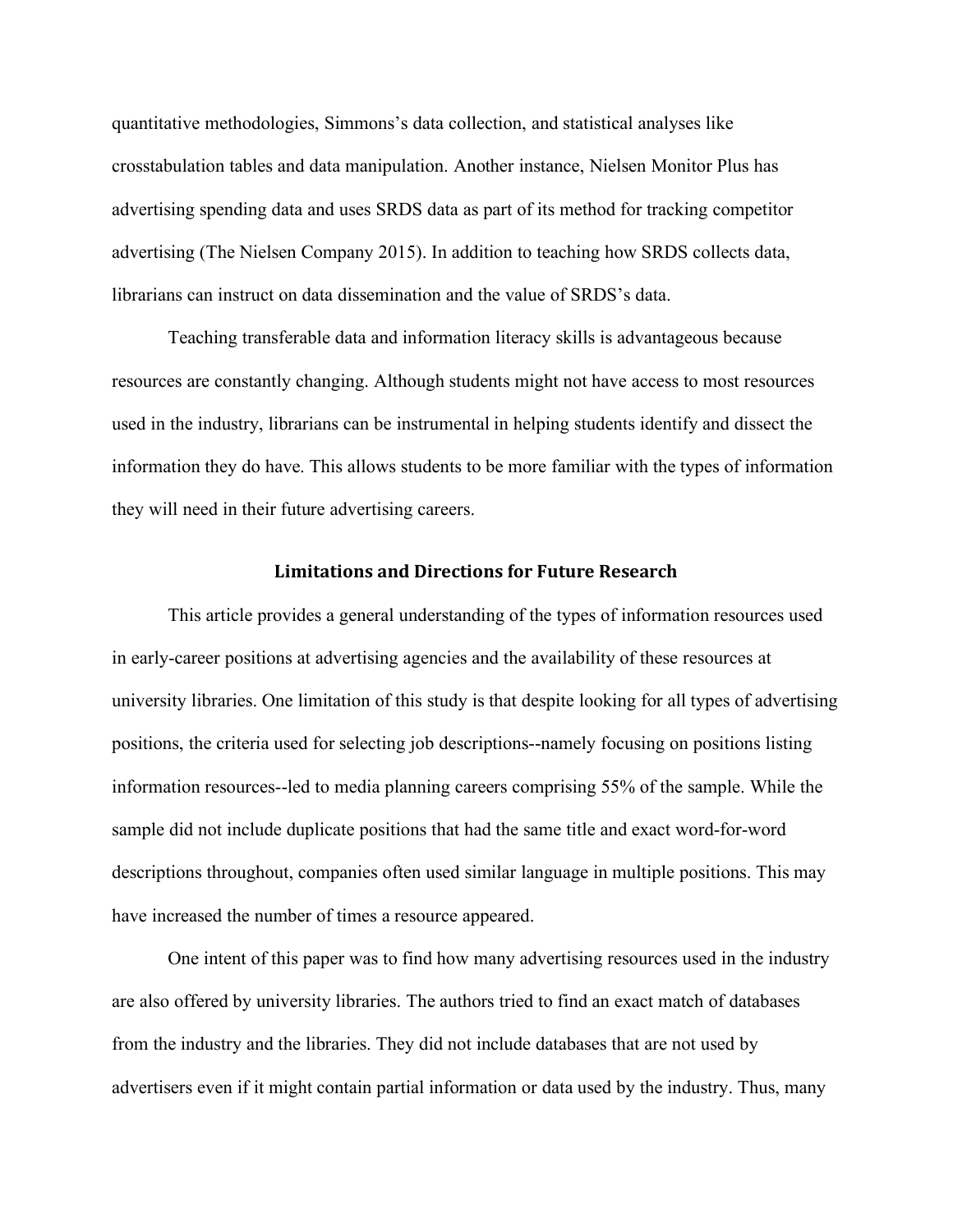useful advertising resources, such as Statista, DemographicsNow, REDBOOKS, and more, were not included.

Another limitation is libraries' websites' A-Z database page, which was used to see if libraries subscribe to the advertising industry's resources, may not be a complete list of resources. While it provided a consistent method for analyzing libraries' holdings, library consortiums, journalism or communication schools, and advertising competitions might provide additional resources for students.

As this paper deals with a previously unexplored research area, it raises multiple questions that can be answered in subsequent studies. This study only reviewed the library resources that were mentioned in the job postings. Future research might examine other resources libraries have to support advertising research or resources that advertising departments might purchase independently of the library. Secondly, it would be interesting to use qualitative methods to find what resources advertising agencies use, but do not mention in position descriptions. Another avenue for future research could explore advertising curriculums and which resources advertising faculty and instructors use in their classes. This can provide information on advertising departments' needs, helping establish partnerships between the libraries and advertising faculty and students to better deliver relevant tools and instruction. Fourth, future studies could analyze the benefits and challenges libraries face when supporting non-academic, industry databases from a variety of disciplines. This paper took a new approach to examining collection development in academic libraries by using position descriptions or workplaces where students might gain employment. It could be beneficial to continue the study and consider how academic libraries' collections can review workplaces to analyze and support their users' practical needs.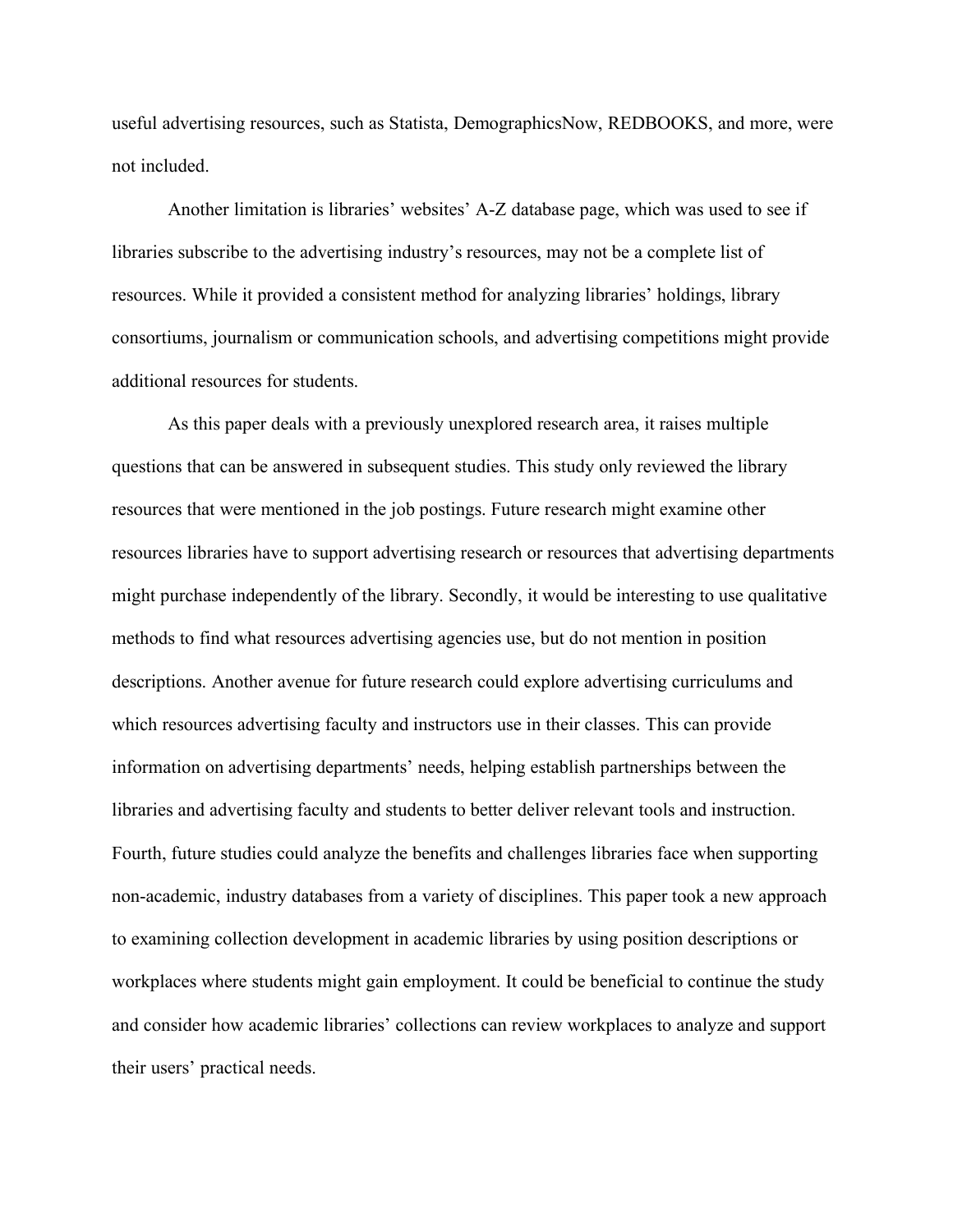### **References**

- Abels, E. G., and T. J. Magi. 2001. Current practices and trends in 20 top business school libraries. *Journal of Business & Finance Librarianship* 6 (3):3–19. https://doi.org/10.1300/J109v06n03\_02.
- Advertising Educational Foundation. 2014. So you wanna work in advertising... http://www.aef.com/pdf/infographics/aef\_wanna\_work\_inadv.pdf. (accessed December 2, 2016).
- American Academy of Advertising. n.d. *Where shall I go to study advertising & public relations?*. http://35.8.12.127/wsig/index.php. (accessed February 22, 2018)
- American Advertising Federation. October 2011. A statement of principles: What advertising students should know. http://www.aaf.org/AAFMemberR/Efforts/
	- AAF Education Services/National Education Executive Committee/Principles.aspx. (accessed March 7, 2018).
- Applegate, E. 2008. The development of advertising and marketing education: The first 75 years. https://eric.ed.gov/?id=ED502731.
- Aubele, J., and C. Perruso. 2017. Toward a sustainable method for core journal lists: A test case using journals in social work. *The Serials Librarian* 73 (2):89–106. https://doi.org/10.1080/0361526X.2017.1342113.
- Bennett, R. 2007. Sources and use of marketing information by marketing managers. *Journal of Documentation* 63 (5):702–26. https://doi.org/10.1108/00220410710827763.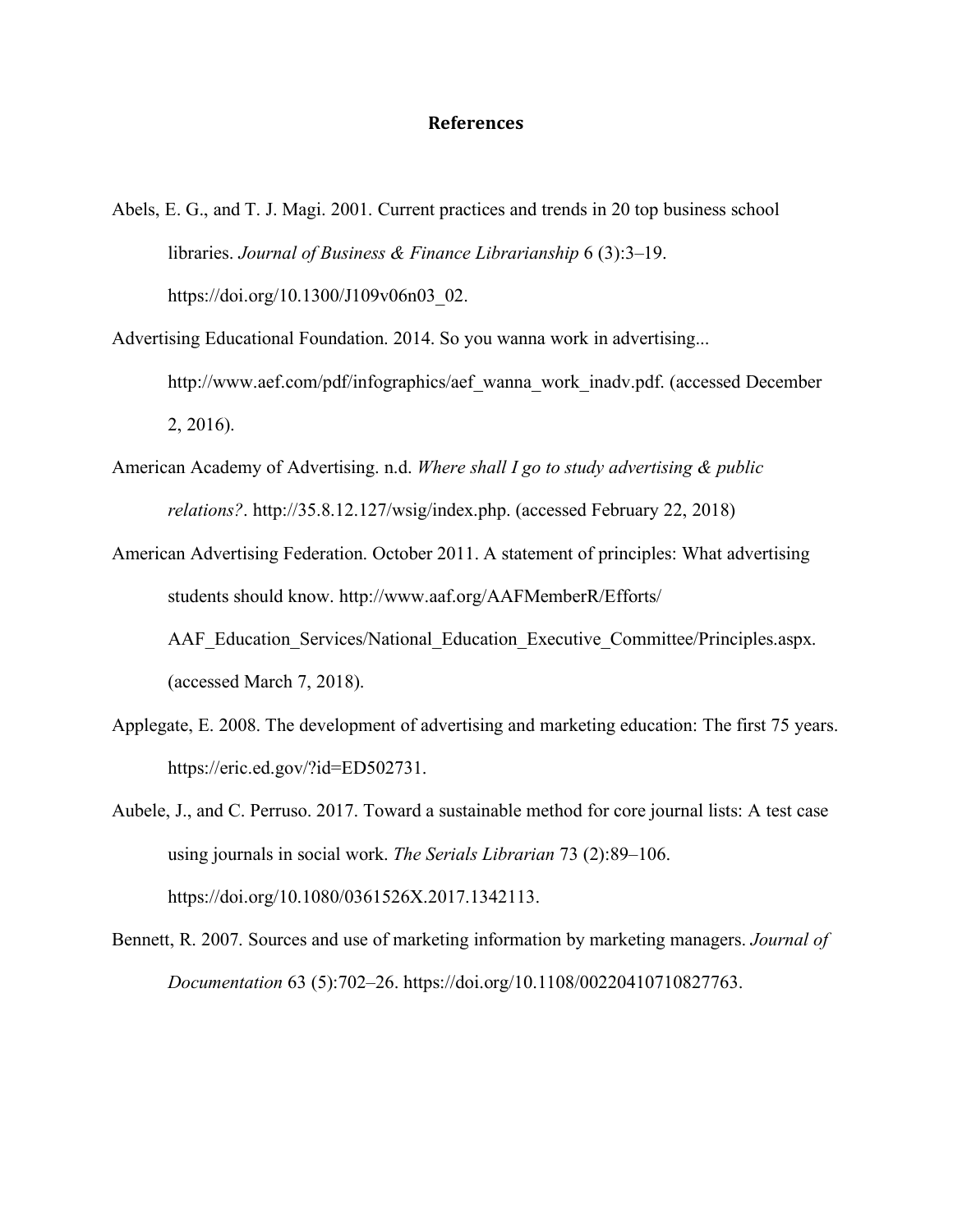- Biswas, P., and J. Marchesoni. 2016. Analyzing digital collections entrances: What gets used and why it matters. *Information Technology and Libraries* 35 (4):19–34. https://ejournals.bc.edu/ojs/index.php/ital/article/view/9446/8538.
- Bowers, D., and M. Brereton. 2016. The 2016 AMA gold top 50 report. *Marketing News* 50  $(6):36-81.$
- Bowers, D., and M. Brereton. 2017. The 2017 AMA gold top 50 report. *Marketing News* 51  $(5):22-66.$
- Currie, L., and A. Monroe-Gulick. 2013. What do our faculty use? An interdisciplinary citation analysis study. *The Journal of Academic Librarianship* 39 (6):471–80. https://doi.org/10.1016/j.acalib.2013.08.016.
- Dinkins, D. 2003. "Circulation as assessment: Collection development policies evaluated in terms of circulation at a small academic library. *College & Research Libraries* 64 (1):46- 53. https://doi.org/10.5860/crl.64.1.46.
- Du, J. T. 2014. The information journey of marketing professionals: Incorporating work taskdriven information seeking, information judgments, information use, and information sharing. *Journal of the Association for Information Science and Technology* 65 (9):1850– 69. https://doi.org/10.1002/asi.23085.
- Du, J. T., Y. Liu, Q. Zhu, and Y. Chen. 2013. Modelling marketing professionals' information behaviour in the workplace: Towards a holistic understanding. *Information Research* 18 (1). http://www.informationr.net/ir/18-1/paper560.html#.WCYxUC0rKUk.
- Foote, J. B., and K. Rupp-Serrano. 2010. Exploring e-book usage among faculty and graduate students in the geosciences: Results of a small survey and focus group approach. *Science & Technology Libraries* 29 (3):216–34. https://doi.org/10.1080/0194262X.2010.497716.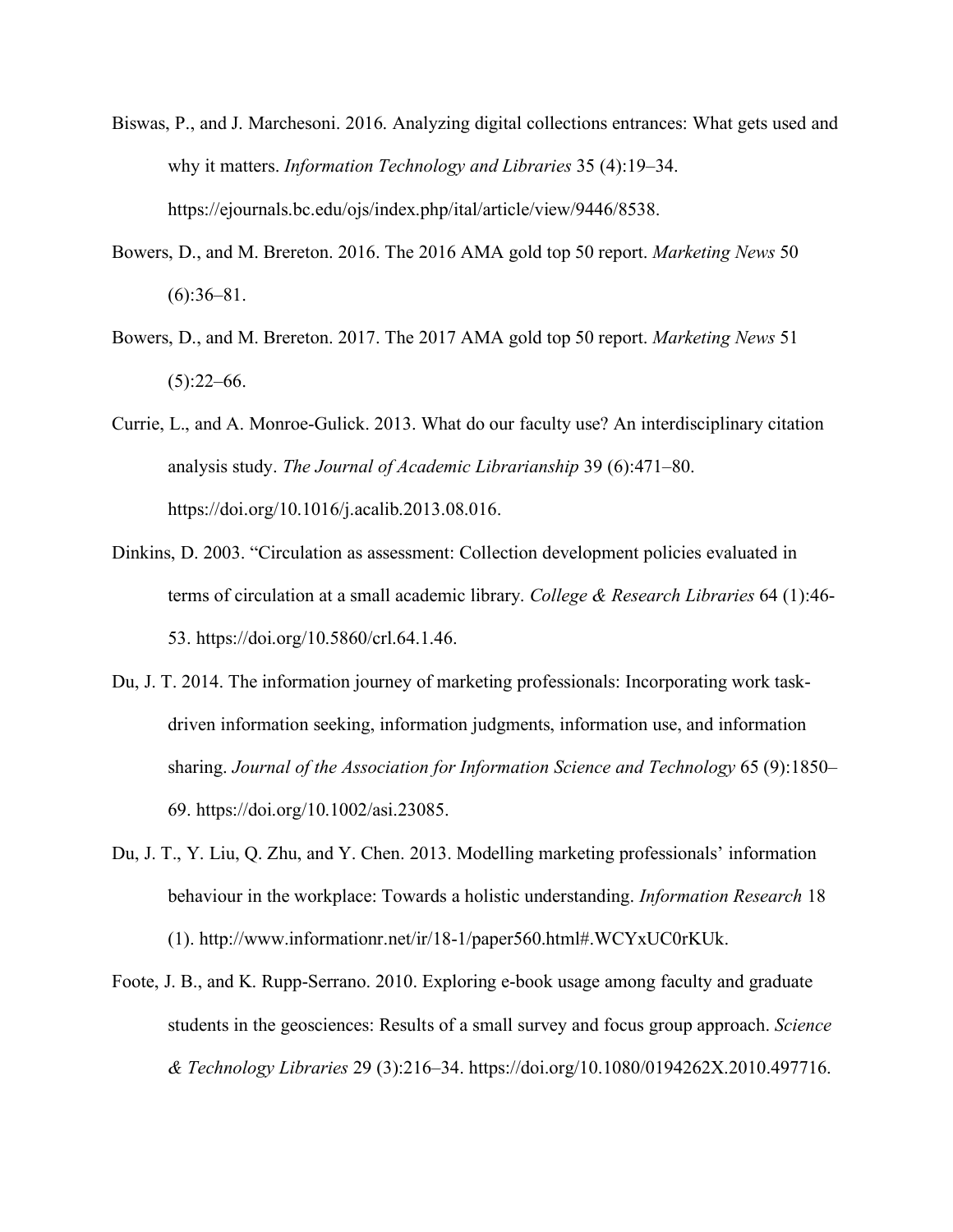- Freelon, D. 2017. ReCal: reliability calculation for the masses. http://dfreelon.org/utils/ recalfront/. (accessed December 12, 2017).
- Gao, W. 2015. Information use in communication research: A citation analysis of faculty publication at the University of Houston. *Behavioral & Social Sciences Librarian* 34 (3):116–28. https://doi.org/10.1080/01639269.2015.1062585.
- Gilbert, S. 2017. Information literacy skills in the workplace: Examining early career advertising professionals. *Journal of Business & Finance Librarianship* 22 (2):111–34. https://doi.org/10.1080/08963568.2016.1258938.
- Gonzalez, A. T., V. Kwong, J. Strange, and J. Yen. 2009. A guide to excellent creative business libraries and business centers. *Reference & User Services Quarterly* 48 (3):232–38. http://dx.doi.org/10.5860/rusq.48n3.232.
- Gottfried, J. C. 2010. Correlates of access to business research databases. *The Journal of Academic Librarianship* 36 (2): 141–43. https://doi.org/10.1016/j.acalib.2010.01.004.
- Harper, R. 2012. The collection and analysis of job advertisements: A review of research methodology. *Library and Information Research* 36 (112):29–54. http://www.lirgjournal.org.uk/lir/ojs/index.php/lir/article/view/499.
- Herling, T. J., and D. Merskin. 1995. Adoption of information technology by advertising agencies. Paper presented at the 78th Annual Meeting of the Association for Education in Journalism and Mass Communication, Washington, D.C. August 9-12. https://files.eric.ed.gov/fulltext/ED391211.pdf.
- Johnson, C. V., and S. Y. Johnson. 2017. An analysis of physician assistant LibGuides: A tool for collection development. *Medical Reference Services Quarterly* 36 (4):323–33. https://doi.org/10.1080/02763869.2017.1369241.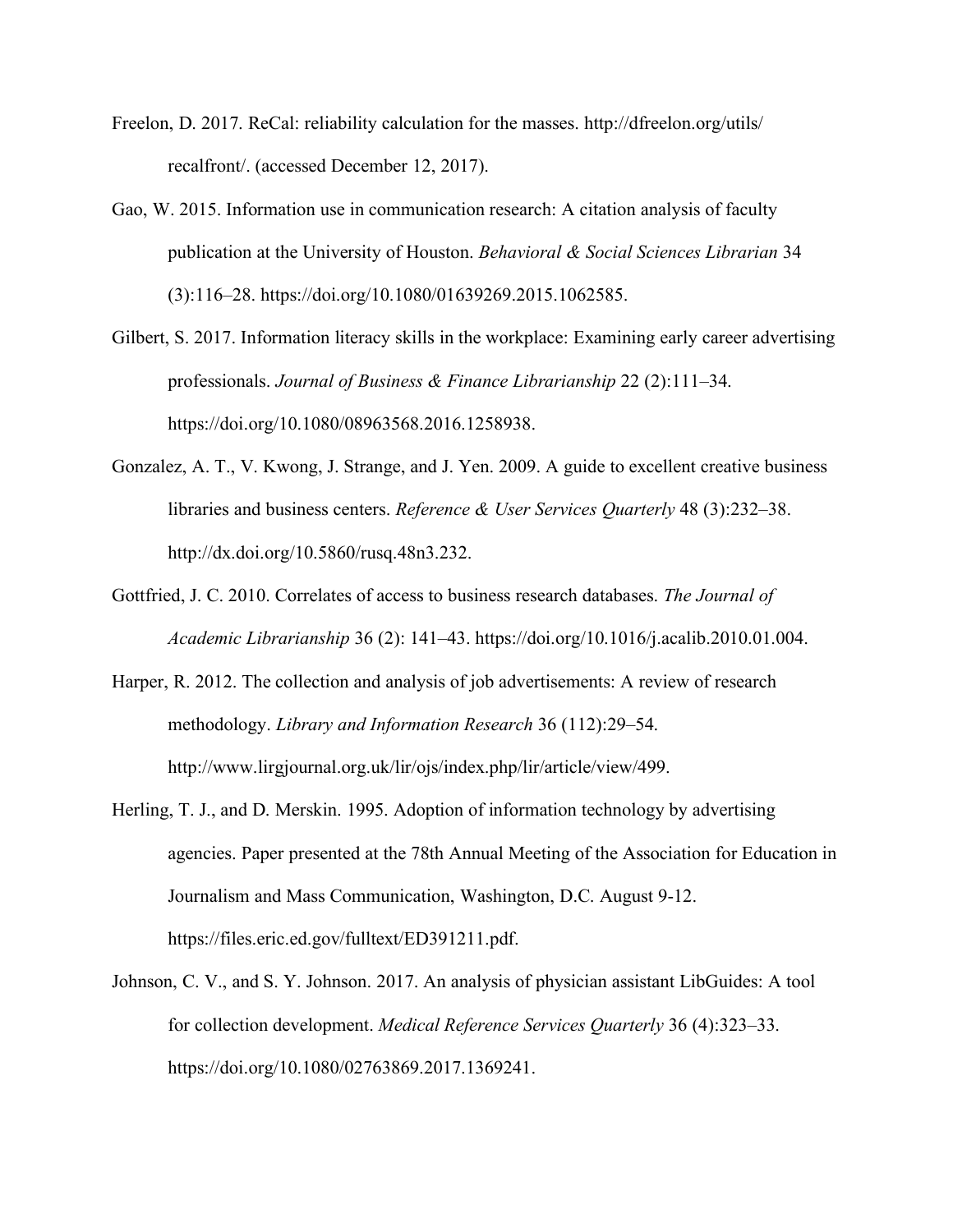- Kantar Millward Brown. 2017. What we do. http://www.millwardbrown.com/mb-global/whatwe-do. (accessed January 26, 2018).
- Ke, I., and J. Bronicki. 2015. Using Scopus to study researchers' citing behavior for local collection decisions: A focus on psychology. *Journal of Library Administration* 55 (3):165–78. https://doi.org/10.1080/01930826.2015.1034035.
- Kim, K., and T. Wyckoff. 2016. What's in your list?: A survey of business database holdings and funding sources at top academic institutions. *Journal of Business & Finance Librarianship* 21 (2):135–51. https://doi.org/10.1080/08963568.2016.1140548.
- Kim, S., and E. DeCoster. 2011. Organizational schemes of information resources in top 50 academic business library websites. *The Journal of Academic Librarianship* 37 (2):137– 44. https://doi.org/10.1016/j.acalib.2011.02.005.
- Klusek, L., and J. Bornstein. 2006. Information literacy skills for business careers: Matching skills to the workplace. *Journal of Business & Finance Librarianship* 11 (4):3–21. https://doi.org/10.1300/J109v11n04\_02.
- Lake, L. 2017. Learn what the key differences are between marketing and advertising. https://www.thebalance.com/marketing-vs-advertising-what-s-the-difference-2294825. (accessed January 28, 2018).
- Lenox, C. 2009. Business and economic database access in libraries serving midsized accredited business schools. *Journal of Business & Finance Librarianship* 15 (1):14–23. https://doi.org/10.1080/08963560903373042.
- Lukes, R., A. Thorpe, and M. Lesher. 2017. Using course syllabi to develop collections and assess library service integration. *The Serials Librarian* 72 (1–4):73–76. https://doi.org/ 10.1080/0361526X.2017.1284492.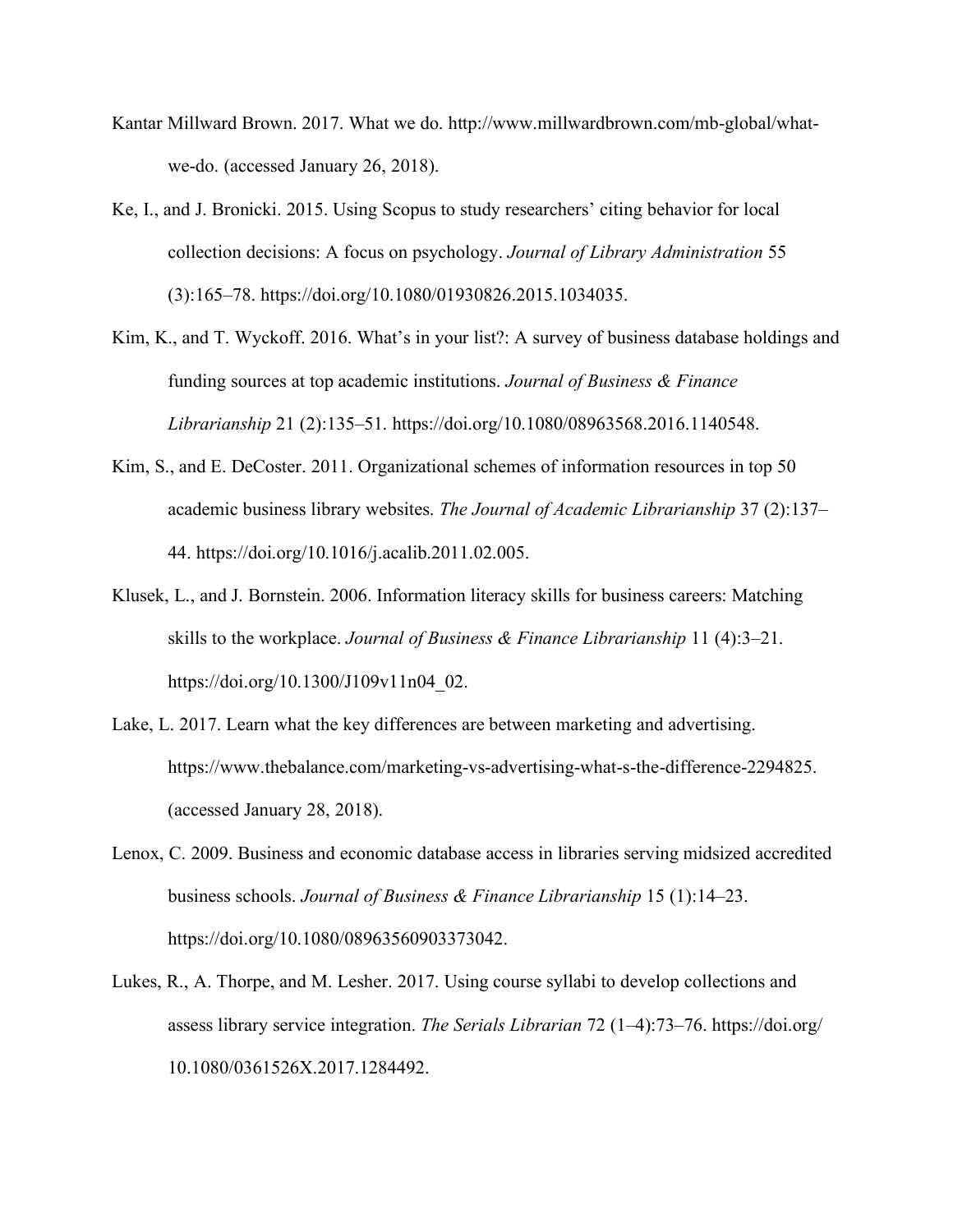- Meehan, W. F., and T. E. Nisonger. 2007. The Rowing Collection in the Free Library of Philadelphia OPAC. *Collection Management* 30 (4):85–104. https://doi.org/ 10.1300/J105v30n04\_06.
- Neill, M. S., and E. Schauster. 2015. Gaps in advertising and public relations education: Perspectives of agency leaders. *Journal of Advertising Education* 19 (2):5–17. https://doi.org/10.1177/109804821501900203.
- Nielsen. 2013. Nielsen acquires Arbitron. http://blog.affinnova.com/us/en/pressroom/2013/nielsen-acquires-arbitron.
- Payne, G., and J. Payne. 2004. *Key concepts in social research*. London, United Kingdom: SAGE Publications. https://doi.org/10.4135/9781849209397.
- Pefanis Schlee, R., and K. R. Harich. 2010. Knowledge and skill requirements for marketing jobs in the 21st Century. *Journal of Marketing Education* 32 (3):341–52. https://doi.org/10.1177/0273475310380881.
- REDBOOKS. n.d.a. Top branding agencies. https://www.redbooks.com/top-branding-agencies/. (accessed December 2, 2016).
- REDBOOKS. n.d.b. Top Chicago ad agencies. https://www.redbooks.com/top-chicago-agencies. (accessed December 2, 2016).
- REDBOOKS. n.d.c. Top interactive agencies. https://www.redbooks.com/top-interactiveagencies. (accessed December 2, 2016).
- REDBOOKS. n.d.d. Top Los Angeles ad agencies. https://www.redbooks.com/top-los-angelesagencies. (accessed December 2, 2016).
- REDBOOKS. n.d.e. Top media buying agencies. https://www.redbooks.com/top-media-buyingagencies/. (accessed December 2, 2016).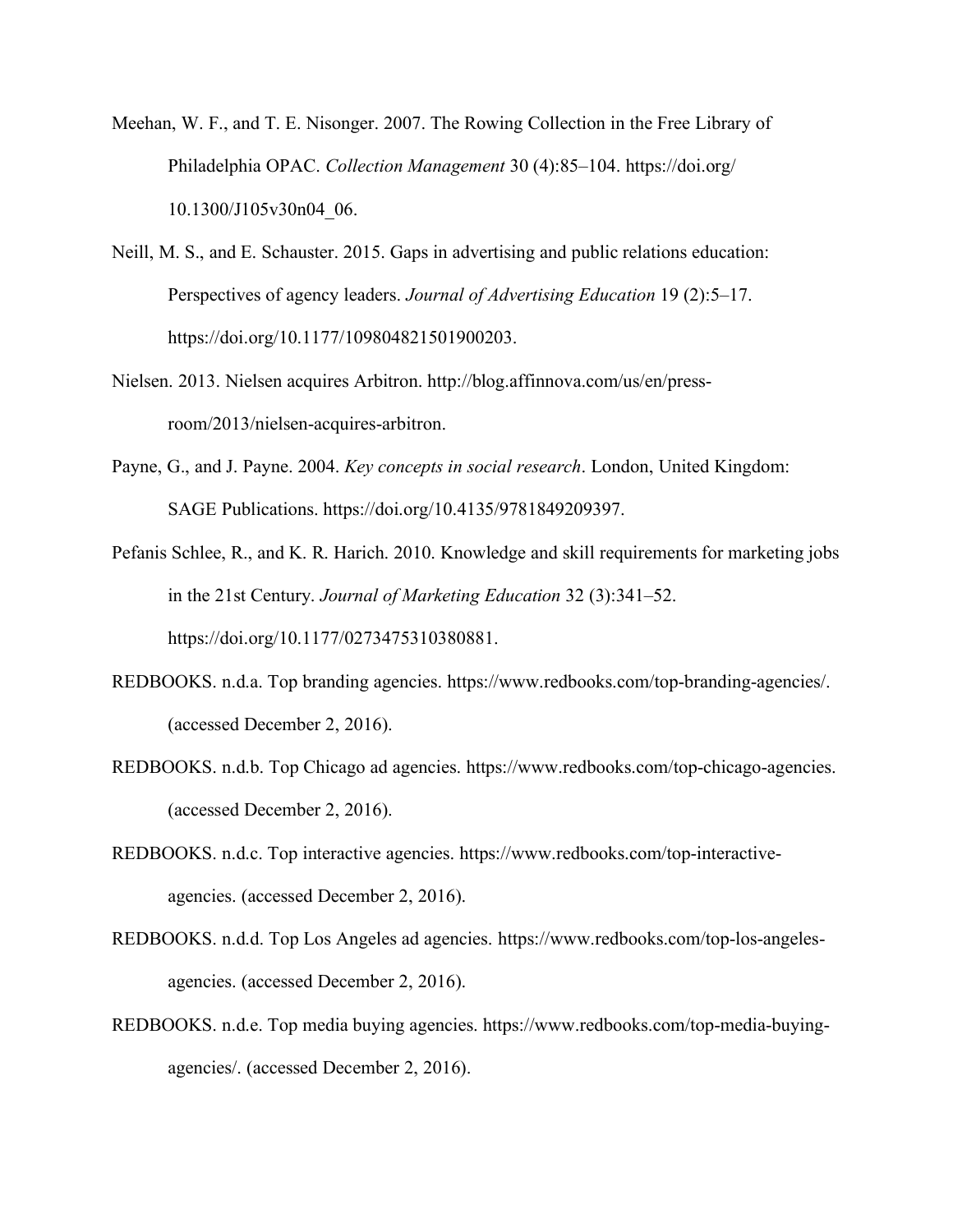- REDBOOKS. n.d.f. Top New York ad agencies. https://www.redbooks.com/top-new-yorkagencies/. (accessed December 2, 2016).
- Rose-Wiles, L. M., and J. P. Irwin. 2016. An old horse revived?. *The Journal of Academic Librarianship* 42 (3):207–14. https://doi.org/10.1016/j.acalib.2016.02.012.
- Ross, B. I., and J. I. Richard. 2008. *A Century of Advertising Education*. American Academy of Advertising. http://www.aaasite.org/assets/docs/a%20century%20of%20advertising %20education.pdf.
- Schauster, E., J. Lee, P. Ferrucci, S. Kim, and K. Sheehan. 2016. Get with the ad program: Website content analysis. *International HETL Review* 6 (5). https://www.hetl.org/getwith-the-ad-program-website-content-analysis/.
- Schnedeker, D. 2003. Business and economic databases access in academic business libraries. *Journal of Business & Finance Librarianship* 9 (1):37–47. https://doi.org/10.1300 /J109v09n01\_04.

Simmons Market Research. 2014. Simmons National Survey. http://www.simmonssurvey.com/. Simmons Research. 2017. https://www.simmonsresearch.com/.

- Stachokas, G. 2016. Electronic resources for alumni: A review of ARL academic library websites. *The Serials Librarian* 71 (1): 14–19. https://doi.org/10.1080/0361526X.2016.1154925.
- The Nielsen Company. 2015. Nielsen Monitor-Plus: Methodology by medium. http://enus.nielsen.com/sitelets/cls/documents/adviews/AdViews-Methodology-by-Medium-InfoKit.pdf. (accessed March 27, 2018).
- The Nielsen Company. 2017. Online @Plan. http://en-us.nielsen.com/sitelets/cls/digital/onlineatplan.html. (accessed January 26, 2018).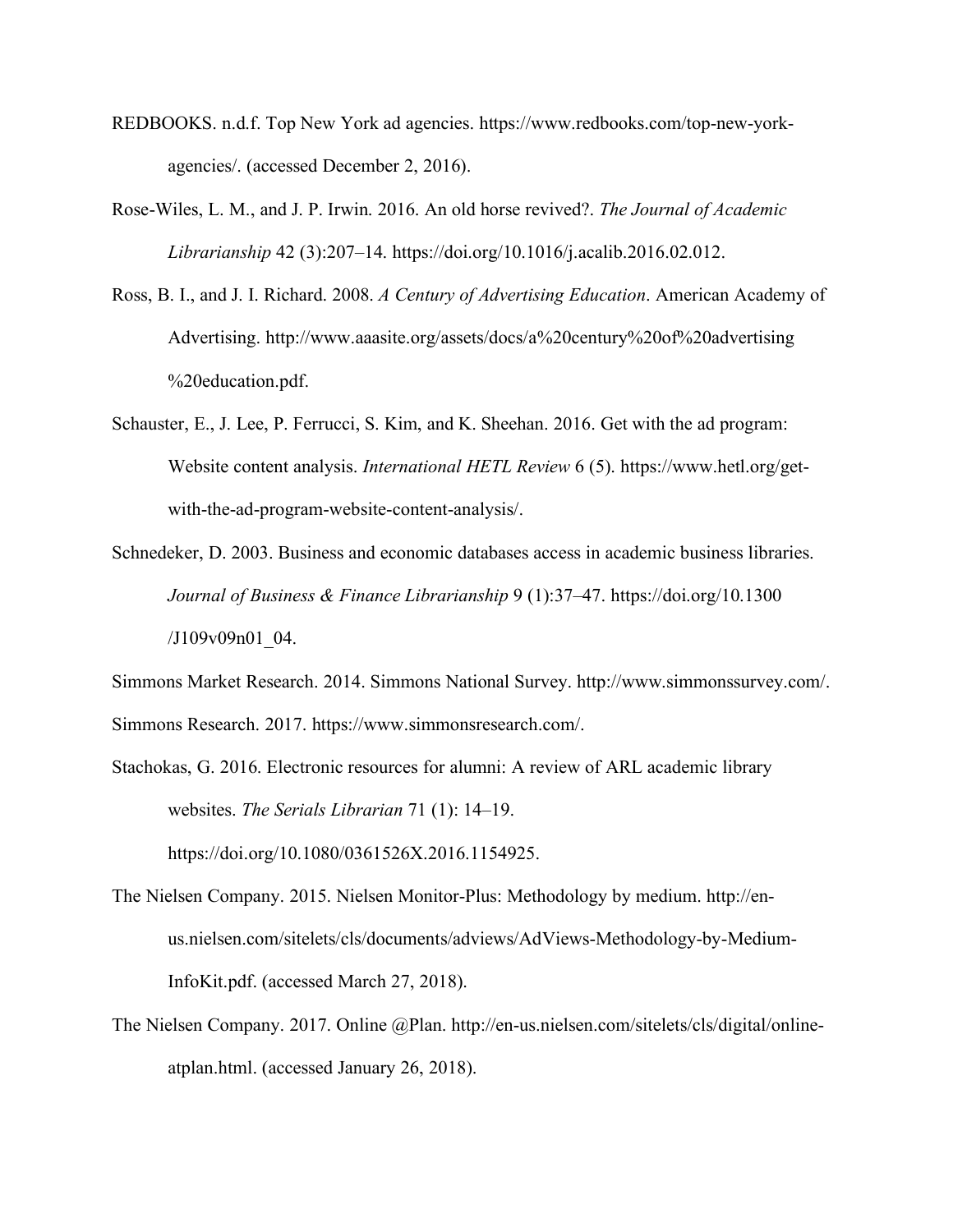- The Nielsen Company. 2018. Nielsen Scarborough. http://www.nielsen.com/us/en/solutions/ capabilities/scarborough-local.(accessed January 26, 2018).
- Torres, E. 2017. Collection-based analysis of selected medical libraries in the Philippines using Doody's Core Titles. *Journal of the Medical Library Association: JMLA* 105 (1):20–26. https://doi.org/10.5195/jmla.2017.103.
- Williams, L. M., S. A. Cody, and J. Parnell. 2004. Prospecting for new collaborations: Mining syllabi for library service opportunities." *The Journal of Academic Librarianship* 30 (4):270–75. https://doi.org/10.1016/j.acalib.2004.04.009.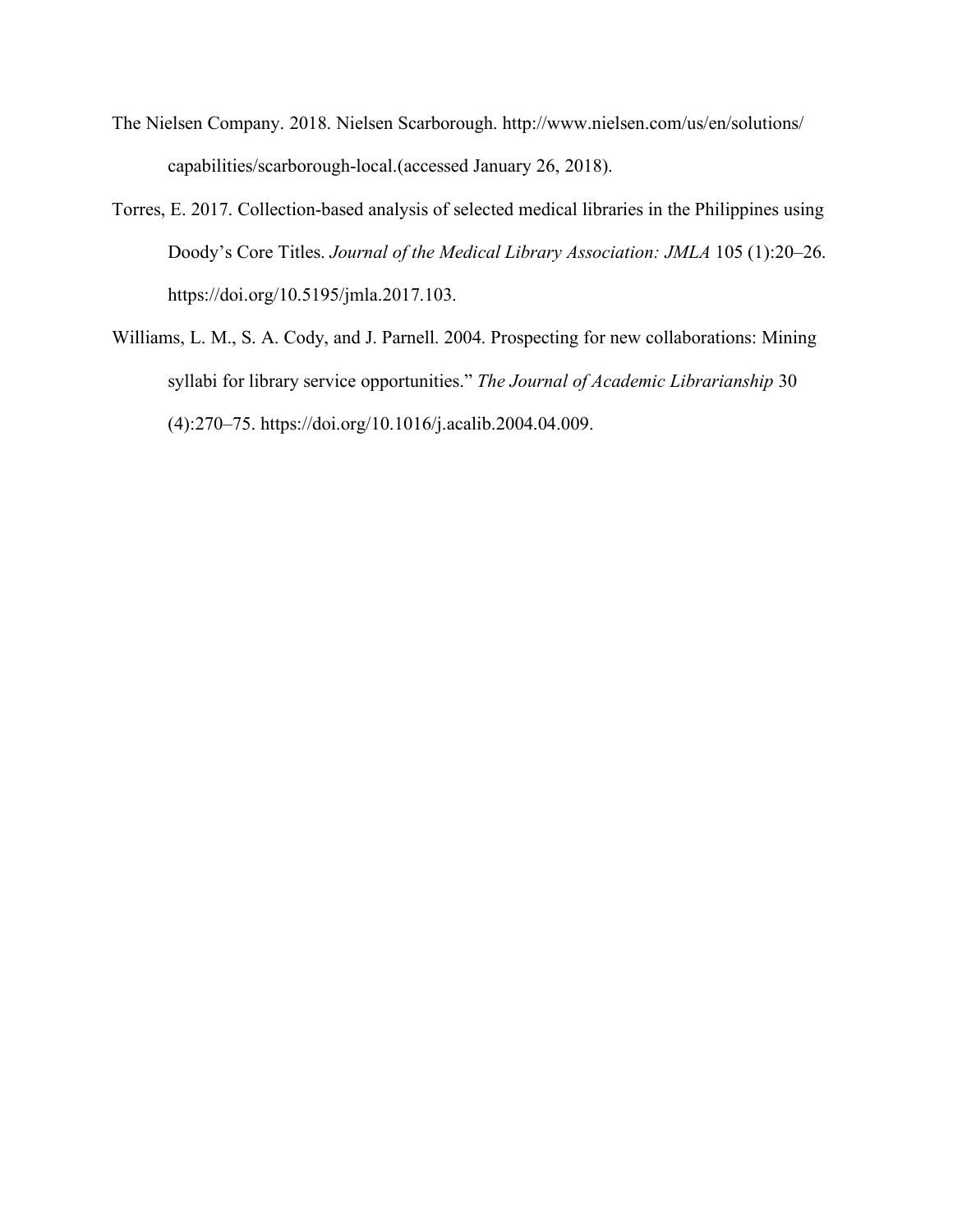# **Appendix**

# **Appendix A: Codebook**

| <b>Job Postings: One per Position</b>        |                                                                                  |  |  |  |  |
|----------------------------------------------|----------------------------------------------------------------------------------|--|--|--|--|
| <b>Codes</b>                                 | <b>Description</b>                                                               |  |  |  |  |
| Account manager                              | Example positions include assistant account executive,                           |  |  |  |  |
|                                              | account executive, account supervisor, account manager,                          |  |  |  |  |
|                                              | team coordinator                                                                 |  |  |  |  |
| Community manager                            | Example positions include social media coordinator, social                       |  |  |  |  |
|                                              | media monitoring                                                                 |  |  |  |  |
| Creative                                     | Example positions include designer, producer, copywriter, art                    |  |  |  |  |
|                                              | director, editor                                                                 |  |  |  |  |
| Data and analytics                           | Finds, analyzes, and manages data related to advertising                         |  |  |  |  |
|                                              | campaigns and consumers. Examples of job titles include data                     |  |  |  |  |
|                                              | architect, analyst, digital analyst, data analyst, data insights                 |  |  |  |  |
|                                              | and innovation, analytics associate, analyst marketing science                   |  |  |  |  |
| Interactive marketing                        | Creates and maintains search engine and online advertising                       |  |  |  |  |
|                                              | campaigns. Examples of job titles include search analyst,                        |  |  |  |  |
|                                              | search planner, digital producer, user experience designer,                      |  |  |  |  |
|                                              | interactive designer, software engineer, and web developer.                      |  |  |  |  |
| <b>Media Planning and Buying</b>             | Plans ad campaigns by determining relevant media properties                      |  |  |  |  |
|                                              | and purchases advertising spots for the campaigns                                |  |  |  |  |
|                                              | (Advertising Educational Foundation 2014, 5). Examples of                        |  |  |  |  |
|                                              | job titles include media planner, buyer, local investment, and<br>ad operations. |  |  |  |  |
| Strategy                                     | Researches and brainstorms consumers' needs and wants                            |  |  |  |  |
|                                              | (Advertising Educational Foundation 2014, 4). Examples of                        |  |  |  |  |
|                                              | job titles include strategist and strategic planner.                             |  |  |  |  |
| <b>Years of Experience: One per Position</b> |                                                                                  |  |  |  |  |
| Codes                                        | <b>Description</b>                                                               |  |  |  |  |
| 0 year                                       | 0-11 months experience, usually assistant-level                                  |  |  |  |  |
| 1 year                                       | 1 year-1 year and 11 months experience, usually media                            |  |  |  |  |
|                                              | planner, search planner, analyst, strategist                                     |  |  |  |  |
| 2 years                                      | 2 years-2 years and 11 months experience, generally                              |  |  |  |  |
|                                              | supervisor, manager                                                              |  |  |  |  |
| 3 years                                      | 3 years-3 years and 11 months experience, generally senior                       |  |  |  |  |
|                                              | supervisor, manager                                                              |  |  |  |  |
| 4 years                                      | 4 years-4 years and 11 months experience, generally                              |  |  |  |  |
|                                              | manager, director                                                                |  |  |  |  |
|                                              | Does the position mention the following information resources?                   |  |  |  |  |
| Code                                         | <b>Description or Other Known Names and Spelling</b>                             |  |  |  |  |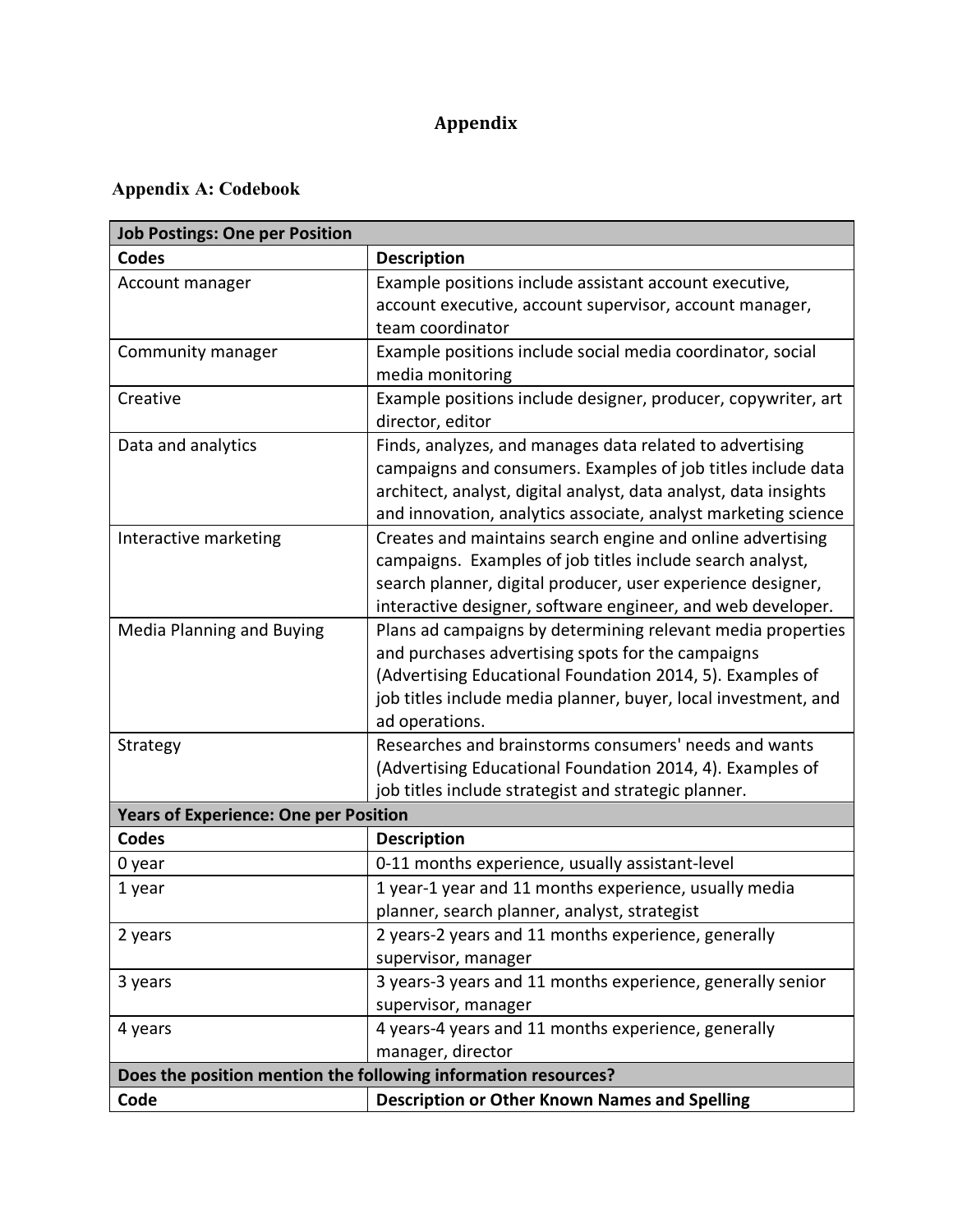| 4C                                 |                                                          |
|------------------------------------|----------------------------------------------------------|
| Ad*Views                           | AdViews                                                  |
| Adaptly                            |                                                          |
| Adgooroo                           |                                                          |
| Adobe - General                    | Unspecified Adobe products that refers to analytics, not |
|                                    | design software                                          |
| <b>Adobe Analytics</b>             | Adobe Analytics Cloud, Omniture (web analytics context)  |
| Adobe Audience Manager             |                                                          |
| Adobe Campaign                     |                                                          |
| Adobe Media Optimizer              |                                                          |
| <b>Adobe SiteCatalyst</b>          |                                                          |
| <b>Adobe Target</b>                |                                                          |
| <b>Amazon Advertising Platform</b> |                                                          |
| AppNexus                           |                                                          |
| Aprimo-Teradata                    |                                                          |
| Arbitron                           |                                                          |
| <b>Atlas DMT</b>                   | Atlas Digital Marketing Suite, Atlas Solutions, Atlas    |
| <b>BigQuery</b>                    |                                                          |
| <b>Bing</b>                        |                                                          |
| Bing ads                           | Bing AdCenter, adCenter, Bing Ads Editor, Microsoft      |
|                                    | adCenter, MSN adCenter, Adcenter Analytics               |
| <b>Blue Kai</b>                    |                                                          |
| <b>Brainbox</b>                    |                                                          |
| <b>Brandwatch</b>                  |                                                          |
| <b>Brightedge</b>                  |                                                          |
| Brightroll                         |                                                          |
| Carma                              |                                                          |
| <b>CEB Iconoculture Consumer</b>   | Iconoculture                                             |
| Insights                           |                                                          |
| Cision - General                   | <b>Unspecified Cision products</b>                       |
| <b>CisionPoint</b>                 |                                                          |
| <b>ClickTracks</b>                 | Lyris HQ, Lyris, Aurea Email Marketing, Aurea            |
| <b>CMR</b>                         |                                                          |
| Compete                            | Compete Site Analytics, Compete Audit                    |
| comScore - General                 | Unspecified comScore products                            |
| Conductor                          |                                                          |
| Conversant                         |                                                          |
| Coremetrics                        | <b>IBM Digital Analytics</b>                             |
| Crimson Hexagon                    |                                                          |
| Dimestore                          | Knowledge Networks                                       |
| DoubleClick - General              | <b>Unspecified DoubleClick products</b>                  |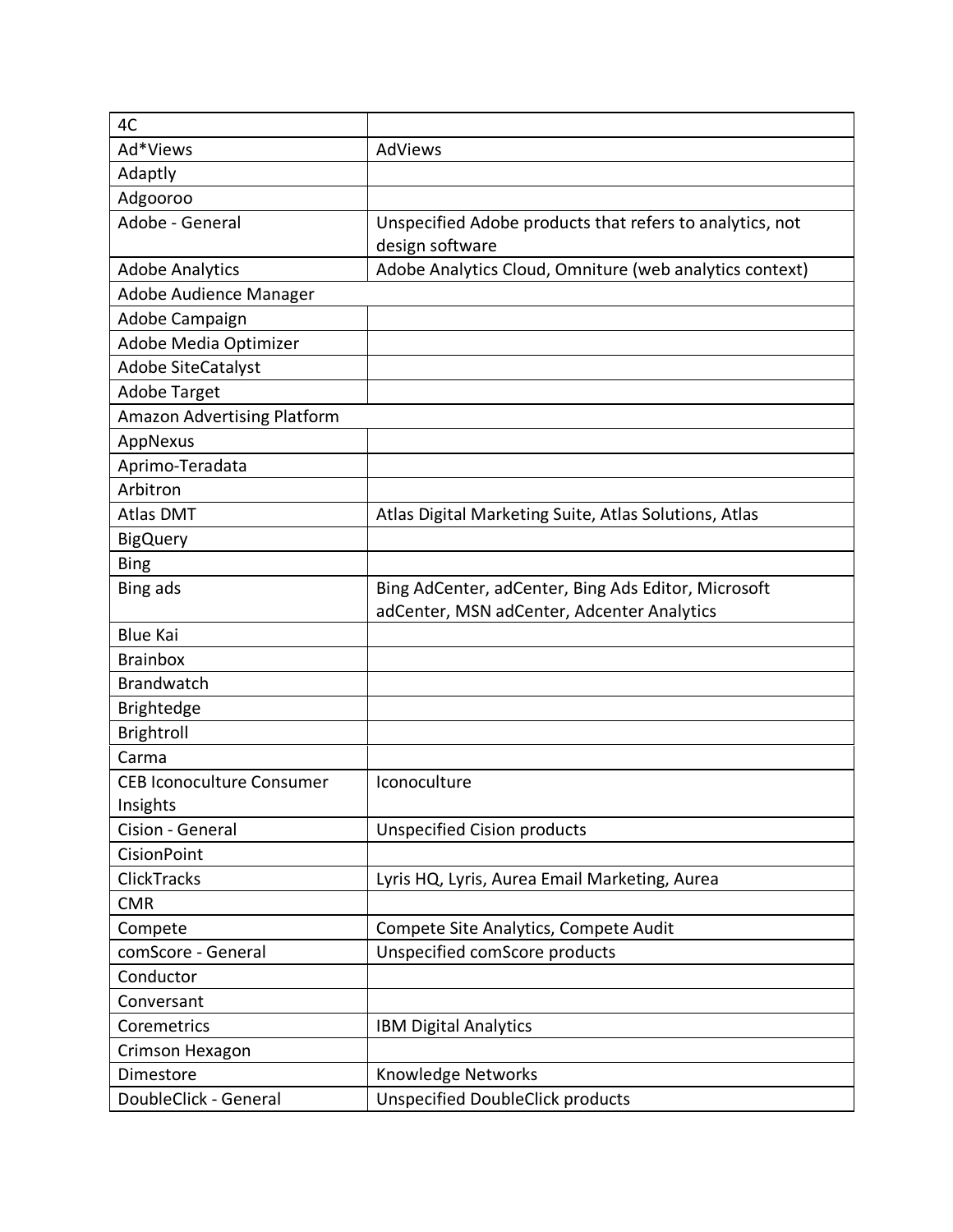| DoubleClick Bid Manager            | <b>DBM</b>                                                     |
|------------------------------------|----------------------------------------------------------------|
| DoubleClick Campaign               | <b>DCM</b>                                                     |
| Manager                            |                                                                |
| <b>DoubleClick for Advertisers</b> | DFA, Google DFA, DoubleClick DART for Advertisers, (If         |
|                                    | there's "DART/DFA", "DART" is DoubleClick for Publishers and   |
|                                    | "DFA" DoubleClick for Advertisers)                             |
| <b>DoubleClick for Publishers</b>  | DoubleClick DART, DART, Google Ad Manager, DFP Small           |
|                                    | Business, NetGravity, NetGravity AdServer                      |
| DoubleClick Mediavisor             | Mediavisor                                                     |
| DoubleClick Search                 | DS3, Performics, DART Search                                   |
| DoubleVerify                       | <b>DV</b>                                                      |
| Drawbridge                         |                                                                |
| Dynamic Logic - General            | <b>Unspecified Dynamic Logic products</b>                      |
| eMarketer                          |                                                                |
| eTelmar                            | e-Telmar                                                       |
| Evaliant                           |                                                                |
| Eztab                              |                                                                |
| Facebook - General                 | Unspecified Facebook products for finding information, not     |
|                                    | related to using Facebook for social media posting             |
| Facebook Ads Manager               |                                                                |
| Facebook Insights                  | <b>Facebook Audience Insights</b>                              |
| Factiva                            |                                                                |
| Fast co                            |                                                                |
| Flashtalking                       | <b>Simplicity Marketing</b>                                    |
| Forrester                          | Forrester Research                                             |
| Gemini                             |                                                                |
| <b>GfK</b> - General               | <b>Unspecified GfK products</b>                                |
| <b>GfK MRI</b>                     | MRI+, MRI, MRI Plus, Mediamark Research and Intelligence,      |
|                                    | MRI University Reporter, GfK Mediamark Research &              |
|                                    | Intelligence, MediaMark Reporter                               |
| Google AdWords                     | AdWords Certification, Google Partners, Google Keyword         |
|                                    | Planner                                                        |
| <b>Google Analytics</b>            | Google Analytics 360, Google Analytics Premium, Google         |
|                                    | Analytics for Mobile Apps, Urchin, Universal Analytics, Google |
|                                    | <b>Tag Manager</b>                                             |
| Google Audience Manager            |                                                                |
| Google Images                      |                                                                |
| Google Keyword Planner             |                                                                |
| Google Tag Manager                 |                                                                |
| Google Trends                      |                                                                |
| Google Webmaster Tools             |                                                                |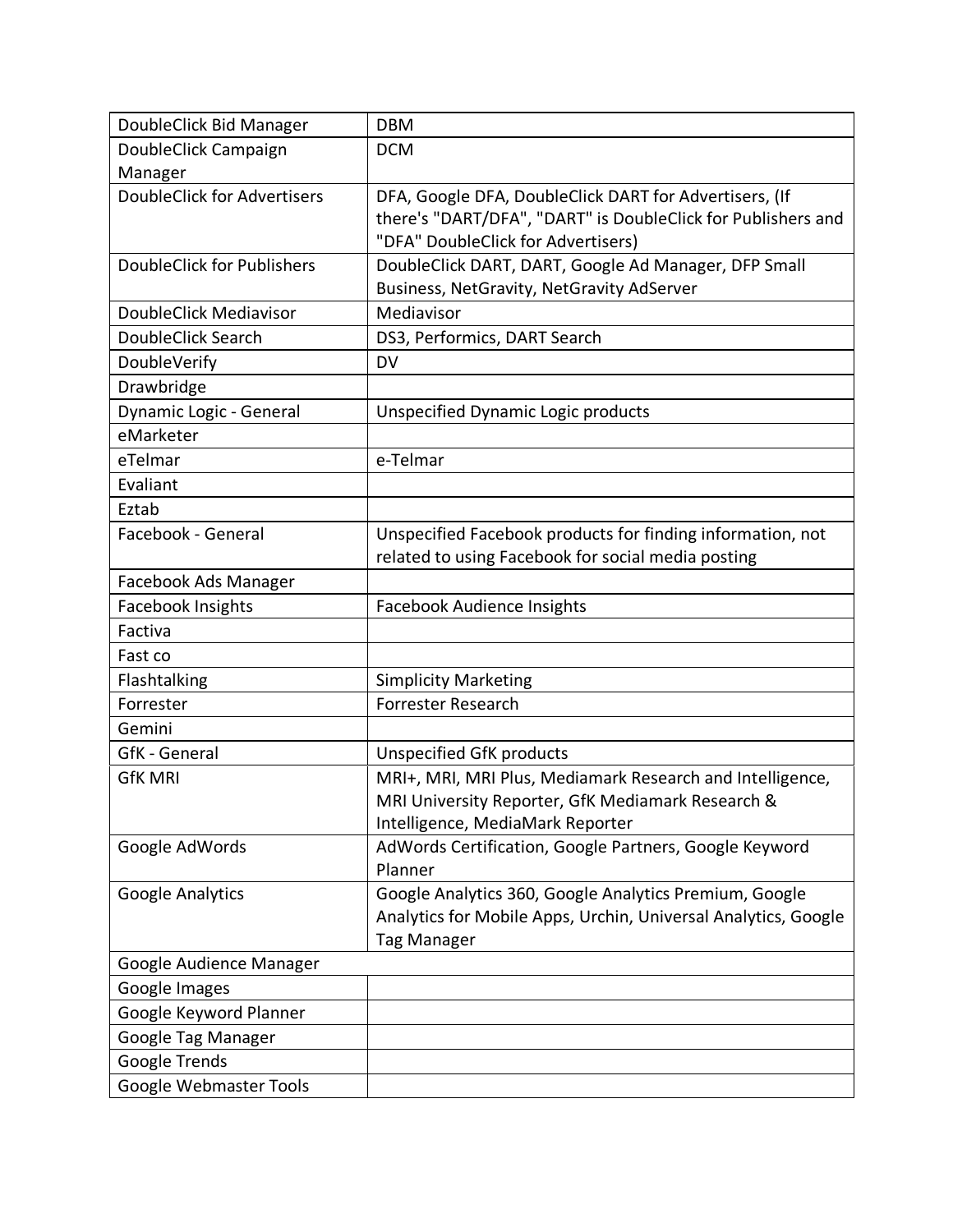| <b>Harvard Business Review</b>    |                                                                                |
|-----------------------------------|--------------------------------------------------------------------------------|
| Hitwise                           |                                                                                |
| Hootsuite                         | BrightKit, HootSuite Media                                                     |
| Ibope                             | Instituto Brasileiro de Opinião Pública e Estatística, Brazilian               |
|                                   | Institute of Public Opinion and Statistics                                     |
| IgnitionOne                       |                                                                                |
| <b>IMS Clear Decisions</b>        | IMS, Clear Decisions, Nielsen IMS                                              |
| <b>IMS MarketMate TV</b>          | Nielsen IMS MarketMate TV, MarketMate                                          |
| Infegy-Atlas                      |                                                                                |
| Innovid                           |                                                                                |
| Inside Vault                      |                                                                                |
| Instagram                         |                                                                                |
| Integral Ad Science               | IAS, AdSafe Media                                                              |
| <b>IPOS</b>                       |                                                                                |
| JupiterResearch                   | Jupiter                                                                        |
| Kantar - General                  | <b>Unspecified Kantar and TNS products</b>                                     |
| Kantar Media                      | Kantar Strategy, Stradegy                                                      |
| Kenshoo                           |                                                                                |
| Kochava                           |                                                                                |
| Lotame                            |                                                                                |
| Majestic SEO                      | Majestic-12, Majestic, Flow Metrics, Citation Flow, Trust<br>Flow, Majestic-12 |
| Manhattan                         |                                                                                |
| Marin                             | Perfect Audience, SocialMoov, Marin Software                                   |
| <b>MARS Consumer Health Study</b> | <b>MARS</b>                                                                    |
| Matrix                            |                                                                                |
| Mbox                              |                                                                                |
| Media Landscape                   |                                                                                |
| Media Metrix                      | Reach/Frequency                                                                |
| Media Tools                       |                                                                                |
| Media360                          | Telmar Media 360                                                               |
| MediaMath                         | <b>TerminalOne</b>                                                             |
| MediaMind - General               | Unspecified MediaMind and Eyeblaster products. For                             |
|                                   | MediaMind Omniture, see MediaMind Omniture                                     |
| <b>MediaMind Omniture</b>         | MediaMind Omniture (as an integrated product)                                  |
| Mediaocean - General              | DDS, Donovan Data Services, MediaBank                                          |
| MediaPlex                         |                                                                                |
| Meltwater                         |                                                                                |
| Millward Brown                    | Insight Express, Millward Brown Digital                                        |
| Mintel                            |                                                                                |
| <b>Moat Analytics</b>             | Moat                                                                           |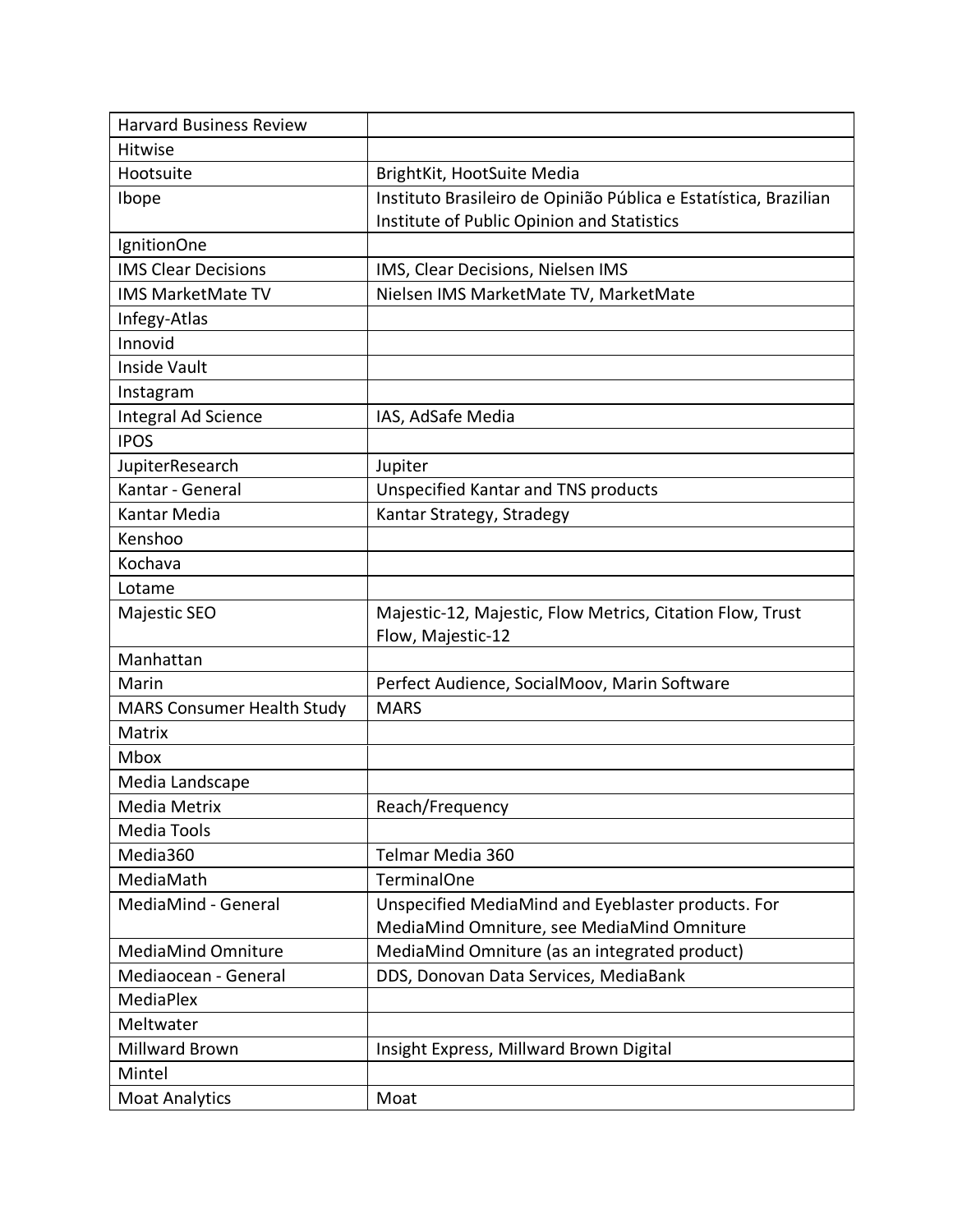| <b>Monitor Plus</b>               | Quick*Views, Print*Views, Creative*Views, Ad Hoc/Custom |
|-----------------------------------|---------------------------------------------------------|
|                                   | Reports, Place*Views, Place*Values                      |
| Moz                               |                                                         |
| Netbase                           | Unspecified NetBase and Accelovation products           |
| <b>NetRatings</b>                 |                                                         |
| <b>NetView</b>                    |                                                         |
| Nielsen - General                 | <b>Unspecified Nielsen products</b>                     |
| Nielsen Buyer Insights            |                                                         |
| Nielsen Catalina                  |                                                         |
| Nielsen Digital Ad Ratings        | Nielsen DAR                                             |
| <b>Nielsen Twitter TV Ratings</b> |                                                         |
| Nielsen XCR                       |                                                         |
| Nieman Lab                        |                                                         |
| <b>NNTV</b>                       |                                                         |
| NPower                            |                                                         |
| One by AOL                        |                                                         |
| Online @Plan                      | @Plan                                                   |
| <b>Online AdRelevance</b>         | Ad Intel Digital                                        |
| <b>Oracle Siebel</b>              |                                                         |
| Other - media, consumer,          | Unspecified media, consumer, and competitive resources  |
| competitive                       |                                                         |
| Other - not specified             | Unspecified information resources                       |
| Other - social listening tools    | Unspecified social listening tools used for information |
|                                   | resources                                               |
| Other - syndicated                | Unspecified syndicated resources                        |
| Other - third-party ad servers    | Unspecified third-party ad servers used for information |
|                                   | resources                                               |
| Other - trade journals            | Unspecified trade journals and articles                 |
| Other - web analytics             | Unspecified web analytic resources                      |
| Other - with a resource name      | Named resources that are not listed                     |
| Passport                          | Passport GMID, Euromonitor                              |
| Peanut Labs                       |                                                         |
| Percolate                         |                                                         |
| Pew Research Center               | Pew                                                     |
| Pinterest                         |                                                         |
| Plan Metrix                       | AIM, Audience Insight Measures                          |
| Pointlogic                        |                                                         |
| PointRoll                         |                                                         |
| POW lite                          |                                                         |
| Prime Lingo                       |                                                         |
| Prisma                            | Prisma for Buyers, Prisma for Sellers                   |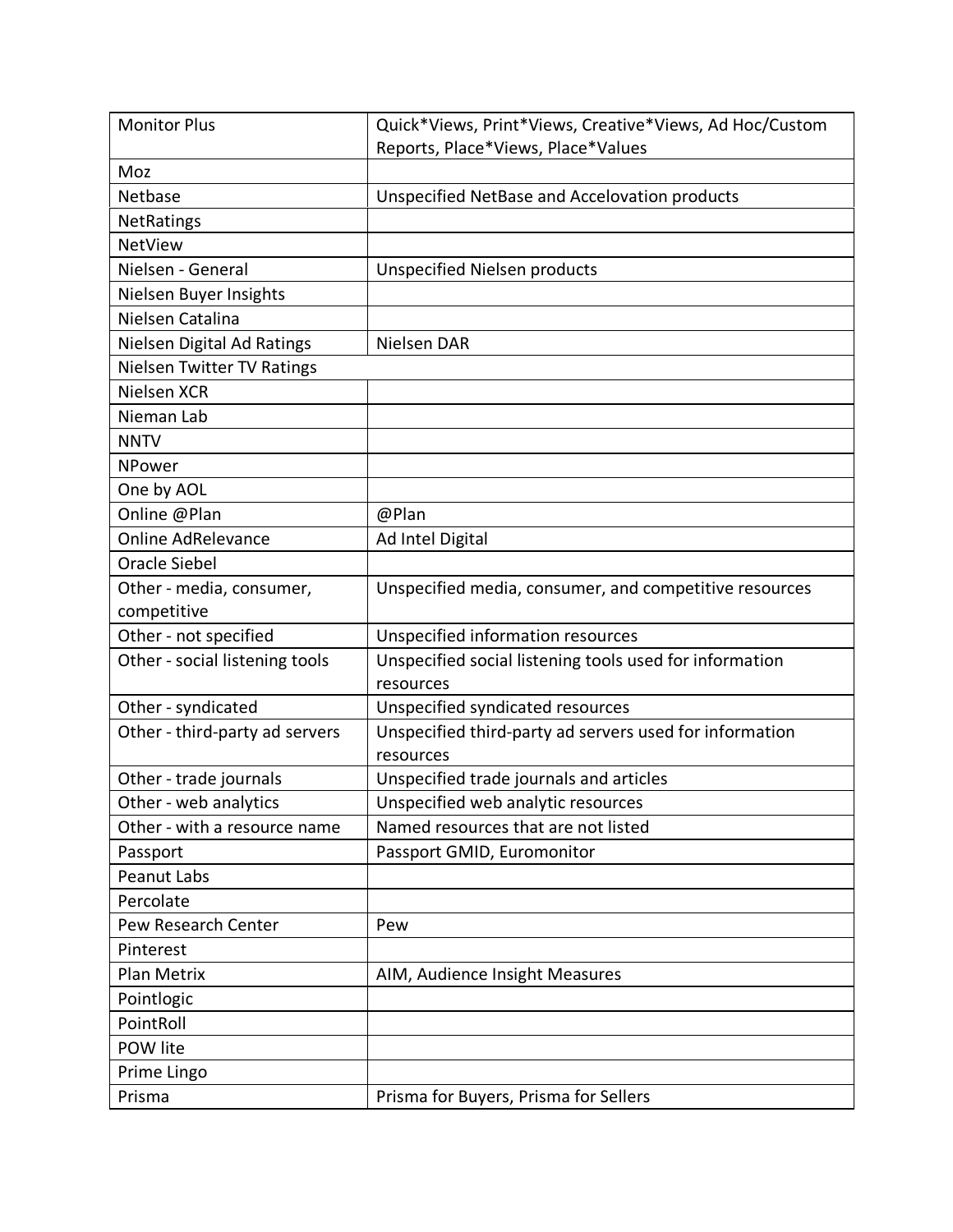| Rentrak                      |                                                       |
|------------------------------|-------------------------------------------------------|
| <b>Research Now</b>          |                                                       |
| Roper                        |                                                       |
| Salesforce Data Studio       |                                                       |
| Salesforce DMP               | <b>Krux</b>                                           |
| Salesforce Marketing Cloud - | Unspecified Salesforce Marketing Cloud, Exact Target, |
| General                      | CoTweet, iGoDigital, and Keymail Marketing products   |
| SAS                          |                                                       |
| Scarborough                  |                                                       |
| <b>Screaming Frog</b>        | <b>Screaming Frog SEO Spider</b>                      |
| Search Console               |                                                       |
| Searchlight                  |                                                       |
| <b>SEMRush</b>               |                                                       |
| SEOMoz                       |                                                       |
| Shareablee                   |                                                       |
| Signal                       |                                                       |
| SimilarWeb                   |                                                       |
| Simmons Market Research      | Simmons, Simmons OneView, Experian                    |
| SimplyMeasured               |                                                       |
| Sizmek - General             | <b>Unspecified Sizmek products</b>                    |
| SMI                          | <b>Standard Media Index</b>                           |
| Social Studio                | Radian6, Radian 6                                     |
| Sprinklr                     |                                                       |
| SproutSocial                 |                                                       |
| SpyFu                        |                                                       |
| SQAD                         |                                                       |
| <b>SRDS</b>                  | <b>Standard Rate and Data Service</b>                 |
| Sugar                        |                                                       |
| Sysomos                      |                                                       |
| T*View                       | <b>TView</b>                                          |
| Tapad                        |                                                       |
| <b>TGI</b>                   | TGI survey data                                       |
| The New Living Room          |                                                       |
| <b>TRA</b>                   |                                                       |
| <b>Trade Desk</b>            |                                                       |
| TrendWatching                |                                                       |
| <b>TrueView</b>              | Google TrueView, YouTube TrueView, True View          |
| TubeMogul                    |                                                       |
| Tublar                       |                                                       |
| Tune                         |                                                       |
| <b>Twitter Analytics</b>     |                                                       |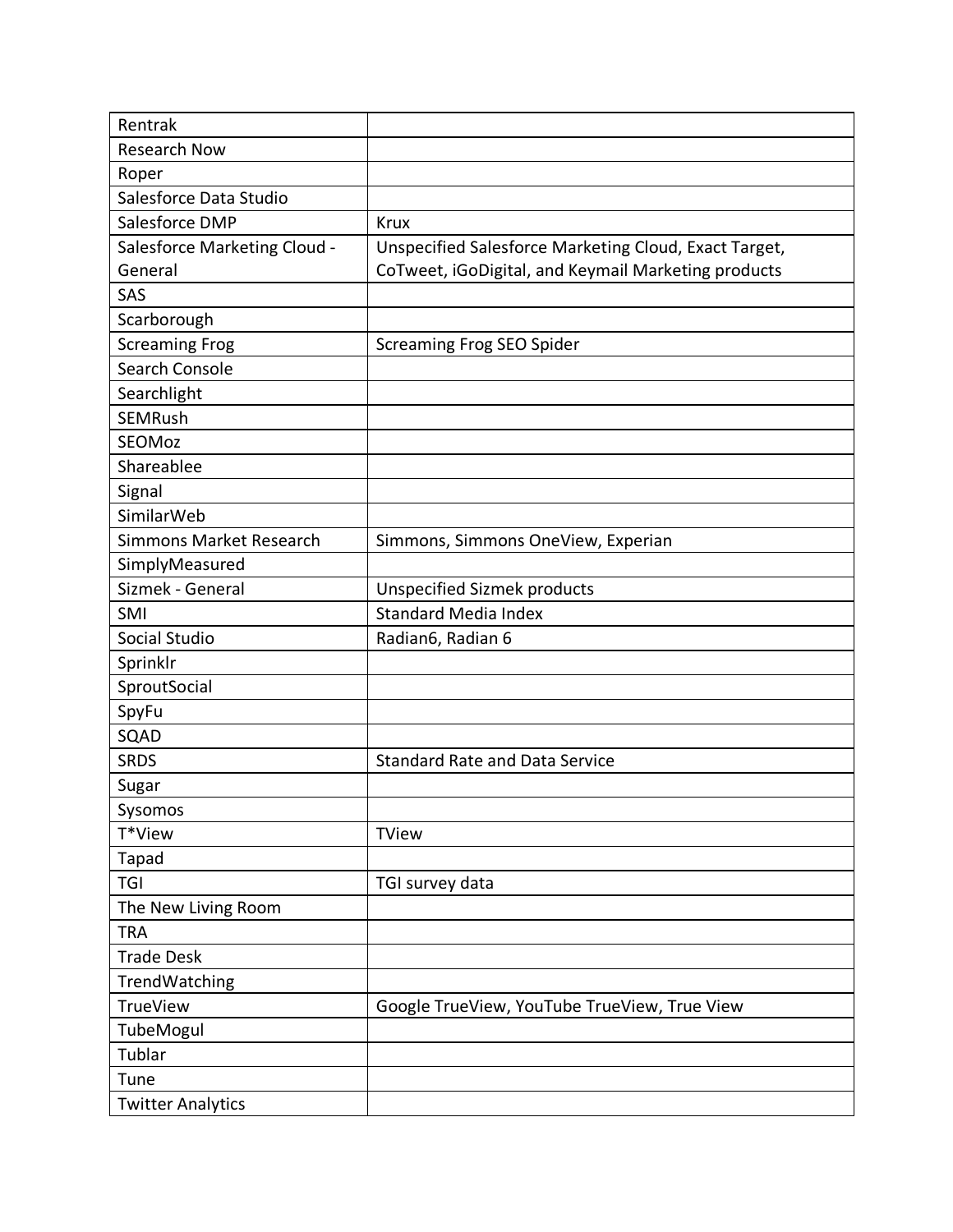| Unica       |  |
|-------------|--|
| Unicast     |  |
| Vindico     |  |
| Visual IQ   |  |
| Vizu        |  |
| <b>WARC</b> |  |
| Web R&F     |  |
| Webtrends   |  |
| Yahoo       |  |
| Yankelovich |  |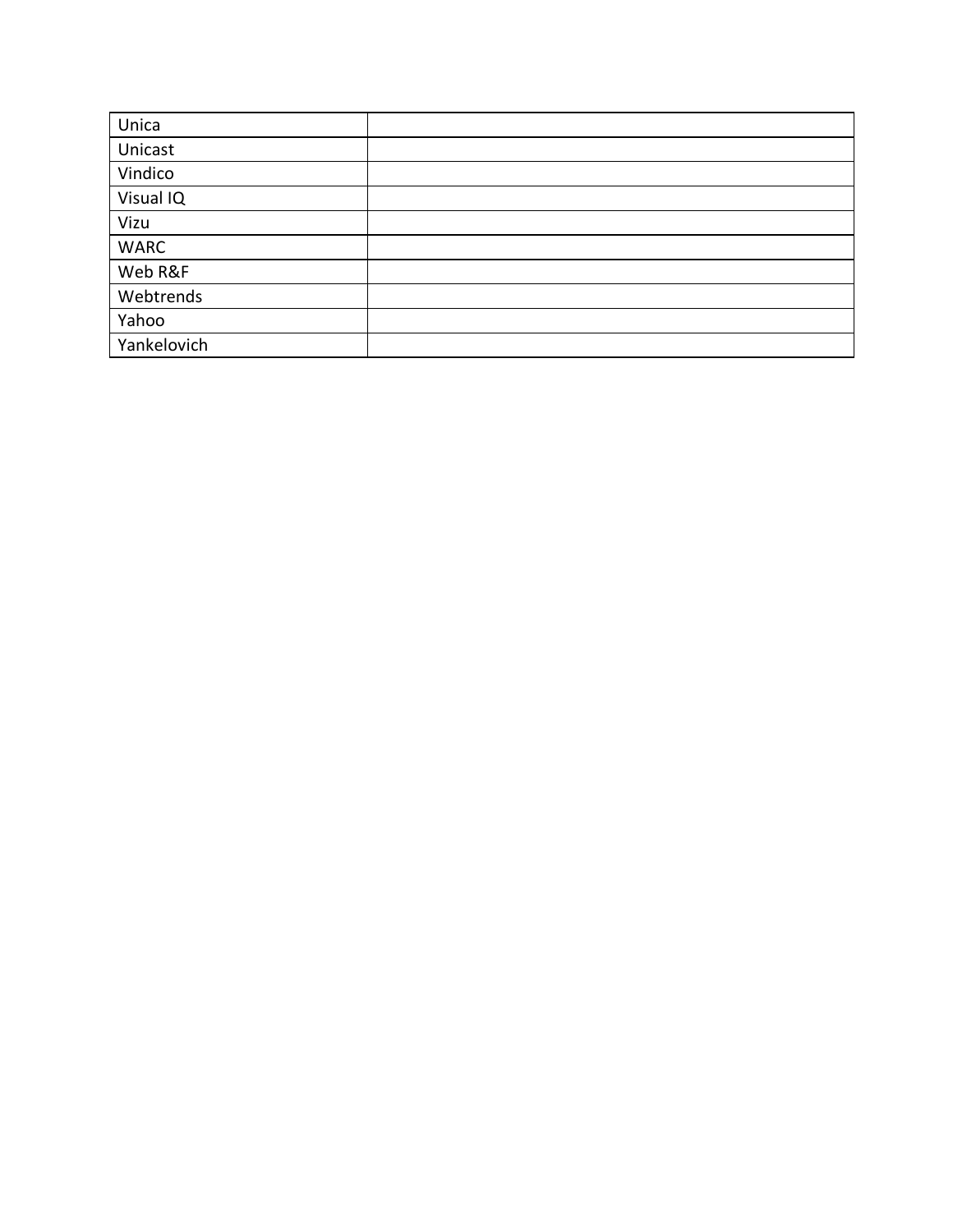# **Appendix B: Universities with advertising programs**

| Samford U.<br>Homewood                                                     | AL<br>AL  |
|----------------------------------------------------------------------------|-----------|
|                                                                            |           |
| U. of South Alabama<br>Mobile                                              |           |
| U. of Alabama<br>Tuscaloosa                                                | AL        |
| U. of Arkansas<br>Fayetteville                                             | AR        |
| Jonesboro<br>Arkansas State U.                                             | AR        |
| U. of Arkansas at Little Rock<br>Little Rock                               | AR        |
| Harding U.<br>Searcy                                                       | <b>AR</b> |
| Northern Arizona U.<br>Flagstaff                                           | AZ        |
| California State U., Fresno<br>Fresno                                      | CA        |
| Fullerton<br>California State U., Fullerton                                | CA        |
| U. of Southern California<br>Los Angeles                                   | CA        |
| San Diego State U.<br>San Diego                                            | CA        |
| San Jose State U.<br>San Jose                                              | CA        |
| U. of Colorado Boulder<br>Boulder                                          | CO        |
| U. of Northern Colorado<br>Greeley                                         | $\rm CO$  |
| Bridgeport<br>U. of Bridgeport                                             | <b>CT</b> |
| U. of Hartford<br>West Hartford                                            | <b>CT</b> |
| Eastern Connecticut State U.<br>Willimantic                                | <b>CT</b> |
| Howard U.<br>Washington                                                    | DC        |
| U. of Miami<br><b>Coral Gables</b><br>FL                                   |           |
| Florida Gulf Coast U.<br>FL<br>Fort Meyers                                 |           |
| U. of Florida<br>Gainesville<br>FL                                         |           |
| U. of North Florida<br>Jacksonville<br>FL                                  |           |
| Florida International U.<br>North Miami<br>FL                              |           |
| Central Florida U.<br>Orlando<br>FL                                        |           |
| U. of West Florida<br>FL<br>Pensacola                                      |           |
| FL<br>Florida State U.<br>Tallahassee                                      |           |
| U. of Georgia<br>Athens                                                    | <b>GA</b> |
| Hawaii Pacific U.<br>Honolulu<br>H                                         |           |
| Iowa State U.<br>IA<br>Ames                                                |           |
| Cedar Falls<br>U. of Northern Iowa<br>IA                                   |           |
| Drake U.<br>Des Moines<br>IA                                               |           |
| Morningside College<br>Sioux City<br>IA                                    |           |
| U. of Idaho<br>ID<br>Moscow                                                |           |
| Southern Illinois U.<br>Carbondale<br>IL                                   |           |
| U. of Illinois Urbana-Champaign<br>$\mathop{\rm IL}\nolimits$<br>Champaign |           |
| $\mathop{\rm IL}\nolimits$<br>Columbia College<br>Chicago                  |           |
| Chicago<br>DePaul U.<br>IL                                                 |           |
| Chicago<br>IL<br>Loyola U.                                                 |           |
| Roosevelt U.<br>Chicago<br>IL                                              |           |
| Northwestern U.<br>Evanston<br>IL                                          |           |
| Western Illinois U.<br>Macomb<br>IL                                        |           |
| Peoria<br>Bradley U.<br>IL                                                 |           |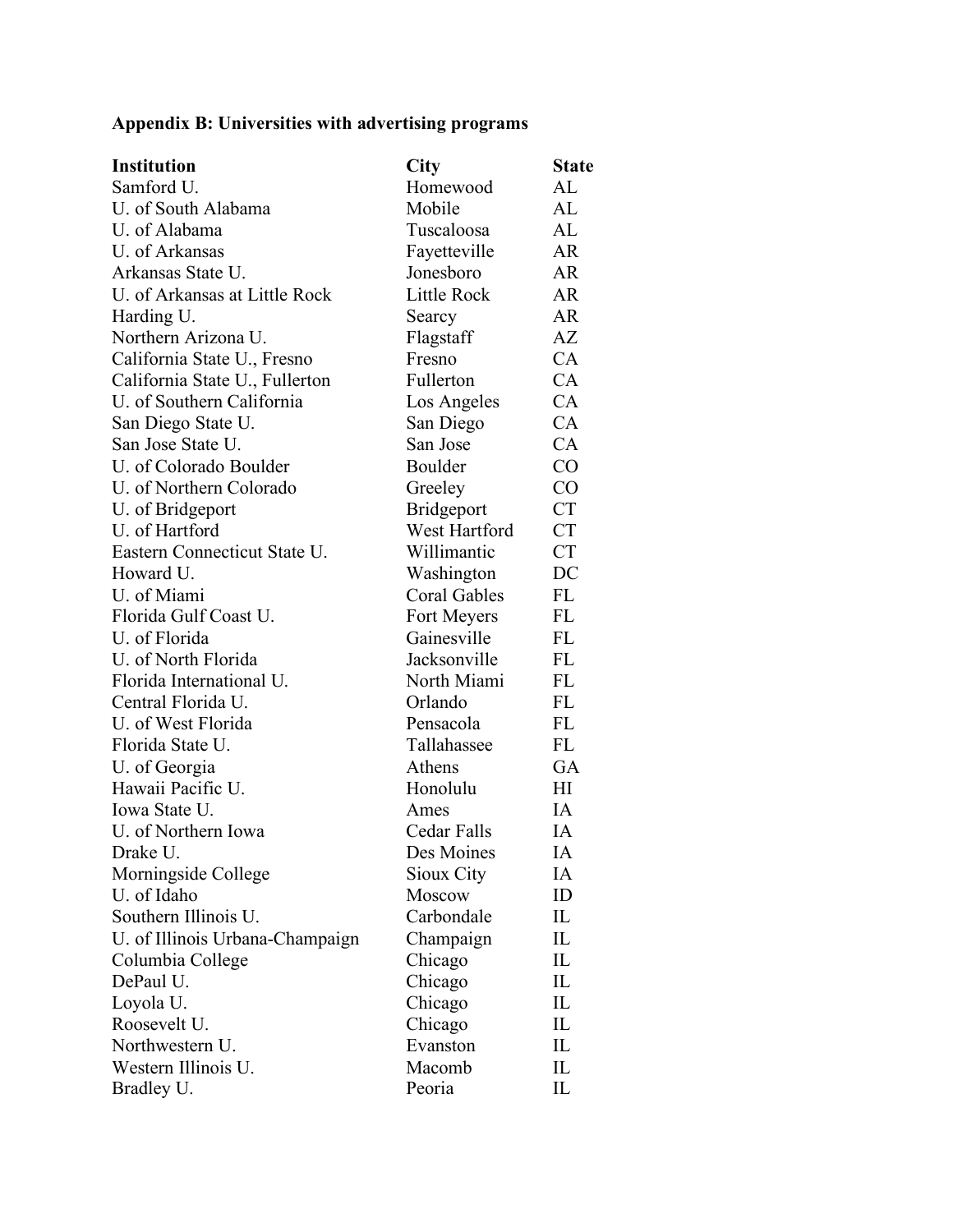| U. of Evansville                    | Evansville            | IN             |
|-------------------------------------|-----------------------|----------------|
| U. of Southern Indiana              | Evansville            | IN             |
| Purdue U. Northwest                 | Hammond               | IN             |
| Butler U.                           | Indianapolis          | IN             |
| Ball State U.                       | Muncie                | IN             |
| Indiana U. Southeast                | New Albany            | IN             |
| Purdue U.                           | West Lafayette        | IN             |
| Fort Hays State U.                  | Hays                  | <b>KS</b>      |
| U. of Kansas                        | Lawrence              | KS             |
| Kansas State U.                     | Manhattan             | <b>KS</b>      |
| Pittsburg State U.                  | Pittsburg             | KS.            |
| Washburn U.                         | Topeka                | <b>KS</b>      |
| Wichita State U.                    | Wichita               | <b>KS</b>      |
| Western Kentucky U.                 | <b>Bowling Green</b>  | KY             |
| U. of Kentucky                      | Lexington             | KY             |
| Murray State U.                     | Murray                | KY             |
| Eastern Kentucky U.                 | Richmond              | KY             |
| Louisiana State U.                  | <b>Baton Rouge</b>    | LA             |
| U. Louisiana at Lafayette           | Lafayette             | LA             |
| Loyola U. New Orleans               | New Orleans           | LA             |
| Boston U.                           | <b>Boston</b>         | MA             |
| <b>Emerson College</b>              | <b>Boston</b>         | MA             |
| Suffolk U.                          | <b>Boston</b>         | MA             |
| Loyola U. Maryland                  | <b>Baltimore</b>      | MD             |
| Grand Valley State U.               | Allendale             | МI             |
| Ferris State U.                     | Big Rapids            | МI             |
| Michigan State U.                   | East Lansing          | МI             |
| Western Michigan U.                 | Kalamazoo             | МI             |
| Central Michigan U.                 | Mt. Pleasant          | МI             |
| Oakland U.                          | Rochester             | МI             |
| Bemidji State U.                    | Bemidji               | <b>MN</b>      |
| U. of Minnesota Twin Cities         | Minneapolis           | MN             |
| Minnesota State U. Moorhead         | Moorhead              | MN             |
| St. Cloud State U.                  | St. Cloud             | MN             |
| U. of St. Thomas                    | St. Paul              | <b>MN</b>      |
| Winona State U.                     | Winona                | MN             |
| Southeast Missouri State U.         | Cape Girardeau        | M <sub>O</sub> |
| U. of Missouri                      | Columbia              | M <sub>O</sub> |
| Missouri State U.                   | Springfield           | M <sub>O</sub> |
| Saint Louis U.                      | St. Louis             | MO             |
| Webster U.                          | <b>Webster Groves</b> | M <sub>O</sub> |
| U. of Southern Mississippi          | Hattiesburg           | MS             |
| Appalachian State U.                | Boone                 | NC             |
| U. of North Carolina at Chapel Hill | Chapel Hill           | NC             |
| Elon U.                             | Elon                  | NC             |
| Midland U.                          | Fremont               | NE             |
|                                     |                       |                |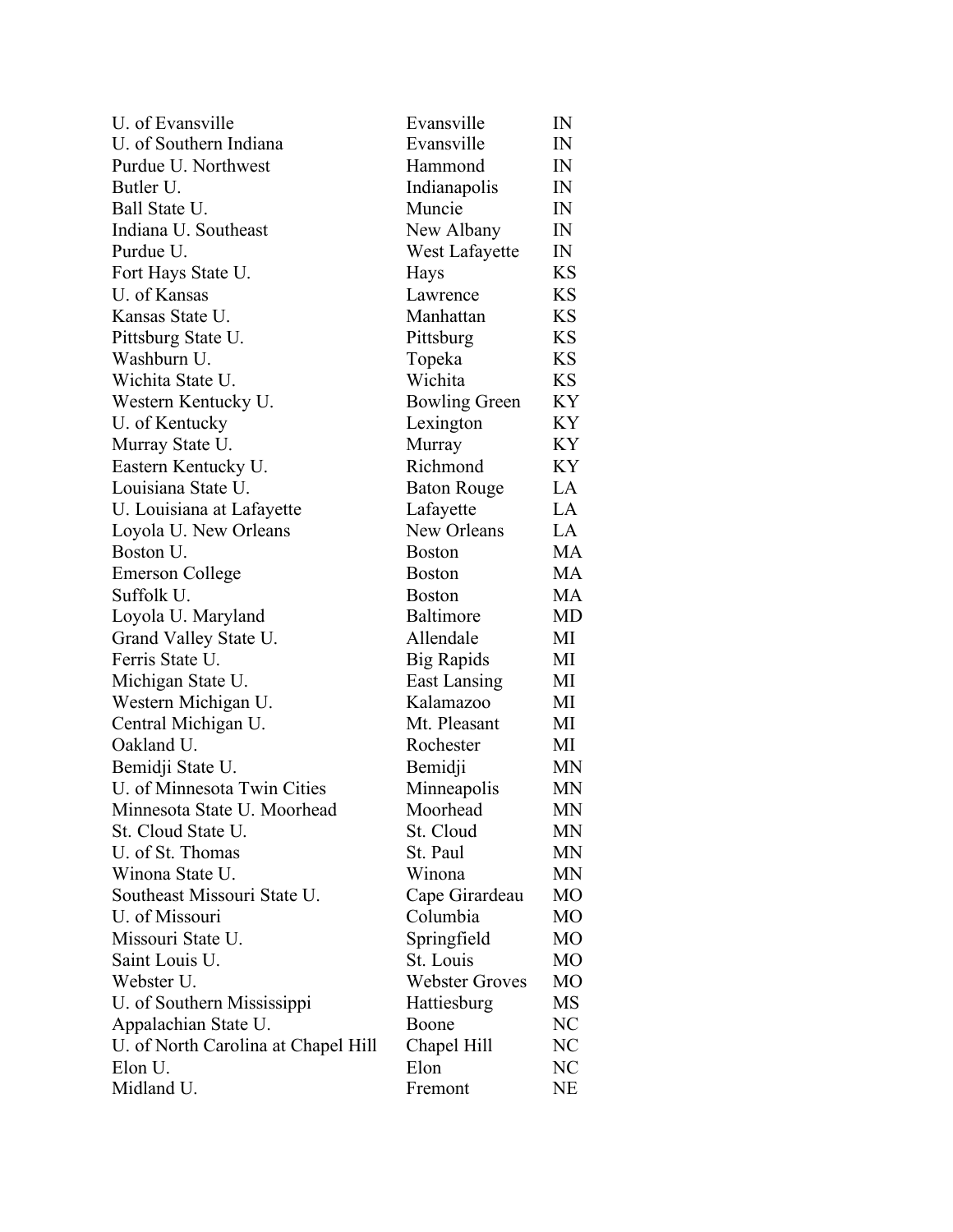| U. of Nebraska at Kearney       | Kearney              | <b>NE</b> |
|---------------------------------|----------------------|-----------|
| U. of Nebraska-Lincoln          | Lincoln              | NE        |
| Creighton U.                    | Omaha                | NE        |
| U. of Nebraska Omaha            | Omaha                | NE        |
| Rowan U.                        | Glassboro            | NJ        |
| U. of New Mexico                | Albuquerque          | <b>NM</b> |
| New Mexico State U.             | Las Cruces           | <b>NM</b> |
| U. of Nevada, Reno              | Reno                 | NV        |
| Manhattan College               | <b>Bronx</b>         | NY        |
| <b>LIU Post</b>                 | <b>Brookville</b>    | NY        |
| State U. of New York at Buffalo | <b>Buffalo</b>       | NY        |
| Ithaca College                  | Ithaca               | NY        |
| <b>Baruch College</b>           | New York             | NY        |
| Marist College                  | Poughkeepsie         | NY        |
| St. Bonaventure U.              | St. Bonaventure      | NY        |
| Syracuse U.                     | Syracuse             | NY        |
| U. of Akron                     | Akron                | OН        |
| Ohio U.                         | Athens               | OН        |
| Xavier U.                       | Cincinnati           | OН        |
| Kent State U.                   | Kent                 | OН        |
| Youngstown State U.             | Youngstown           | OН        |
| Southeastern Oklahoma State U.  | Durant               | OK        |
| U. of Central Oklahoma          | Edmond               | OK        |
| U. of Oklahoma                  | Norman               | OK        |
| Oklahoma City U.                | Oklahoma City        | OK        |
| Oklahoma State U.               | Stillwater           | OK        |
| U. of Oregon                    | Eugene               | OR        |
| Portland State U.               | Portland             | OR        |
| Thiel College                   | Greenville           | PA        |
| Lock Haven U.                   | Lock Haven           | PA        |
| Temple U.                       | Philadelphia         | PA        |
| Duquesne U.                     | Pittsburgh           | PA        |
| Point Park U.                   | Pittsburgh           | PA        |
| Susquehanna U.                  | Selinsgrove          | PA        |
| Pennsylvania State U.           | <b>State College</b> | PA        |
| U. of South Carolina            | Columbia             | <b>SC</b> |
| South Dakota State U.           | <b>Brookings</b>     | SD        |
| U. of South Dakota              | Vermillion           | SD        |
| E. Tennessee State U.           | Johnson City         | TN        |
| U. of Tennessee, Knoxville      | Knoxville            | TN        |
| U. of Memphis                   | Memphis              | TN        |
| Middle Tennessee State U.       | Murfreesboro         | TN        |
| Abilene Christian U.            | Abilene              | TX        |
| U. of Texas at Arlington        | Arlington            | TX        |
| U. of Texas at Austin           | Austin               | TX        |
| West Texas A&M U.               | Canyon               | TX        |
|                                 |                      |           |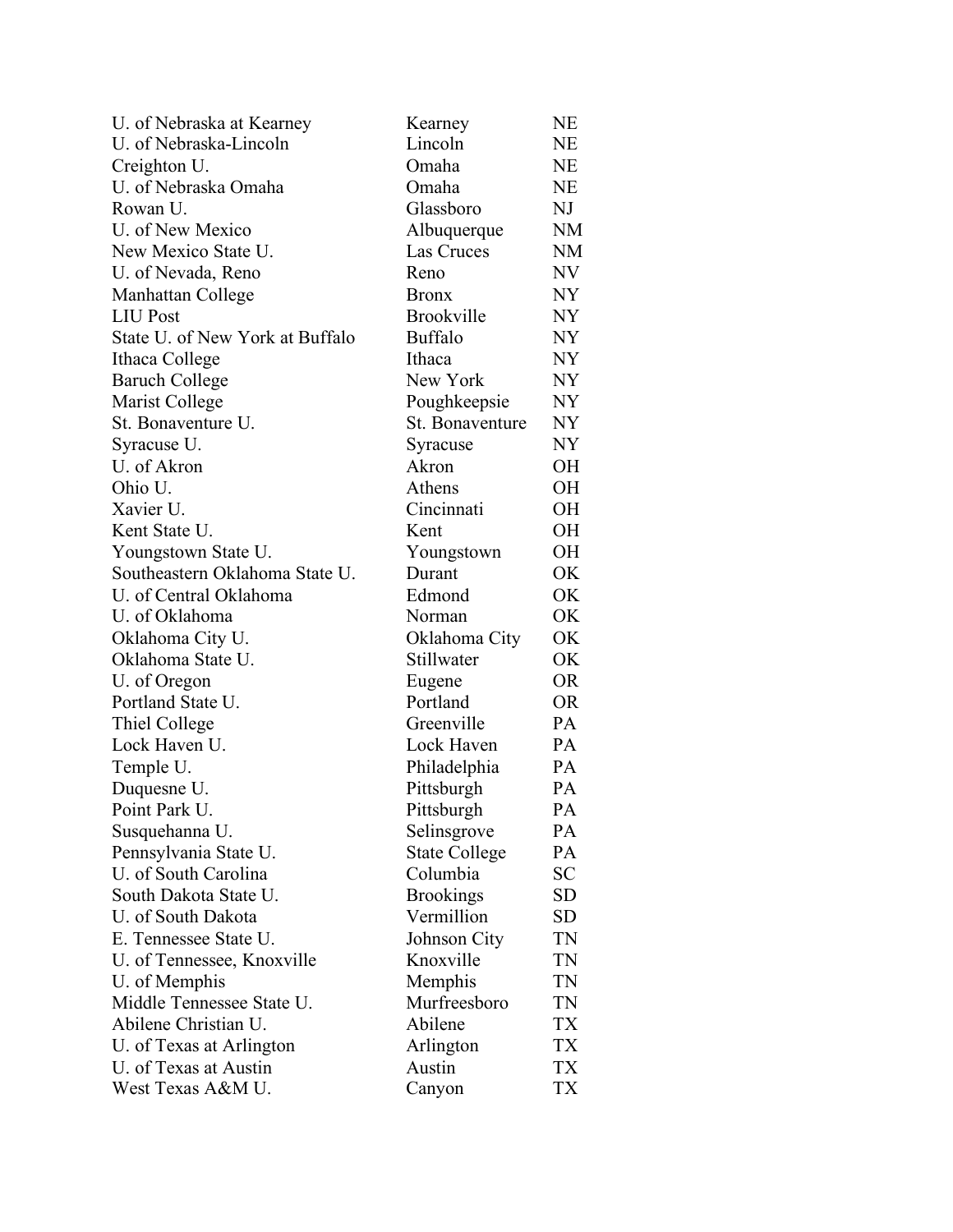| Southern Methodist U.         | Dallas        | TX |
|-------------------------------|---------------|----|
| U. of North Texas             | Denton        | TX |
| U. of Texas Rio Grande Valley | Edinburg      | TX |
| U. of Texas at El Paso        | El Paso       | TX |
| Texas Christian U.            | Fort Worth    | TX |
| Texas Wesleyan U.             | Fort Worth    | TX |
| U. of Houston                 | Houston       | TX |
| Texas Tech U.                 | Lubbock       | TX |
| Texas State U.                | San Marcos    | TX |
| Baylor U.                     | Waco          | TX |
| Midwestern State U.           | Wichita Falls | TX |
| Brigham Young U.              | Provo         | UT |
| Liberty U.                    | Lynchburg     | VA |
| Radford U.                    | Radford       | VA |
| Virginia Commonwealth U.      | Richmond      | VA |
| Washington State U.           | Pullman       | WA |
| U. of Wisconsin-Madison       | Madison       | WI |
| Marquette U.                  | Milwaukee     | WI |
| U. of Wisconsin-Oshkosh       | Oshkosh       | WI |
| U. of Wisconsin-Whitewater    | Whitewater    | WI |
| <b>Bethany College</b>        | Bethany       | WV |
| Marshall U.                   | Huntington    | WV |
| West Virginia U.              | Morgantown    | WV |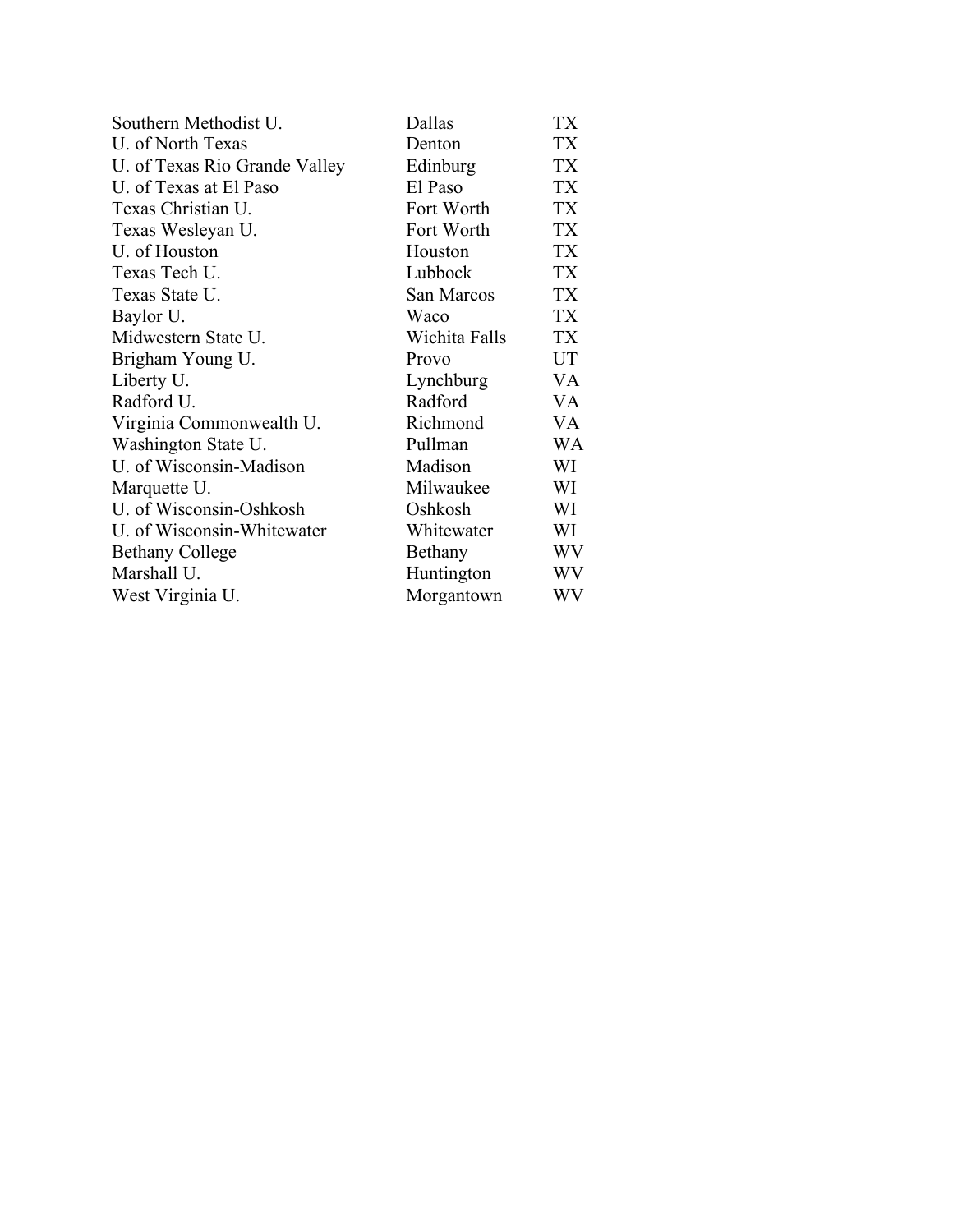| <b>Resource</b>                    | n   | % of all<br>jobs | <b>Resource Category</b>                   |
|------------------------------------|-----|------------------|--------------------------------------------|
| comScoret                          | 120 | 29%              | Reach/Frequency and Audience               |
|                                    |     |                  | Measurement                                |
| Google Analytics                   | 109 | 27%              | Web and Mobile Analytics                   |
| <b>GfK MRI</b>                     | 82  | 20%              | Reach/Frequency and Audience               |
|                                    |     |                  | Measurement                                |
| Nielsen <sup>+</sup>               | 71  | 17%              | Market Research                            |
| <b>Adobe Analytics</b>             | 70  | 17%              | Web and Mobile Analytics                   |
| <b>DoubleClick for Publishers</b>  | 62  | 15%              | <b>Programmatic Advertising</b>            |
| <b>Atlas DMT</b>                   | 58  | 14%              | <b>Programmatic Advertising</b>            |
| Online @Plan                       | 58  | 14%              | <b>Consumer Research</b>                   |
| Online AdRelevance                 | 53  | 13%              | Advertising Intelligence, Performance, and |
|                                    |     |                  | Creatives                                  |
| <b>DoubleClick for Advertisers</b> | 48  | 12%              | <b>Programmatic Advertising</b>            |
| Google AdWords                     | 44  | 11%              | <b>Search Engine Marketing</b>             |
| DoubleClick <sup>+</sup>           | 42  | 10%              | <b>Programmatic Advertising</b>            |
| Media Metrix                       | 42  | 10%              | Reach/Frequency and Audience               |
|                                    |     |                  | Measurement                                |
| Kenshoo                            | 34  | 8%               | <b>Search Engine Marketing</b>             |
| <b>NetRatings</b>                  | 32  | 8%               | Reach/Frequency and Audience               |
|                                    |     |                  | Measurement                                |
| <b>Simmons Market Research</b>     | 32  | 8%               | <b>Consumer Research</b>                   |
| MediaMind <sup>+</sup>             | 30  | 7%               | <b>Programmatic Advertising</b>            |
| Marin                              | 28  | 7%               | <b>Search Engine Marketing</b>             |
| DoubleClick Search                 | 25  | 6%               | <b>Search Engine Marketing</b>             |
| DoubleClick Campaign               | 23  | 6%               | <b>Programmatic Advertising</b>            |
| Manager                            |     |                  |                                            |
| Webtrends <sup>+</sup>             | 23  | 6%               | Web and Mobile Analytics                   |
| Scarborough                        | 19  | 5%               | Market Research                            |
| Sizmek <sup>+</sup>                | 19  | 5%               | <b>Programmatic Advertising</b>            |
| Prisma                             | 18  | 4%               | Advertising and Marketing Management       |
| Bing ads                           | 17  | 4%               | <b>Search Engine Marketing</b>             |
| <b>IMS Clear Decisions</b>         | 17  | 4%               | Reach/Frequency and Audience               |
|                                    |     |                  | Measurement                                |
| Kantar Media                       | 17  | 4%               | Advertising Intelligence, Performance, and |
|                                    |     |                  | Creatives                                  |
| eMarketer                          | 16  | 4%               | Market Research                            |

# **Appendix C: List of advertising agencies' resources**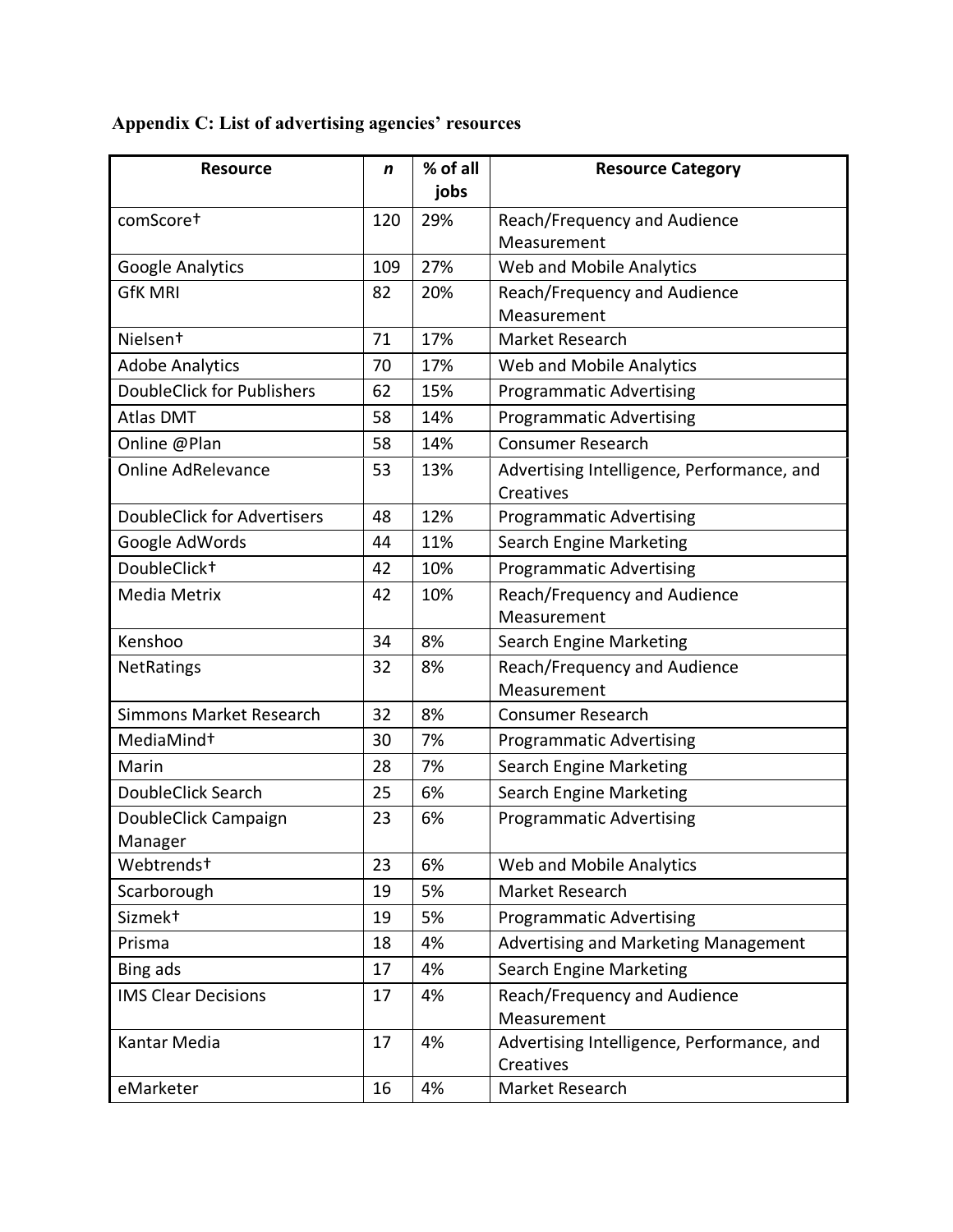| Coremetrics                | 15             | 4% | Web and Mobile Analytics                                |
|----------------------------|----------------|----|---------------------------------------------------------|
| Integral Ad Science        | 15             | 4% | Advertising and Marketing Management                    |
| <b>Millward Brown</b>      | 15             | 4% | Market Research                                         |
| DoubleClick Bid Manager    | 13             | 3% | <b>Programmatic Advertising</b>                         |
| Forrester                  | 13             | 3% | Market Research                                         |
| Kantar <sup>+</sup>        | 13             | 3% | Market Research                                         |
| DoubleVerify               | 12             | 3% | Advertising and Marketing Management                    |
| Mediaocean <sup>+</sup>    | 12             | 3% | Advertising and Marketing Management                    |
| Social Studio              | 12             | 3% | Social Media Analytics, Marketing, and<br>Listening     |
| Ad*Views                   | 11             | 3% | Advertising Intelligence, Performance, and<br>Creatives |
| <b>Moat Analytics</b>      | 11             | 3% | Web and Mobile Analytics                                |
| PointRoll                  | 11             | 3% | <b>Programmatic Advertising</b>                         |
| <b>CMR</b>                 | 10             | 2% | Advertising Intelligence, Performance, and<br>Creatives |
| Compete                    | 10             | 2% | Web and Mobile Analytics                                |
| Dynamic Logic <sup>+</sup> | 10             | 2% | Advertising and Marketing Management                    |
| Evaliant                   | 10             | 2% | Web and Mobile Analytics                                |
| <b>Adobe SiteCatalyst</b>  | 9              | 2% | Web and Mobile Analytics                                |
| Dimestore                  | 9              | 2% | Advertising and Marketing Management                    |
| MediaMath                  | 9              | 2% | <b>Programmatic Advertising</b>                         |
| Plan Metrix                | 9              | 2% | Reach/Frequency and Audience<br>Measurement             |
| Sysomos <sup>+</sup>       | 9              | 2% | Social Media Analytics, Marketing, and<br>Listening     |
| Vizu                       | 9              | 2% | Advertising Intelligence, Performance, and<br>Creatives |
| Facebook Insights          | 8              | 2% | Social Media Analytics, Marketing, and<br>Listening     |
| <b>MediaPlex</b>           | 8              | 2% | <b>Programmatic Advertising</b>                         |
| NetBase Enterprise         | 8              | 2% | Social Media Analytics, Marketing, and<br>Listening     |
| Gfk+                       | $\overline{7}$ | 2% | Market Research                                         |
| Innovid                    | $\overline{7}$ | 2% | <b>Programmatic Advertising</b>                         |
| Adgooroo                   | 6              | 1% | Search Engine Marketing                                 |
| <b>Brainbox</b>            | 6              | 1% | Market Research                                         |
| eTelmar                    | 6              | 1% | Reach/Frequency and Audience                            |
|                            |                |    | Measurement                                             |
| Flashtalking               | 6              | 1% | <b>Programmatic Advertising</b>                         |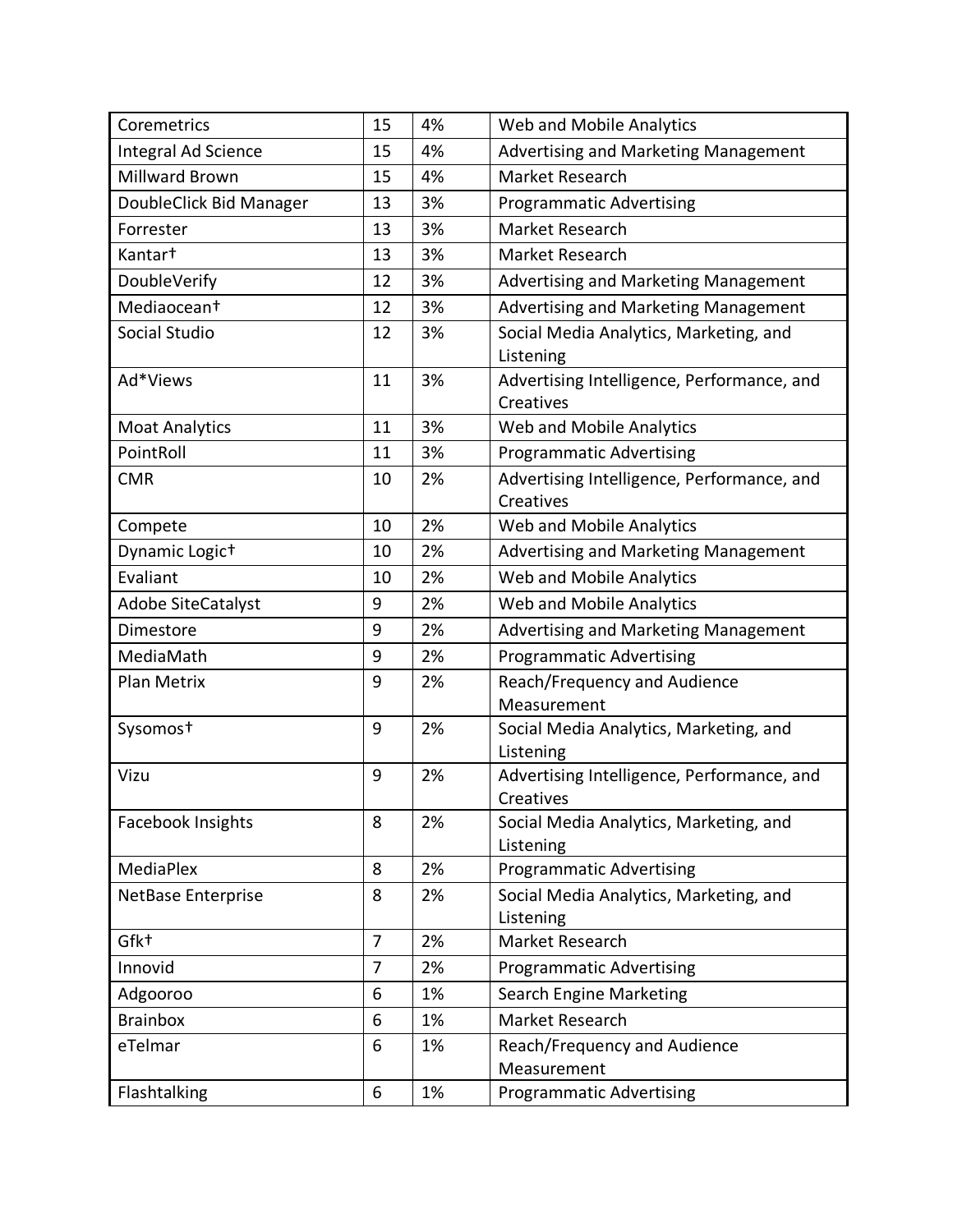| Hitwise                                      | 6              | 1% | Reach/Frequency and Audience                            |
|----------------------------------------------|----------------|----|---------------------------------------------------------|
|                                              |                |    | Measurement                                             |
| <b>Trade Desk</b>                            | 6              | 1% | <b>Programmatic Advertising</b>                         |
| Brandwatch <sup>+</sup>                      | 5              | 1% | Social Media Analytics, Marketing, and<br>Listening     |
| Brightedge <sup>+</sup>                      | 5              | 1% | <b>Search Engine Marketing</b>                          |
| Crimson Hexagon <sup>+</sup>                 | 5              | 1% | Social Media Analytics, Marketing, and<br>Listening     |
| DoubleClick Mediavisor                       | 5              | 1% | <b>Programmatic Advertising</b>                         |
| Google Images                                | 5              | 1% | <b>Other Research</b>                                   |
| MediaMind Omniture                           | 5              | 1% | Reach/Frequency and Audience<br>Measurement             |
| <b>Monitor Plus</b>                          | 5              | 1% | Advertising Intelligence, Performance, and<br>Creatives |
| <b>Research Now</b>                          | 5              | 1% | Market Research                                         |
| Salesforce DMP                               | 5              | 1% | Web and Mobile Analytics                                |
| Salesforce Marketing Cloud+                  | 5              | 1% | Advertising and Marketing Management                    |
| <b>SRDS</b>                                  | 5              | 1% | Advertising Intelligence, Performance, and<br>Creatives |
| <b>Twitter Analytics</b>                     | 5              | 1% | Social Media Analytics, Marketing, and<br>Listening     |
| Adobe Audience Manager                       | $\overline{4}$ | 1% | <b>Consumer Research</b>                                |
| Amazon Advertising Platform                  | $\overline{4}$ | 1% | <b>Programmatic Advertising</b>                         |
| <b>CEB Iconoculture Consumer</b><br>Insights | $\overline{4}$ | 1% | <b>Consumer Research</b>                                |
| Cision <sup>+</sup>                          | $\overline{4}$ | 1% | News Articles and News Monitoring                       |
| Facebook <sup>+</sup>                        | 4              | 1% | Social Media Analytics, Marketing, and<br>Listening     |
| Factiva                                      | 4              | 1% | News Articles and News Monitoring                       |
| Media360                                     | 4              | 1% | Reach/Frequency and Audience<br>Measurement             |
| NetView                                      | 4              | 1% | Reach/Frequency and Audience<br>Measurement             |
| <b>Screaming Frog</b>                        | 4              | 1% | <b>Search Engine Marketing</b>                          |
| <b>SEMRush</b>                               | 4              | 1% | <b>Search Engine Marketing</b>                          |
| TubeMogul                                    | 4              | 1% | <b>Programmatic Advertising</b>                         |
| IMS MarketMate TV                            | 3              | 1% | Reach/Frequency and Audience<br>Measurement             |
| Kochava                                      | $\overline{3}$ | 1% | Web and Mobile Analytics                                |
| <b>MARS Consumer Health Study</b>            | 3              | 1% | <b>Consumer Research</b>                                |
| Mintel <sup>+</sup>                          | 3              | 1% | Market Research                                         |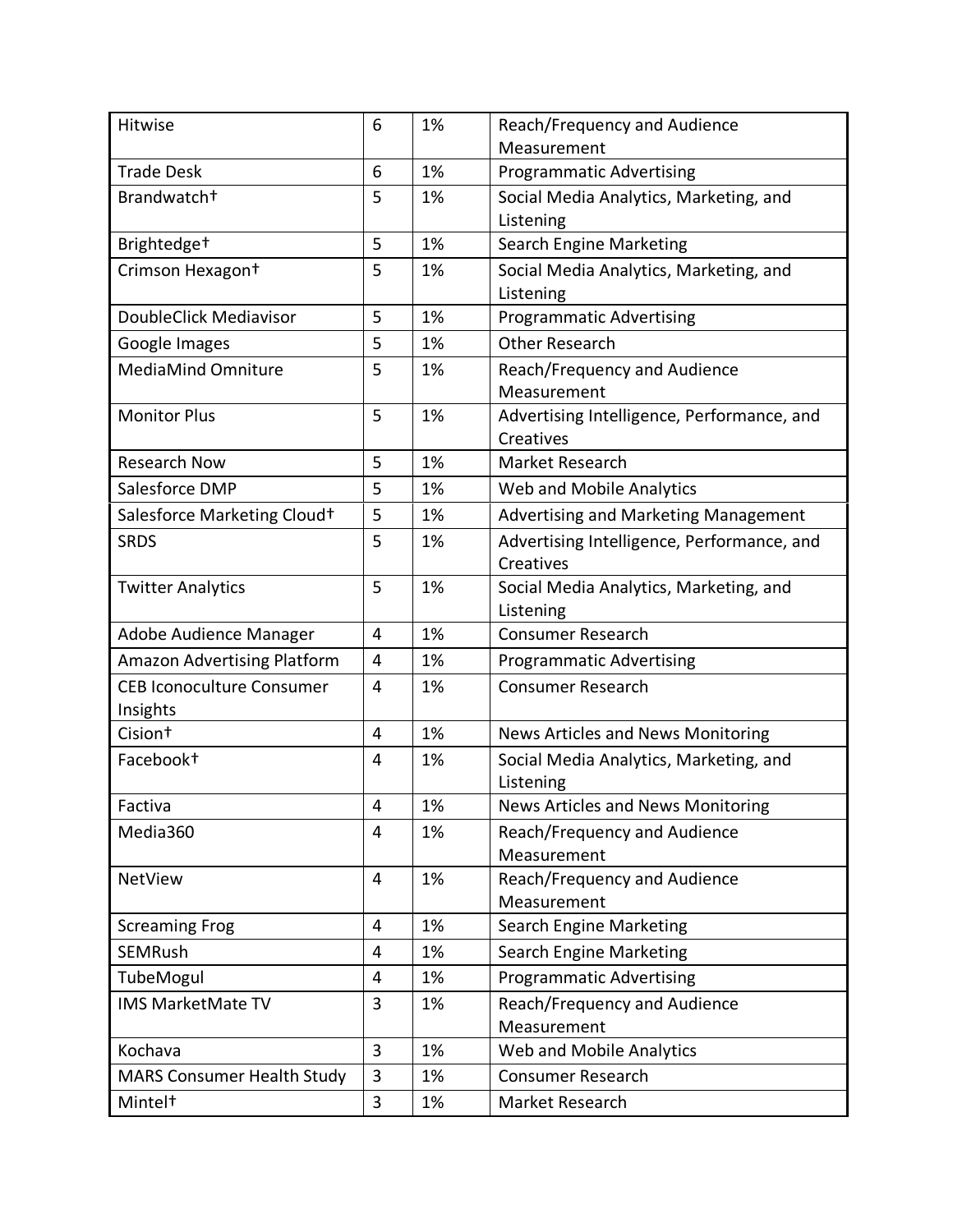| Nielsen Digital Ad Ratings | 3              | 1% | Reach/Frequency and Audience                            |
|----------------------------|----------------|----|---------------------------------------------------------|
|                            |                |    | Measurement                                             |
| One by AOL                 | 3              | 1% | <b>Programmatic Advertising</b>                         |
| <b>TrueView</b>            | 3              | 1% | <b>Programmatic Advertising</b>                         |
| Unica                      | 3              | 1% | Advertising and Marketing Management                    |
| Aprimo-Teradata            | $\overline{2}$ | 0% | Advertising and Marketing Management                    |
| <b>Blue Kai</b>            | $\overline{2}$ | 0% | <b>Programmatic Advertising</b>                         |
| Eztab                      | $\overline{2}$ | 0% | Reach/Frequency and Audience                            |
|                            |                |    | Measurement                                             |
| Google Trends              | $\overline{2}$ | 0% | Web and Mobile Analytics                                |
| IgnitionOne                | $\overline{2}$ | 0% | <b>Programmatic Advertising</b>                         |
| Infegy-Atlas               | $\overline{2}$ | 0% | Social Media Analytics, Marketing, and                  |
|                            |                |    | Listening                                               |
| JupiterResearch            | $\overline{2}$ | 0% | Market Research                                         |
| Majestic SEO               | $\overline{2}$ | 0% | <b>Search Engine Marketing</b>                          |
| <b>Media Tools</b>         | $\overline{2}$ | 0% | Advertising and Marketing Management                    |
| Moz <sup>+</sup>           | $\overline{2}$ | 0% | <b>Search Engine Marketing</b>                          |
| <b>NPower</b>              | $\overline{2}$ | 0% | Reach/Frequency and Audience                            |
|                            |                |    | Measurement                                             |
| POW lite                   | $\overline{2}$ | 0% | Social Media Analytics, Marketing, and                  |
|                            |                |    | Listening                                               |
| Roper                      | $\overline{2}$ | 0% | Market Research                                         |
| Search Console             | $\overline{2}$ | 0% | <b>Search Engine Marketing</b>                          |
| Signal                     | $\overline{2}$ | 0% | <b>Search Engine Marketing</b>                          |
| SimplyMeasured             | $\overline{2}$ | 0% | Social Media Analytics, Marketing, and                  |
|                            |                |    | Listening                                               |
| SMI                        | $\overline{2}$ | 0% | Advertising Intelligence, Performance, and              |
|                            | $\overline{2}$ | 0% | Creatives                                               |
| SQAD <sup>+</sup>          |                |    | Advertising Intelligence, Performance, and<br>Creatives |
| T*View                     | $\overline{2}$ | 0% | Reach/Frequency and Audience                            |
|                            |                |    | Measurement                                             |
| TrendWatching              | $\overline{2}$ | 0% | <b>Consumer Research</b>                                |
| Unicast                    | 2              | 0% | Advertising and Marketing Management                    |
| <b>WARC</b>                | $\overline{2}$ | 0% | Market Research                                         |
| Web R&F                    | $\overline{2}$ | 0% | Reach/Frequency and Audience                            |
|                            |                |    | Measurement                                             |
| 4C                         | $\mathbf{1}$   | 0% | Advertising and Marketing Management                    |
| Adaptly                    | $\mathbf 1$    | 0% | <b>Search Engine Marketing</b>                          |
| Adobe <sup>+</sup>         | $\mathbf 1$    | 0% | Web and Mobile Analytics                                |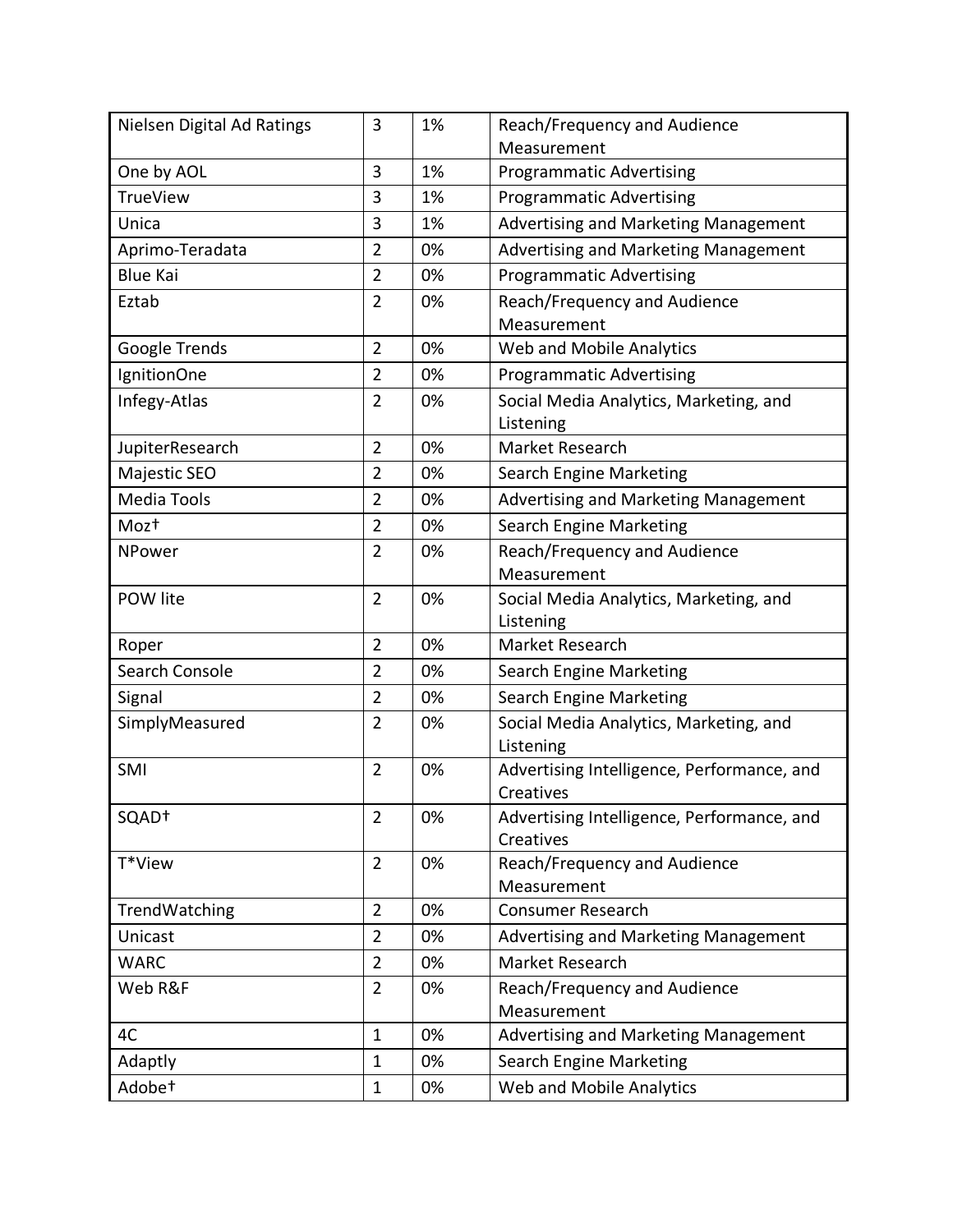| Adobe Campaign                 | $\mathbf 1$  | 0% | Advertising and Marketing Management   |
|--------------------------------|--------------|----|----------------------------------------|
| Adobe Media Optimizer          | $\mathbf{1}$ | 0% | <b>Search Engine Marketing</b>         |
| <b>Adobe Target</b>            | $\mathbf 1$  | 0% | Advertising and Marketing Management   |
| AppNexus                       | $\mathbf{1}$ | 0% | <b>Programmatic Advertising</b>        |
| Arbitron                       | $\mathbf 1$  | 0% | Reach/Frequency and Audience           |
|                                |              |    | Measurement                            |
| <b>BigQuery</b>                | $\mathbf{1}$ | 0% | <b>Search Engine Marketing</b>         |
| <b>Bing</b>                    | $\mathbf{1}$ | 0% | <b>Search Engine Marketing</b>         |
| Brightroll                     | $\mathbf{1}$ | 0% | <b>Programmatic Advertising</b>        |
| Carma                          | $\mathbf{1}$ | 0% | News Articles and News Monitoring      |
| <b>CisionPoint</b>             | $\mathbf 1$  | 0% | News Articles and News Monitoring      |
| ClickTracks                    | $\mathbf 1$  | 0% | Web and Mobile Analytics               |
| Conductor                      | $\mathbf 1$  | 0% | <b>Search Engine Marketing</b>         |
| Conversant <sup>+</sup>        | $\mathbf{1}$ | 0% | <b>Programmatic Advertising</b>        |
| Drawbridge                     | $\mathbf{1}$ | 0% | <b>Programmatic Advertising</b>        |
| Facebook Ads Manager           | $\mathbf{1}$ | 0% | Social Media Analytics, Marketing, and |
|                                |              |    | Listening                              |
| Fast Co                        | $\mathbf{1}$ | 0% | News Articles and News Monitoring      |
| Gemini                         | $\mathbf 1$  | 0% | <b>Search Engine Marketing</b>         |
| Google Audience Manager        | $\mathbf{1}$ | 0% | <b>Programmatic Advertising</b>        |
| Google Keyword Planner         | $\mathbf{1}$ | 0% | <b>Search Engine Marketing</b>         |
| Google Tag Manager             | $\mathbf{1}$ | 0% | <b>Search Engine Marketing</b>         |
| Google Webmaster Tools         | $\mathbf{1}$ | 0% | <b>Search Engine Marketing</b>         |
| <b>Harvard Business Review</b> | $\mathbf 1$  | 0% | News Articles and News Monitoring      |
| Hootsuite                      | $\mathbf 1$  | 0% | Social Media Analytics, Marketing, and |
|                                |              |    | Listening                              |
| Ibope                          | $\mathbf 1$  | 0% | Reach/Frequency and Audience           |
|                                |              |    | Measurement                            |
| Inside Vault                   | $\mathbf{1}$ | 0% | Search Engine Marketing                |
| Instagram                      | $\mathbf{1}$ | 0% | Social Media Analytics, Marketing, and |
| <b>IPOS</b>                    | $\mathbf{1}$ | 0% | Listening<br>Market Research           |
|                                |              |    |                                        |
| Lotame                         | $\mathbf{1}$ | 0% | <b>Programmatic Advertising</b>        |
| Manhattan                      | $\mathbf{1}$ | 0% | Market Research                        |
| Matrix                         | $\mathbf{1}$ | 0% | Advertising and Marketing Management   |
| Mbox                           | $\mathbf{1}$ | 0% | Advertising and Marketing Management   |
| Media Landscape                | $\mathbf{1}$ | 0% | Market Research                        |
| Meltwater                      | $\mathbf{1}$ | 0% | News Articles and News Monitoring      |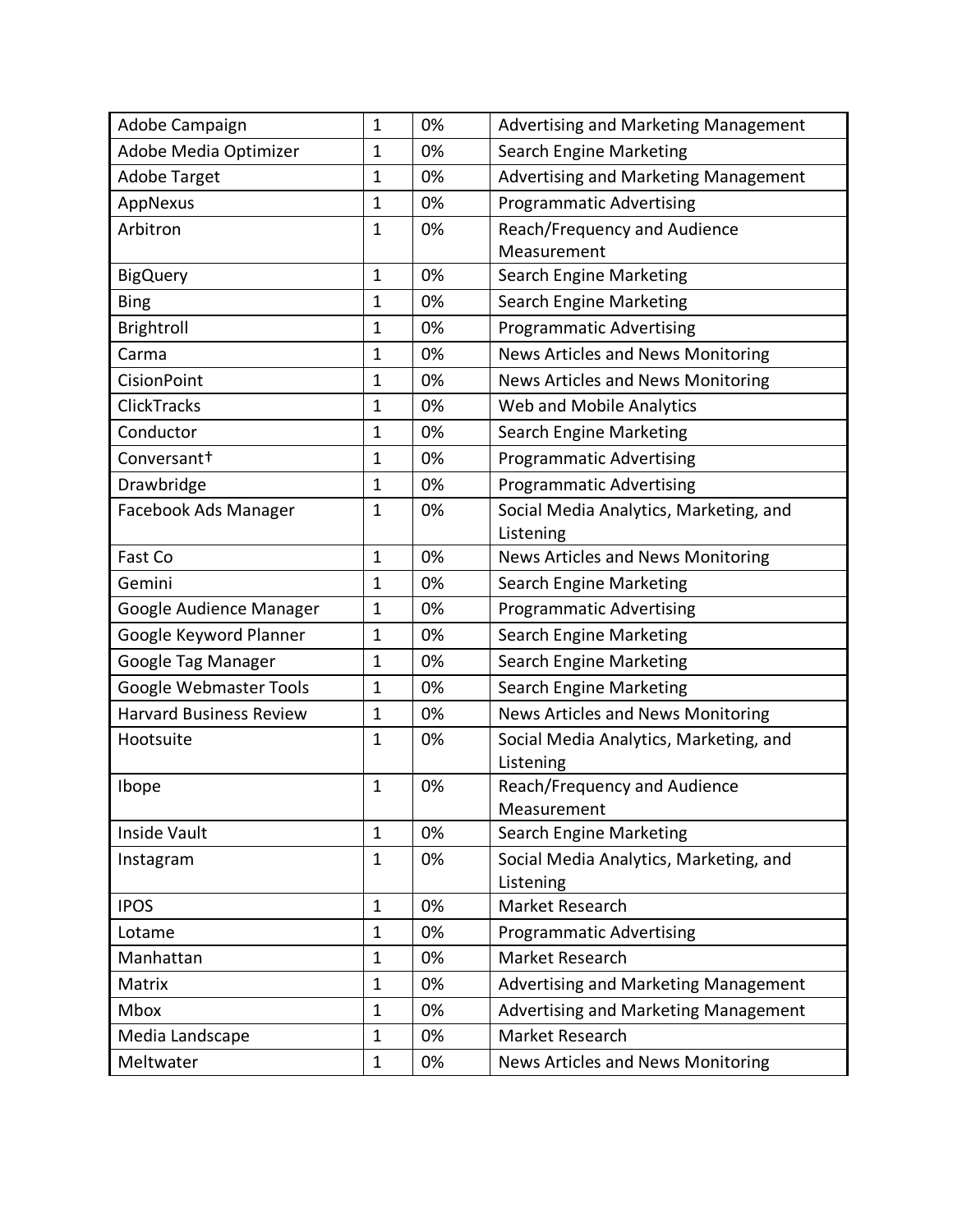| Nielsen Buyer Insights            | $\mathbf{1}$ | 0% | Reach/Frequency and Audience                            |
|-----------------------------------|--------------|----|---------------------------------------------------------|
|                                   |              |    | Measurement                                             |
| Nielsen Catalina                  | $\mathbf{1}$ | 0% | Reach/Frequency and Audience<br>Measurement             |
| <b>Nielsen Twitter TV Ratings</b> | 1            | 0% | Social Media Analytics, Marketing, and                  |
|                                   |              |    | Listening                                               |
| Nielsen XCR                       | 1            | 0% | Advertising and Marketing Management                    |
| Nieman Lab                        | 1            | 0% | News Articles and News Monitoring                       |
| <b>NNTV</b>                       | $\mathbf 1$  | 0% | Reach/Frequency and Audience<br>Measurement             |
| <b>Oracle Siebel</b>              | $\mathbf{1}$ | 0% | Advertising and Marketing Management                    |
| Passport                          | $\mathbf{1}$ | 0% | Market Research                                         |
| <b>Peanut Labs</b>                | $\mathbf{1}$ | 0% | Market Research                                         |
| Percolate                         | 1            | 0% | Social Media Analytics, Marketing, and<br>Listening     |
| Pew Research Center               | $\mathbf{1}$ | 0% | Market Research                                         |
| Pinterest                         | 1            | 0% | Social Media Analytics, Marketing, and                  |
|                                   |              |    | Listening                                               |
| Pointlogic                        | $\mathbf{1}$ | 0% | Advertising and Marketing Management                    |
| Prime Lingo                       | $\mathbf 1$  | 0% | Reach/Frequency and Audience                            |
|                                   |              |    | Measurement                                             |
| Rentrak                           | $\mathbf{1}$ | 0% | Reach/Frequency and Audience                            |
|                                   |              |    | Measurement                                             |
| Salesforce Data Studio            | $\mathbf{1}$ | 0% | Web and Mobile Analytics                                |
| SAS                               | $\mathbf{1}$ | 0% | Advertising and Marketing Management                    |
| Searchlight                       | $\mathbf{1}$ | 0% | <b>Search Engine Marketing</b>                          |
| SEOMoz                            | 1            | 0% | Search Engine Marketing                                 |
| Shareablee                        | 1            | 0% | Social Media Analytics, Marketing, and<br>Listening     |
| SimilarWeb                        | $\mathbf 1$  | 0% | Advertising Intelligence, Performance, and<br>Creatives |
| Sprinklr                          | 1            | 0% | Social Media Analytics, Marketing, and                  |
|                                   |              |    | Listening                                               |
| SproutSocial                      | $\mathbf 1$  | 0% | Social Media Analytics, Marketing, and                  |
|                                   |              |    | Listening                                               |
| SpyFu                             | 1            | 0% | <b>Search Engine Marketing</b>                          |
| Sugar                             | $\mathbf{1}$ | 0% | Advertising and Marketing Management                    |
| Tapad                             | $\mathbf 1$  | 0% | Advertising and Marketing Management                    |
| <b>TGI</b>                        | 1            | 0% | <b>Consumer Research</b>                                |
| The New Living Room               | $\mathbf 1$  | 0% | Market Research                                         |